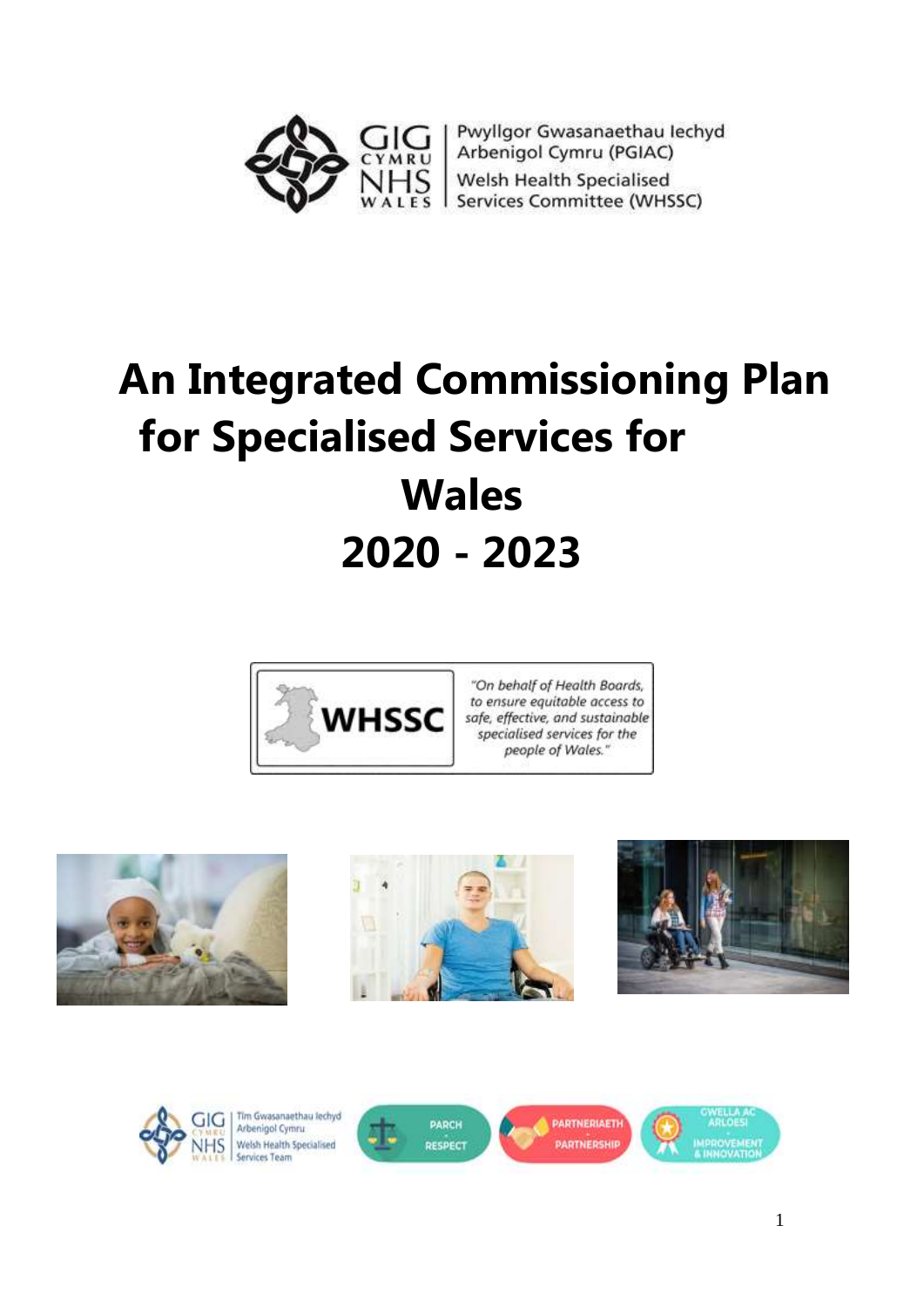The continued focus of the Welsh Health Specialised Services Committee's (WHSSC) Integrated Commissioning Plan (ICP) 2020-23 is to commission high quality services in line with the organisation's stated aim *"On behalf of the seven Local Health Boards; to ensure equitable access to safe, effective, and sustainable specialised services for the people of Wales."*

The demand for specialised services continues to increase as advances in medical technology offer treatment where previously none were available. The development of ever more complex and innovative treatment whilst offering benefits to patients is however providing a growing financial challenge which is demonstrated in the financial summary.

A core element of our work in 2020-21 will be to increase our engagement and co-production with patients, to strengthen our services and patient pathways. In doing so, we hope to identify opportunities to release value from those pathways or through the re-commissioning of services. We are developing a number of new work-streams to support this including referral management and medicines management.

The established Prioritisation Process and Risk Management Framework continue to help identify the priorities for WHSSC this year whilst the Quality and Performance Escalation Process is identifying pressures within the system that require integrated clinical and managerial support. We are able to demonstrate a number of services where our escalation processes have had a positive impact for patients and this work will continue to be strengthened in 2020-21. In 2020-21 our quality improvement focus will be around mental health services where we are taking forward a number of service reviews.

We know that key to the success of our work is increased collaboration with Local Health Boards (LHBs), in both their provider and commissioner function and with NHS Trusts in Wales and England to ensure that we maximise opportunities to better aligning Integrated Medium Term Plans (IMTPs) with our ICP.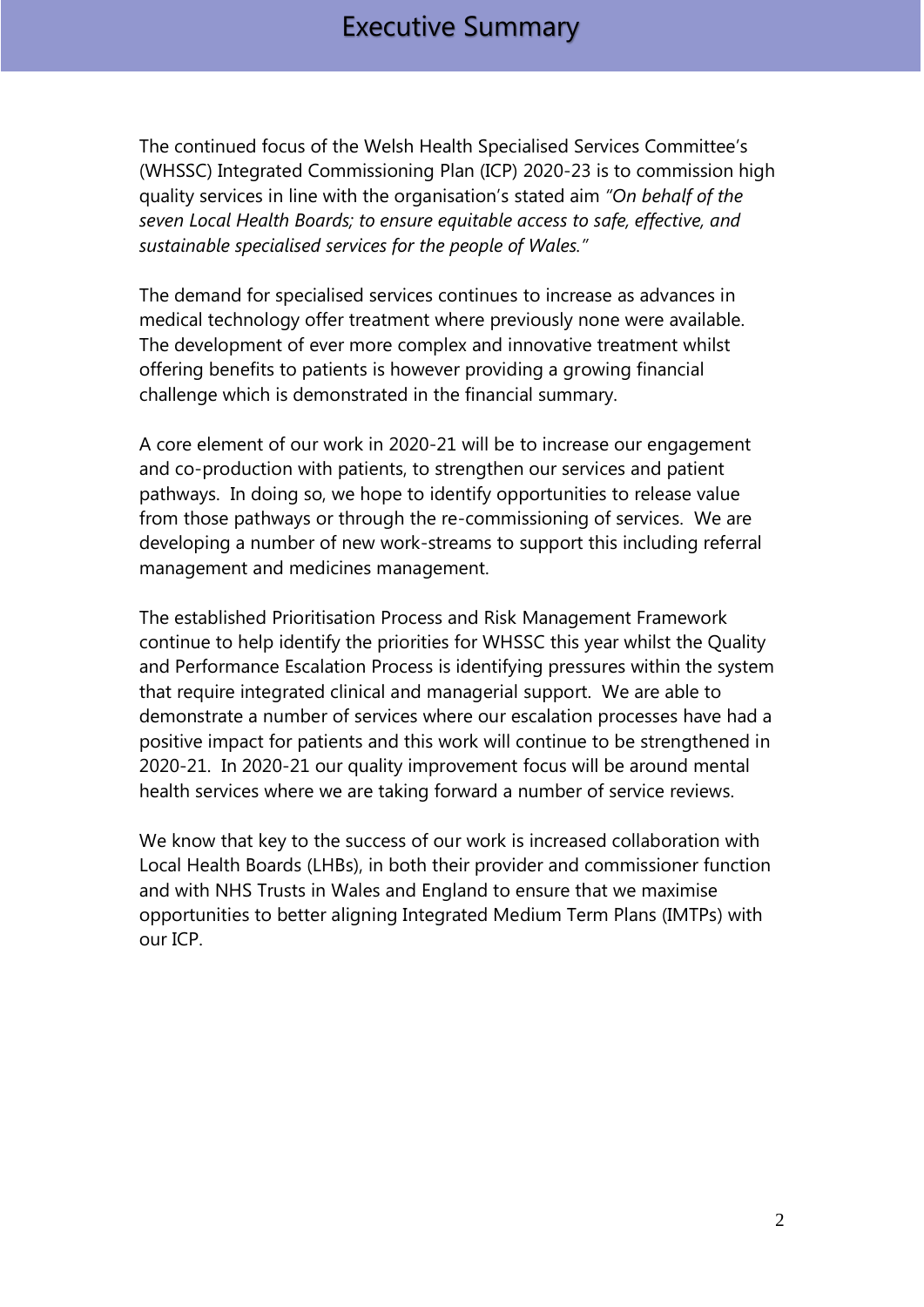# Contents

| Advanced Therapeutic Medicinal Products (ATMPs) 12                        |  |
|---------------------------------------------------------------------------|--|
|                                                                           |  |
|                                                                           |  |
|                                                                           |  |
|                                                                           |  |
|                                                                           |  |
|                                                                           |  |
|                                                                           |  |
|                                                                           |  |
| Increasing equitable access to safe, sustainable and effective            |  |
|                                                                           |  |
|                                                                           |  |
|                                                                           |  |
| <b>Commissioning Analysis - Health Board Access to and Utilisation of</b> |  |
|                                                                           |  |
|                                                                           |  |
|                                                                           |  |
|                                                                           |  |
|                                                                           |  |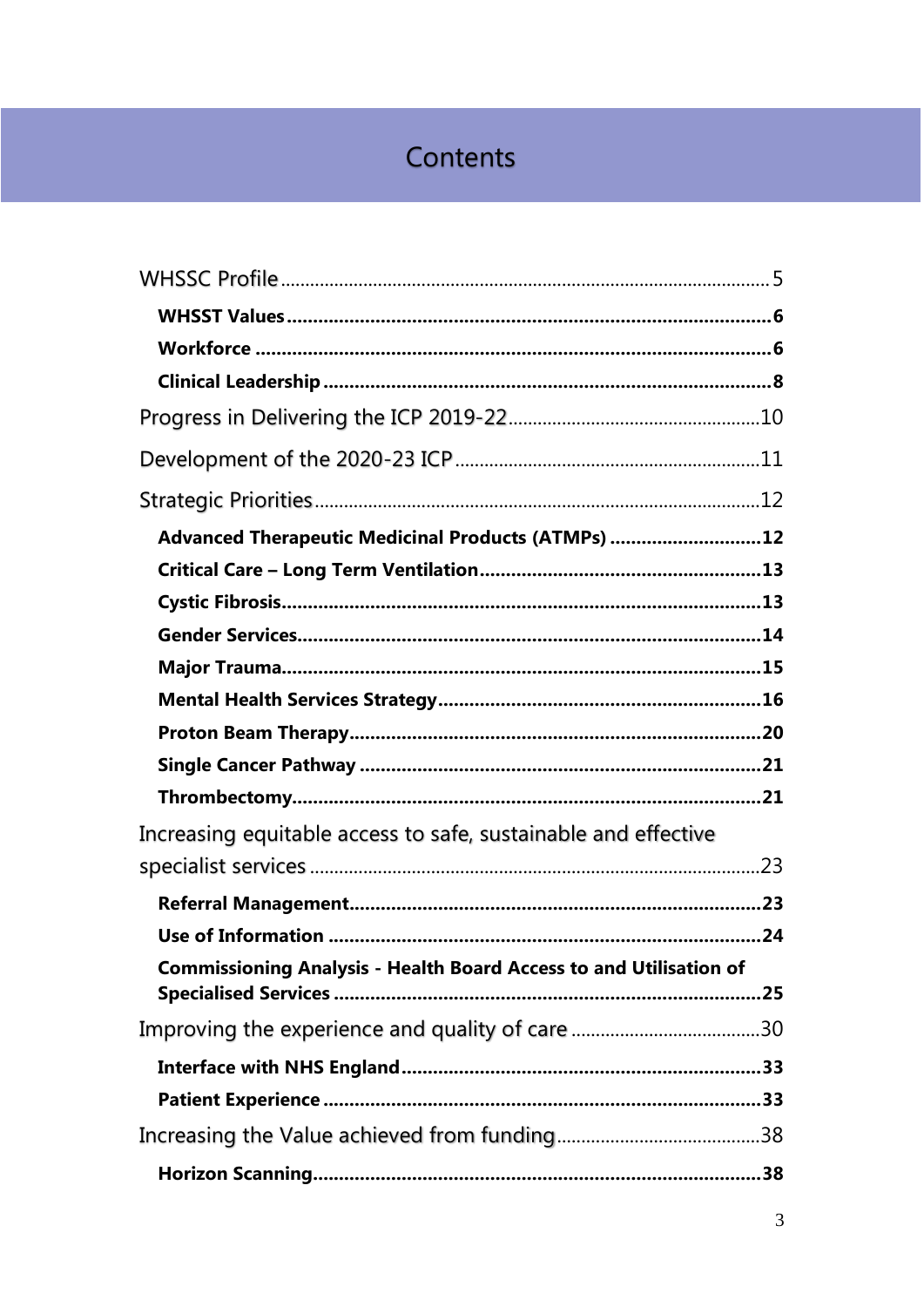| Risk sharing rebasing utilisation adjustment for 2020-2154    |  |
|---------------------------------------------------------------|--|
|                                                               |  |
| Value Based Healthcare work-streams - saving £2.8m (-0.44%)55 |  |
|                                                               |  |
| Net underlying deficit, prior commitment, growth and mandated |  |
|                                                               |  |
|                                                               |  |
|                                                               |  |
|                                                               |  |
|                                                               |  |
| Financial risks currently outside of the funded Plan 57       |  |
|                                                               |  |
|                                                               |  |
|                                                               |  |
|                                                               |  |
|                                                               |  |
|                                                               |  |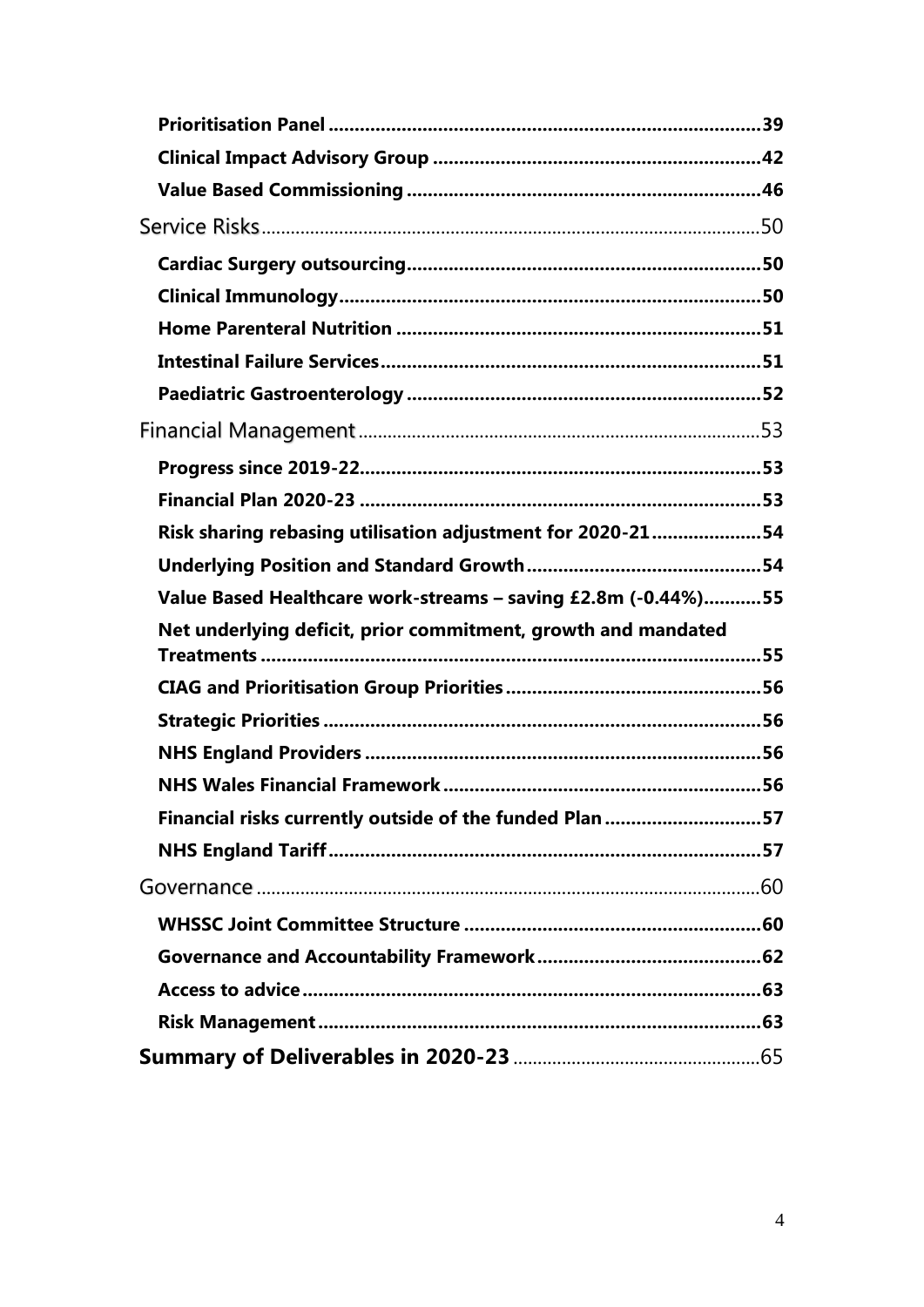# WHSSC Profile

WHSSC is responsible for commissioning a range of specialised services for the population of Wales on behalf of the seven LHBs.

As an organisation it is split into five Directorates: Corporate, Finance, Medical, Nursing and Quality and Planning.

Recognising that to commission effective services we need to organise around the needs of patients, operationally we use a commissioning team structure which cuts across these directorates broadly categorised in the following areas:

- Cancer and Blood
- Cardiac Services
- Mental Health and Vulnerable Groups
- Neurosciences and Long Term Conditions
- Women and Children's Services

This collaborative professional working enables the Welsh Health Specialised Services Team (WHSST) to work towards ensuring that our patients' outcomes and experiences when accessing all specialised services is of a high standard through:

- Effective planning, commissioning and monitoring of the performance of specialised services. This begins with the WHSS Team establishing clear processes for the designation of specialised services providers and the specification of specialised services and then developing, negotiating, agreeing, maintaining and monitoring contracts with providers of specialised services. Key within this is co-ordination of a common approach to the commissioning of specialised services both within and outside Wales.
- All teams working to ensure there is assurance regarding clinical quality and outcomes through the quality framework for monitoring quality and a rolling programme of service reviews.
- Undertaking associated reviews of specialised services and managing the introduction of drugs and new technologies.
- Managing the LHBs pooled budget for planning and securing specialised services and putting financial risk sharing arrangements in place.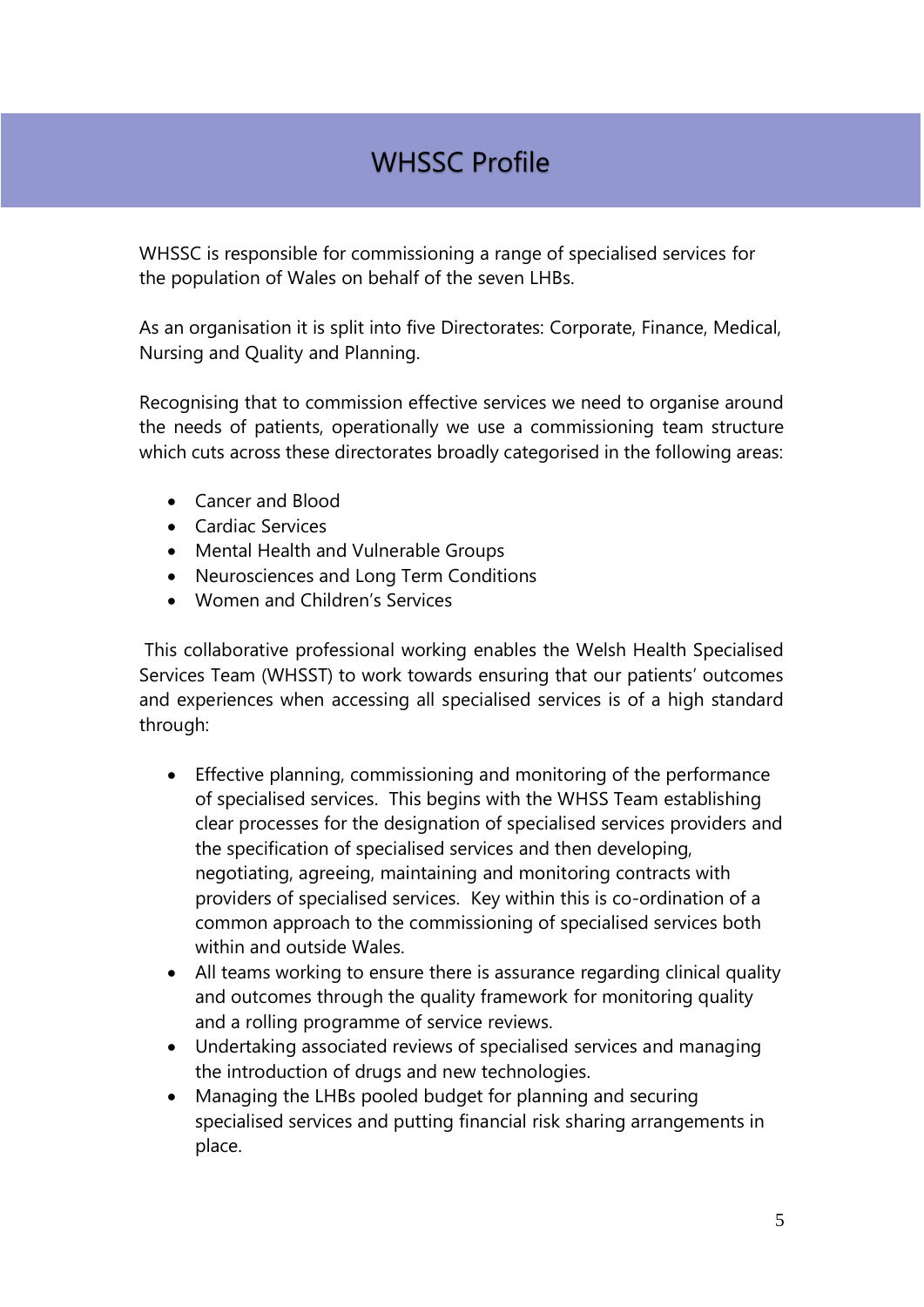Work with provider organisations to improve the process of public and patient involvement underpinning our work. We aim to do this through continuous engagement in addition to our more formal consultation processes; supporting generally the five ways of working of the Wellbeing Future Generations Act and specifically through 'Collaboration' and 'Involvement'.

# <span id="page-5-0"></span>**WHSST Values**

The core values of the organisation outlined in Figure 1 below, were developed by the all staff within the organisation and are an indication of how we would like to be measured by each other, by those who work with us, and by those who depend on us to deliver services. They are also the values we would expect to be upheld by those who will join our team in the future and have been integrated in our workforce processes from recruitment through to Personal Development Reviews.



#### **Figure 1: Organisational Values**

# <span id="page-5-1"></span>**Workforce**

Figure 2 overleaf sets out the key statistics including staffing levels, direct running costs\* and number of contracts for healthcare services. \*(Excluding EASC and NCCU)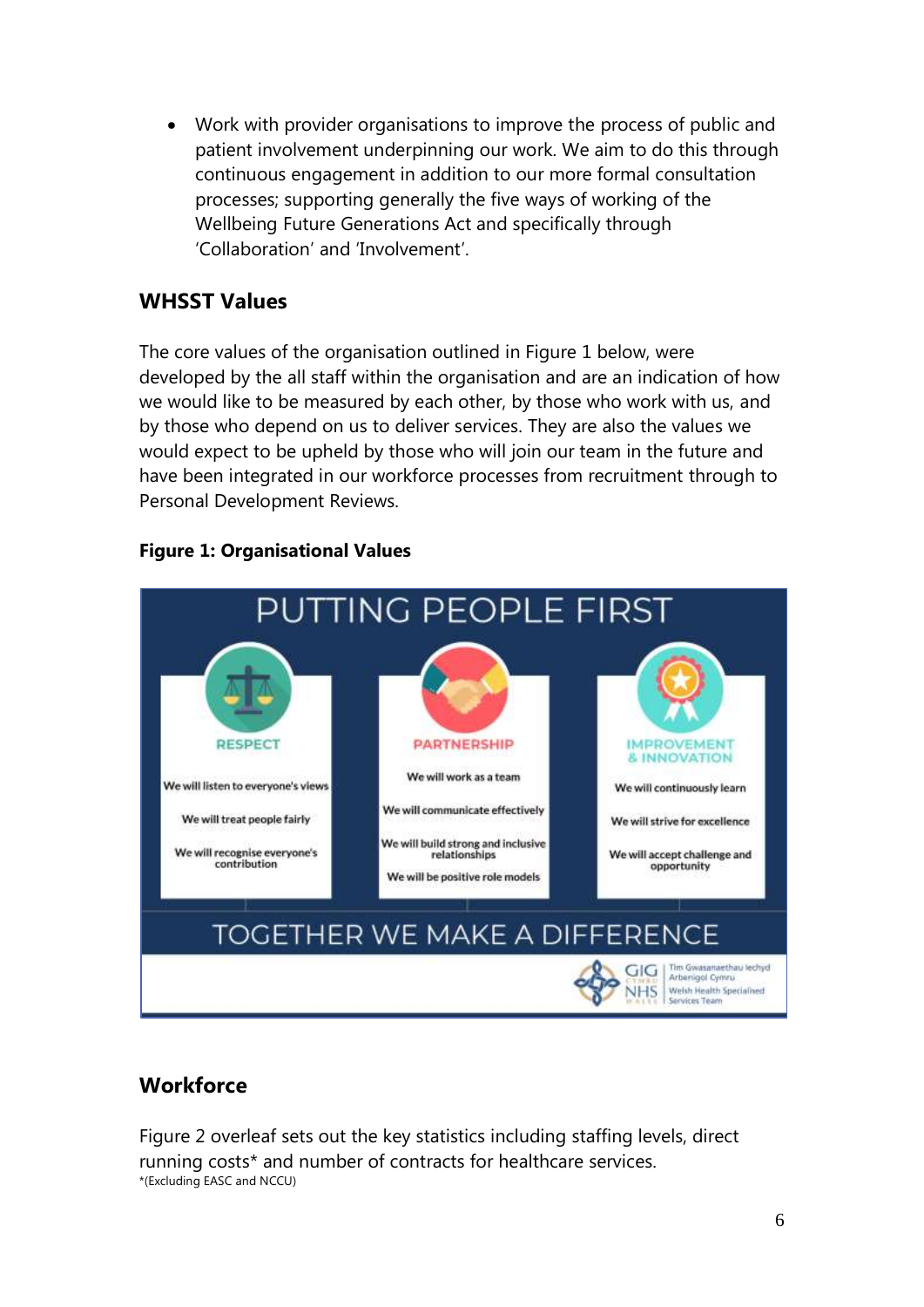



The WHSST high level workforce plan for 2020-23 has the key aim of maximising workforce capacity through:

| Objective                       | Action taken, by when                          |
|---------------------------------|------------------------------------------------|
| Strengthening of Executive team | All Executives posts are filled substantively, |
|                                 | with the newest Director being in post since   |
|                                 | Jan 2019                                       |
| Improving recruitment and       | -One Finance Manager post for north Wales is   |
| retention                       | still open following unsuccessful recruitment. |
|                                 | -Two vacancies within the Quality Assurance    |
|                                 | Team due to external promotion are in the      |
|                                 | process of being advertised.                   |
|                                 | -Vacancy rate is currently 5% (a vast          |
|                                 | improvement from 30% in 2017).                 |
| Expanding the workforce to lead | - Developing new posts to increase             |
| on specific projects            | commissioning effectiveness. Recent            |
|                                 | appointments include a Referral Manager        |
|                                 | Post and a PET project manager.                |
|                                 | - Future developments includes a Medicines     |
|                                 | Management Post and Blue Teq project           |
|                                 | manager.                                       |

| Table 1: WHSST high level workforce plan 2020-23 |  |  |
|--------------------------------------------------|--|--|
|--------------------------------------------------|--|--|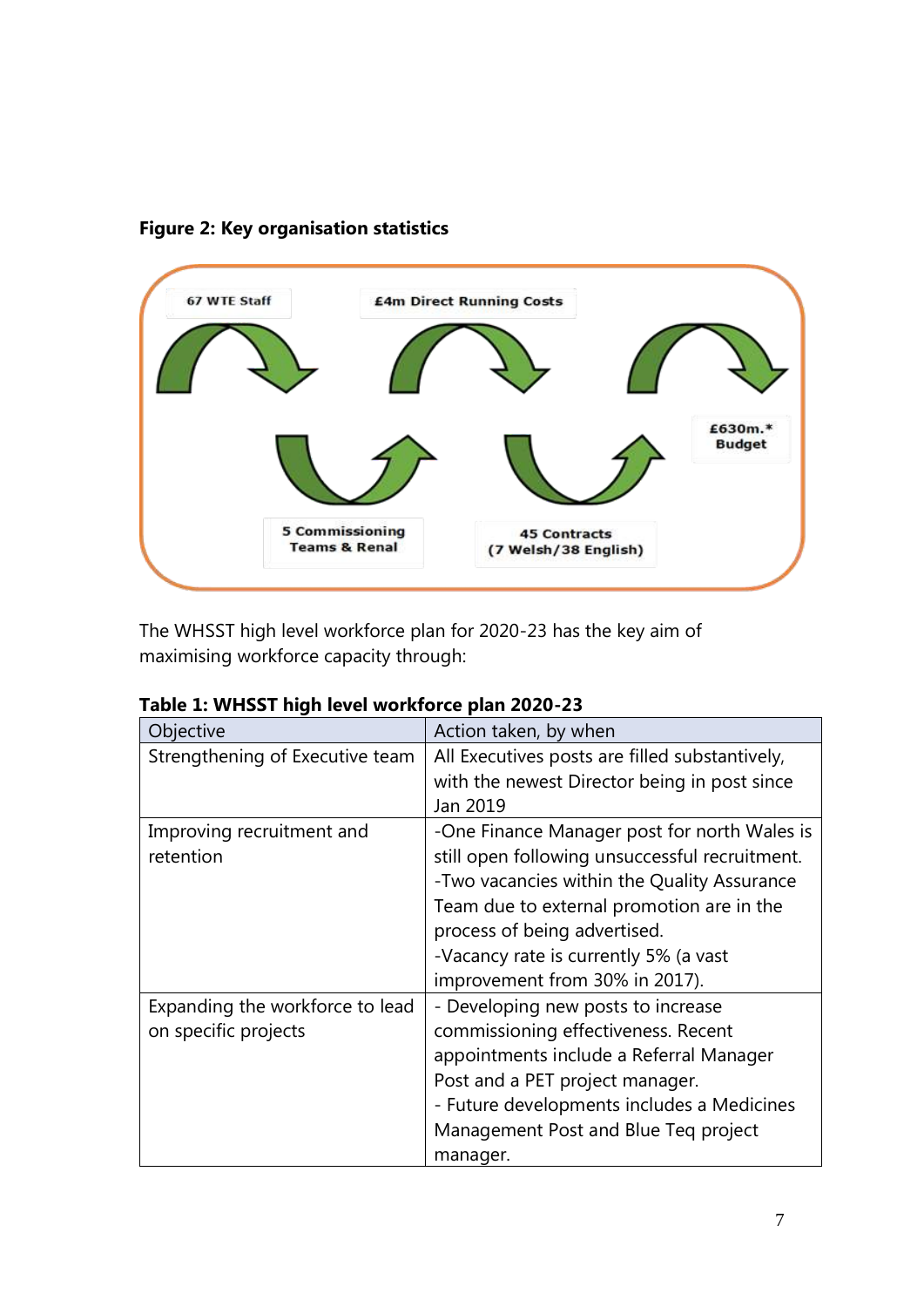|                                | - Development of a Vulnerable Group work-        |
|--------------------------------|--------------------------------------------------|
|                                | stream supported by WG funding underway.         |
|                                | This includes a planning role and a part time    |
|                                |                                                  |
|                                | <b>Associate Medical Director</b>                |
| Developing and implementing    | -Regular OD sessions are taking place for the    |
| organisational development and | Executive team, in part facilitated by the host  |
| learning programmes across the | organisation.                                    |
| organisation                   | -Roll out of an organisation wide OD             |
|                                | programme is planned for 2020-21.                |
|                                | -A number of staff are receiving assistance to   |
|                                | study toward Masters Degrees and/or              |
|                                | relevant professional qualifications.            |
|                                | -Lunch and learn sessions are being provided     |
|                                | by members of the WHSS Team.                     |
|                                | - Participation in the Embrace on-line Health    |
|                                | and Wellbeing public sector pilot.               |
| Ensure HR policies are         | We are continuing to work to improve             |
| appropriately applied to       | compliance for seconded staff and ensure         |
| manage sickness and absence    | there is high performance on core skills         |
| and that this is audited       | training for all staff following in-year changes |
|                                | to the programme content and recruitment of      |
| Ensure >85% of staff have      | new staff.                                       |
| completed PDRs                 |                                                  |

# <span id="page-7-0"></span>**Clinical Leadership**

The five Associate Medical Directors (AMD) appointed during 2017-18, aligned to the commissioning teams, have continued to raise the profile of the WHSS Team amongst clinical colleagues. There continues to be part time medical and Deputy Medical Directors and a full time Director of Nursing & Quality Assurance in the WHSS Executive team. A sixth AMD joined us for the duration of a project to establish a Welsh gender service during 2019-20. AMD appointment were made for 3 years and we intend to review the effectiveness of the current model in anticipation of the 2020 recruitment round.

An additional Clinical Leader post is being developed to support the new vulnerable groups' portfolio which has a strong focus on mental health and seeks to meet the ministerial priorities of reducing inequalities and improving timely access.

An important development during 2019/20 is a review of the Clinical Gatekeeper role. WHSSC currently has 47 Clinical Gatekeepers covering 107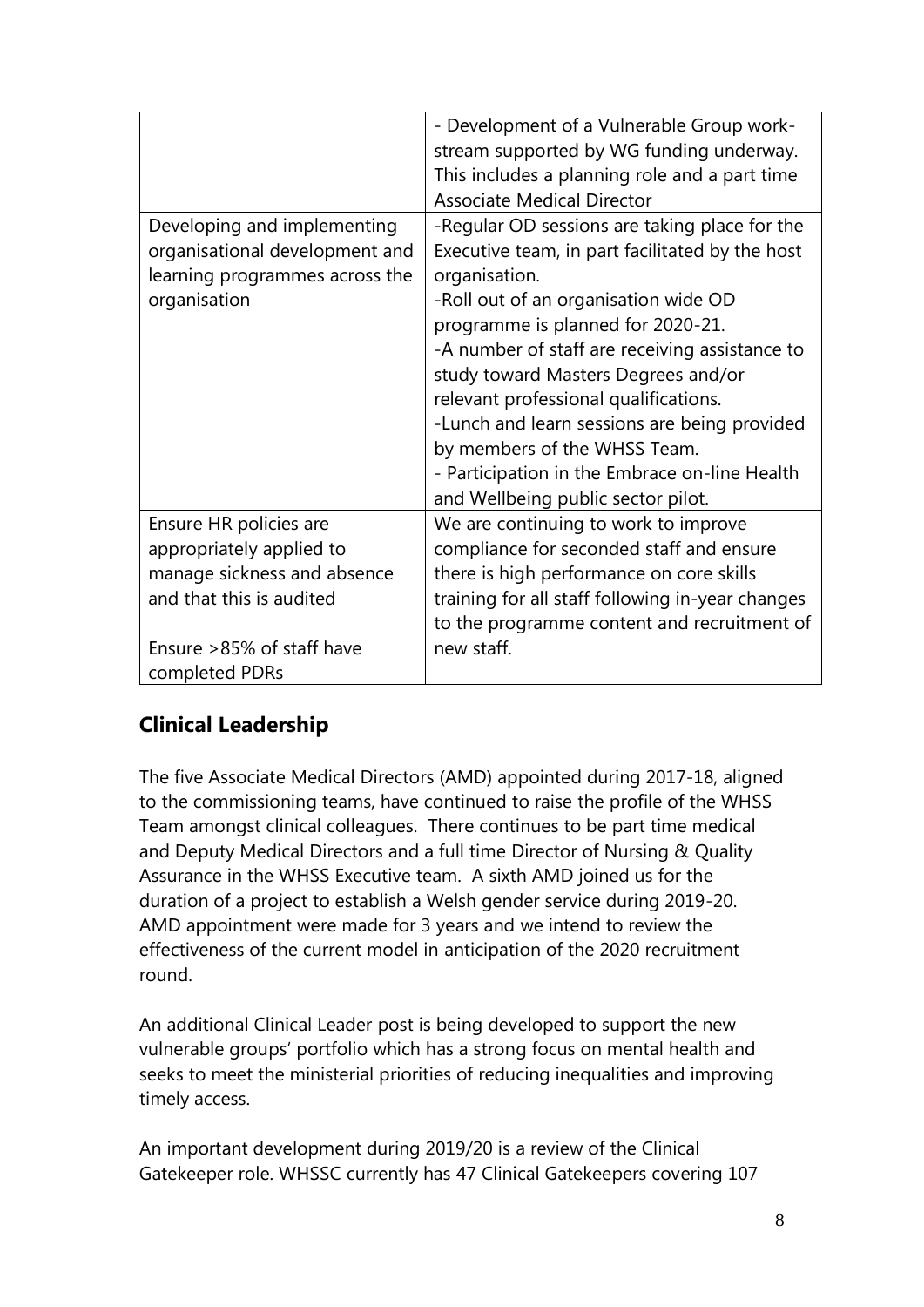services and interventions who are key in ensuring patients receive the most appropriate and timely treatment. This work is being taken forward as part of the development of our referral management processes and will culminate in a workshop in January 2020 aimed at helping better define the role and identifying the support and training needs of gatekeepers.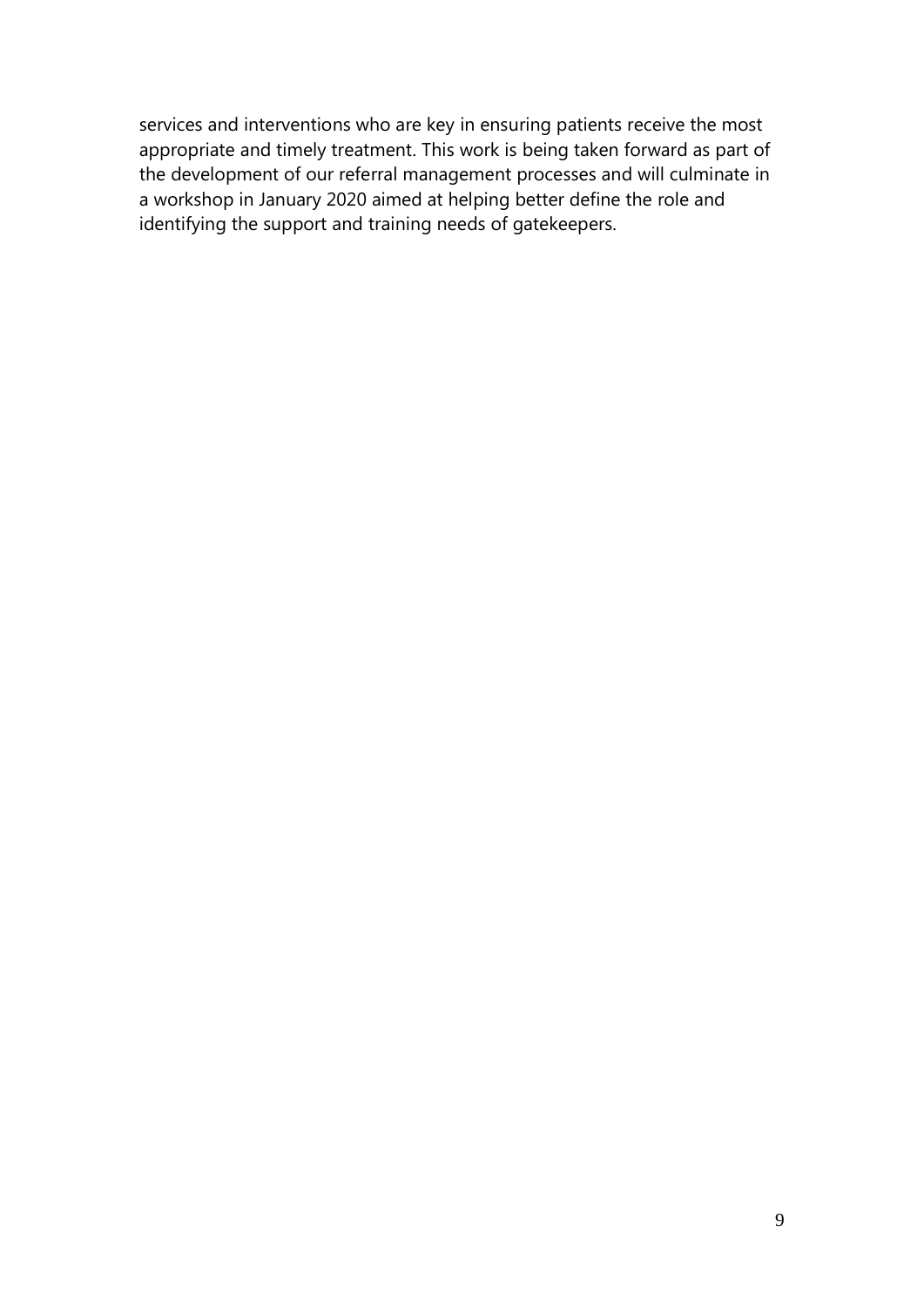# Progress in Delivering the ICP 2019-22

The WHSSC Integrated Commissioning Plan 2019-22, which was approved by Joint Committee in January 2019, identified investment for a number of areas.

Additional funding was agreed for the following specialised services priorities in 2019-22:

- **Cystic Fibrosis**
- **Paediatric Critical Care**
- **Fetal Medicine**
- **Neonatal Transport**

The following new commissioned services

- **Major Trauma**
- **-** Thrombectomy

The following areas prioritised in the Clinical Impact Advisory Group (CIAG) process which is described further in *the Increasing the value achieved from funding* chapter below.

- **•** Positron Emission Tomography (PET) new indications
- **Transcatheter Aortic Valve Implantation (TAVI)**
- **Programme for replacing obsolete wheelchairs (north Wales)**
- **Paediatric Endocrinology**
- **EXECLE** Cleft Lip and Palate Multi-disciplinary team
- Cleft Lip and Palate addressing waiting times
- Paediatric Rheumatology
- **Genetic Test Directory**
- Bone Anchored Hearing Aids (BAHAs) and Cochlear Replacement and Upgrades Programme
- Neuro-oncology to address serious concerns raised in Peer Review
- **Adult Congenital Heart Disease**
- **Paediatric Magnetic Resonance Imaging (MRI)**
- **Neuro-Rehabilitation**
- **Inherited Bleeding Disorders project trials savings and service model**

As funding for these services was released throughout 2019-22, the assessment of their progress, impact and achievement of aims will be reviewed and reported on in 2020 allowing time for recruitment and implementation.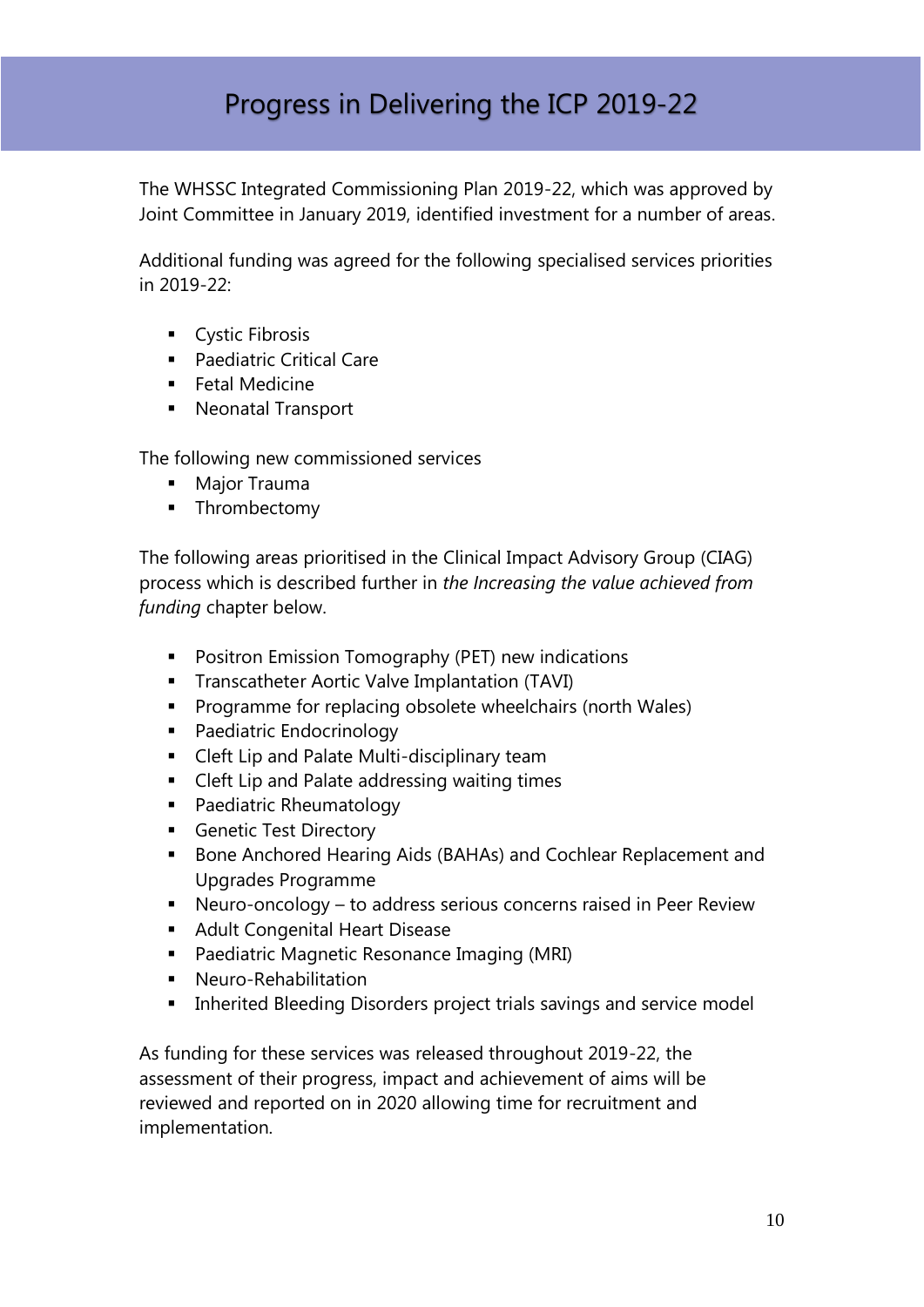# Development of the 2020-23 ICP

The WHSSC Commissioning Intentions were drafted to inform the development of NHS organisation IMTPs with regard to the commissioning and delivery of specialised services. The intentions underpin WHSSC's aim 'to ensure equitable access to safe, sustainable and effective specialised services for the people of Wales, as close to a patient's home as possible within available resources, on behalf of the seven Health Boards'.

#### **WHSSC Commissioning Intentions 2020-23**

- 1. Equitable access to safe, sustainable and effective specialist services as close to patients' homes as possible
- 2. Improving the experience and quality of care for individuals and families
- 3. Increasing the value achieved from funding of health and care through improvement, innovation, use of best practice and eliminating waste
- 4. Improving information on services in order to drive service change and improve quality of services
- 5. Evidencing proactive management of new treatments and services

Rather than referring directly to the need to adhere to the Wellbeing of Future Generations (Wales) Act 2015, the Act's five ways of working, outlined in Figure 3 below, are embedded within the intentions and the work that underpins them.

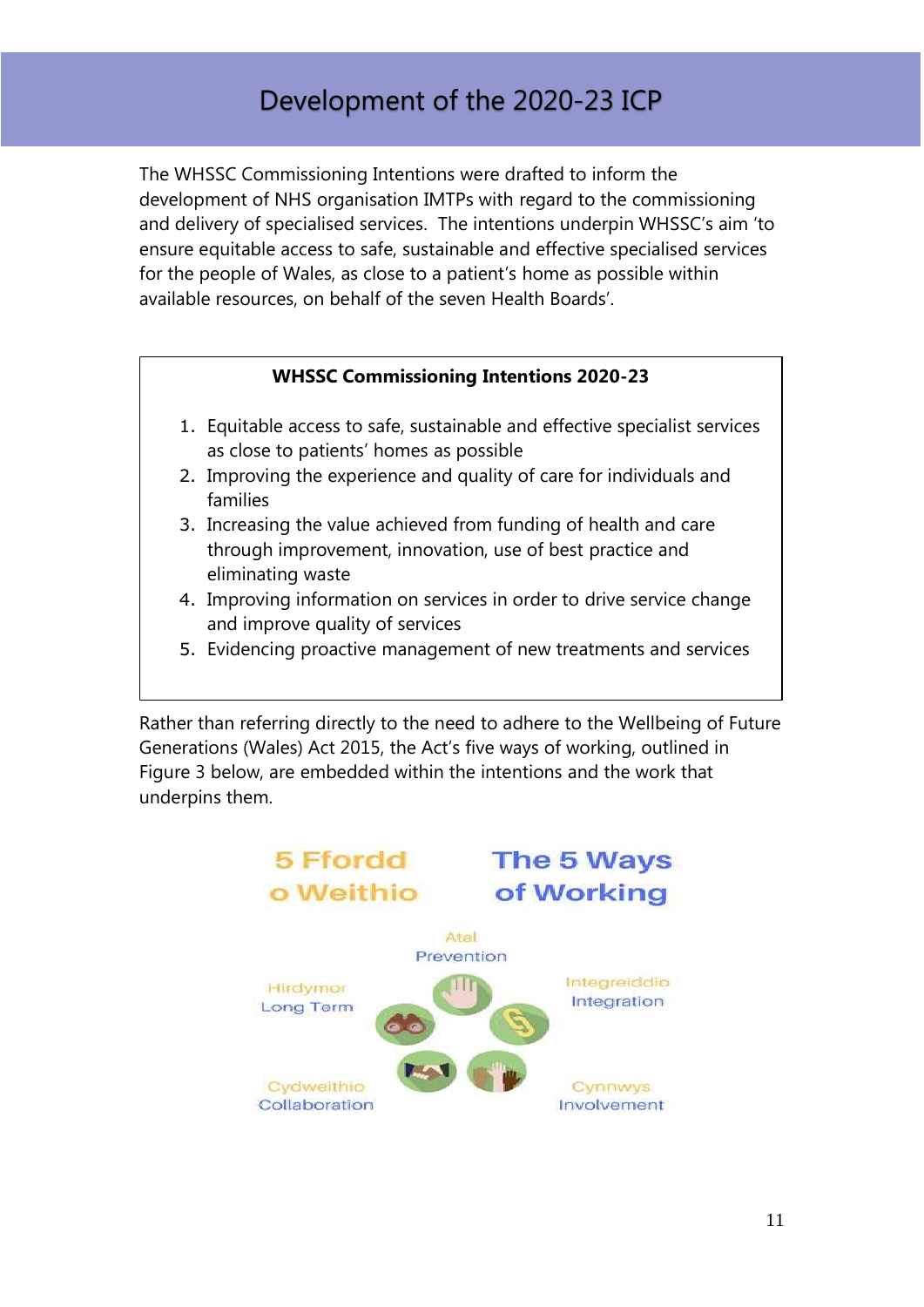A number of strategic priorities are highlighted within the 2020-23 WHSSC ICP. Strategic priorities are service developments which are either currently mandated by organisations such as the National Institute for Health and Care Excellence (NICE) or have already been agreed as service priorities through previous ICPs or through the CIAG process. All require a service change but for a variety of reasons. These include the implementation of the new treatments, such as Advanced Therapeutic Medicinal Products (ATMPs) and Thrombectomy and working through the required step change in investment for services including Cystic Fibrosis and Intestinal Failure Services which are faced with challenging levels of growth. The highlighted priorities are described in more detail in this section and are key items of work for the relevant Commissioning Teams.

# <span id="page-11-0"></span>**Advanced Therapeutic Medicinal Products (ATMPs)**

The introduction of new ATMPs or gene therapies represents a major step change in the provision of potentially curative treatments for patients which had no previous alternative treatments. The ability to transform outcomes for patients has enormous potential but comes at a high financial impact.

The therapies approved to date have tended to be for low volume indications and rare diseases. Gene therapies for more common diseases which could have the potential to transform the whole configuration of service provision are not yet available but are anticipated in the future. For now the cost of ATMPs will largely be in addition to the costs of existing services as they often represent an additional line of treatment after failure of standard of care or are entirely new treatments.

WHSSC has been at the forefront of commissioning ATMPs and have recognised the need for a national strategic approach to their introduction. This includes the ability to forecast their material impact in order to enhance policy formulation and financial planning. The WHSSC team have developed a policy impact paper to highlight the issues at health board executive level and with Welsh Government.

Horizon scanning of ATMPs shows that internationally there is a huge product development pipeline of circa 1,000. However, many remain in trial phases and to date only 4 significant ATMPs have made it through regulatory and NICE approval. Research of international forecasts indicates that at least 40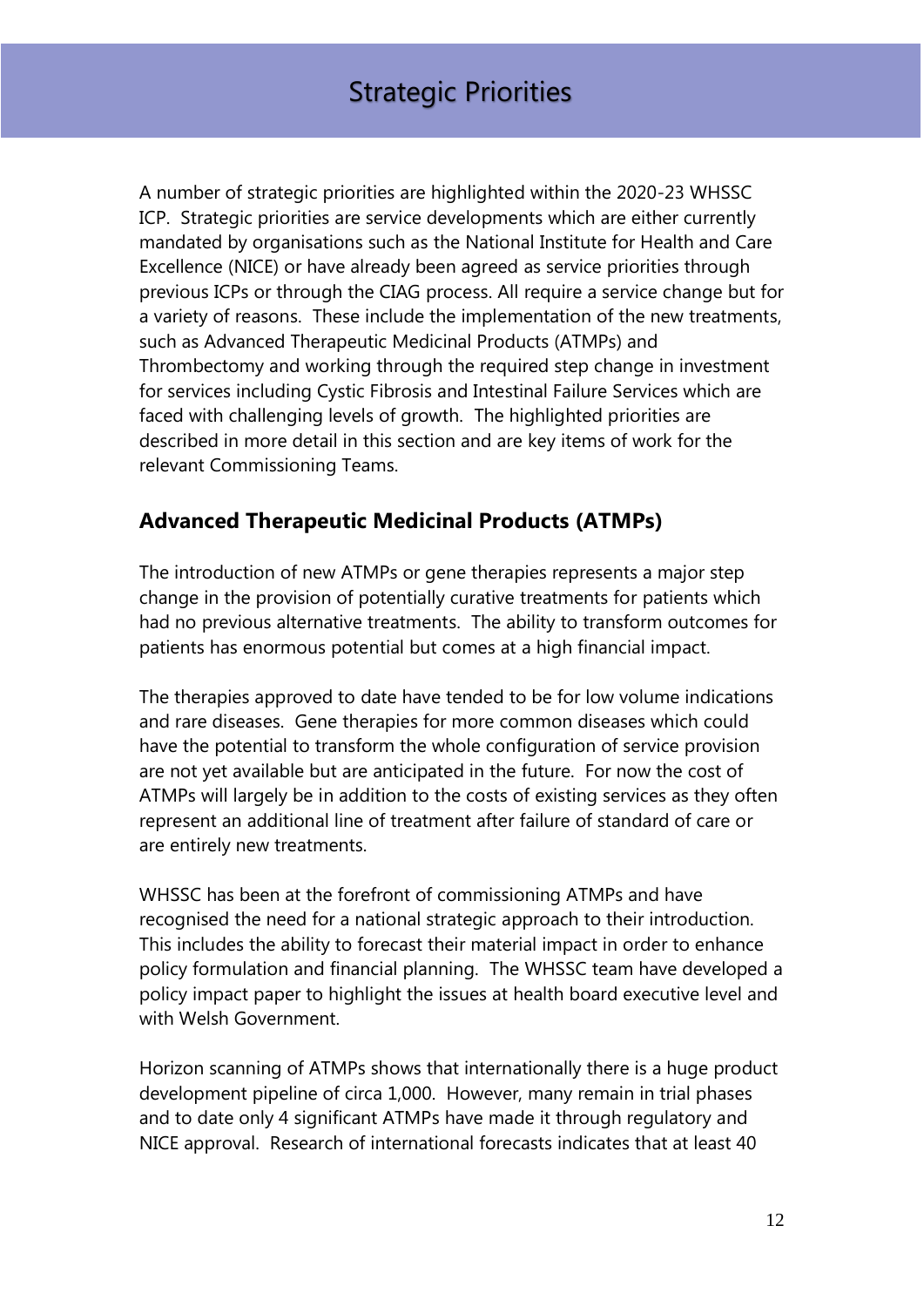ATMPs may be approved by 2022 hence, there is likely to be an acceleration at some point in the 2021/21 three year ICP cycle.

Funding will be held centrally within the Welsh Government NHS budget to recognise the impact of NICE mandated Advanced Therapeutic Medicinal Products.

# <span id="page-12-0"></span>**Critical Care – Long Term Ventilation**

The Minister for Health and Social Services recognising the growing demand for critical care beds for some of the sickest patients in our healthcare system, allocated specific funding to address the flow issues and increase bed capacity within NHS Wales critical care services. WHSSC was requested to commission one of the areas recommended by the Task and Finish Group on Critical Care – the expansion of the Long Term Ventilation (LTV) beds in University Hospital Llandough. This scheme which will provide benefits across all Health Boards in south and parts of mid Wales through the release of bed days in the acute critical care units following the transfer of non-acute patients into dedicated LTV beds, aims to see two additional beds opening within the existing footprint of the Critical Care Unit in early 2020 and increased therapy input to the care of the patients. Further work to the physical infrastructure is required to achieve the long term aim of the Unit becoming a bespoke ten bedded regional unit for Wales.

A visit to the leading UK Long term ventilation unit – Lane Fox, London informed the thinking around the clinical, workforce and commissioning models. Using this information and the requirements to meet the British Society for Rehabilitation Medicine (BSRM) for a level 1a service, which are also described in our Specialised Rehabilitation policies, a service specification will be drafted. It is anticipated that the establishment of a dedicated Long Term Ventilation Unit for south and parts of mid Wales will in addition to providing more appropriate care for their needs will also lead to financial efficiencies with the cost of an LTV bed being less than an acute critical care bed and the standardisation of care for these specialised patients improving their ongoing management through Continuing Health Care (CHC).

# <span id="page-12-1"></span>**Cystic Fibrosis**

The Wales Adult Cystic Fibrosis service (CF) provided by C&VUHB for patients across south and parts of mid Wales has been highlighted as a key risk in recent commissioning plans. This is because of the success of treatments for this disease and the increasing number patients surviving in adulthood. The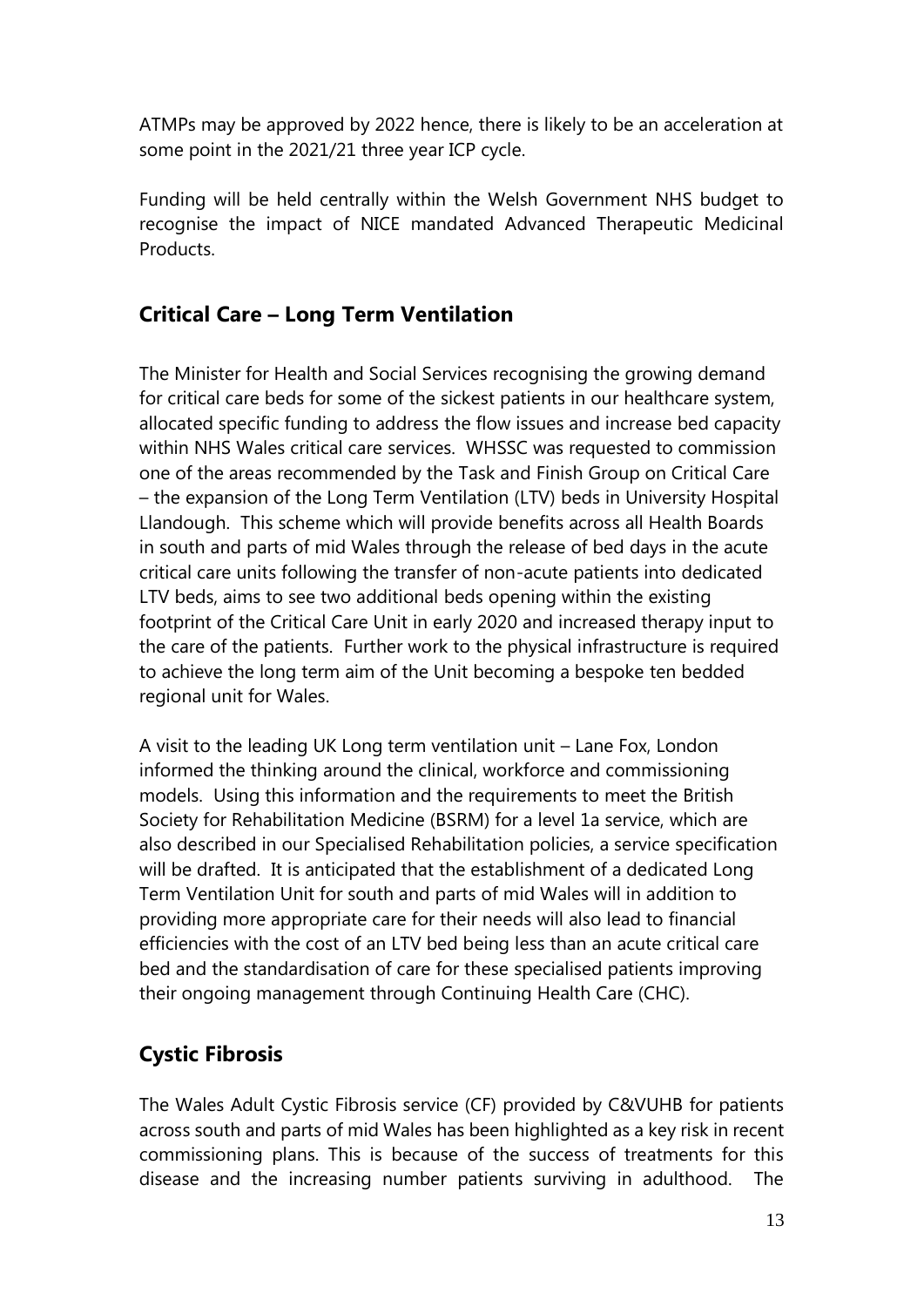number of patients now exceeds the size/staffing of its service and this is compounded by the lack of a home prepared IV antibiotic service, available in all other CF Units in the UK.

A two phased approach to the total investment requested was agreed due to the substantial investment required within the original business case and the lack of clarity around the timeline for the submission of a capital business case to Welsh Government for the increased inpatient capacity.

The phase one proposal for increase in multi-disciplinary staff and nonrecurrent funding to trial the provision of the Home IV services was approved in July 2018 with the request for the service to undertake further work on the increased ward model and full year costs of the home IV Service. A provision of funding was made for phase 2 in the 2019-22 WHSSC ICP but with the Business Justification Case (BJC) for the capital element required only submitted to Welsh Government in May 2019 following the tender for the project contract, the funding has not been utilised for the revenue implications of the new extended ward. Completion date for the new ward is predicted to be late summer 2020 although this is dependent on Welsh Government approval of the BJC and work starting.

An element of the phase two funding was approved for investment in the remaining MDT posts, home IV service and satellite clinics across south and parts of mid Wales, in order to deliver care as close to patient's home as possible whilst also responding to the increasing demand. This has resulted in the previously allocated resources for CF being insufficient to also cover the staffing requirements for the ward expansion when these come on line in 2020, requiring a change in the phased bed model or additional funding to be made available in the course of this ICP.

In November 2019 Welsh Government agreed funding to enable Welsh patients to have access where clinically appropriate to the Cystic Fibrosis Modulator Therapies, Orkambi and Symkevi as well as continued access to Kalydeco (Ivacaftor). Welsh Government have agreed non recurrent funding for the Adult and Paediatric services provided by Cardiff and Vales UHB to support the implementation of these therapies. WHSS are working with the services to determine the recurrent revenue costs of providing these therapies.

#### <span id="page-13-0"></span>**Gender Services**

Until recently, all elements of the treatment pathway for this very vulnerable group of patients was only available from a Gender Identity Clinic in London where there is a two year waiting list. An integrated model which includes Local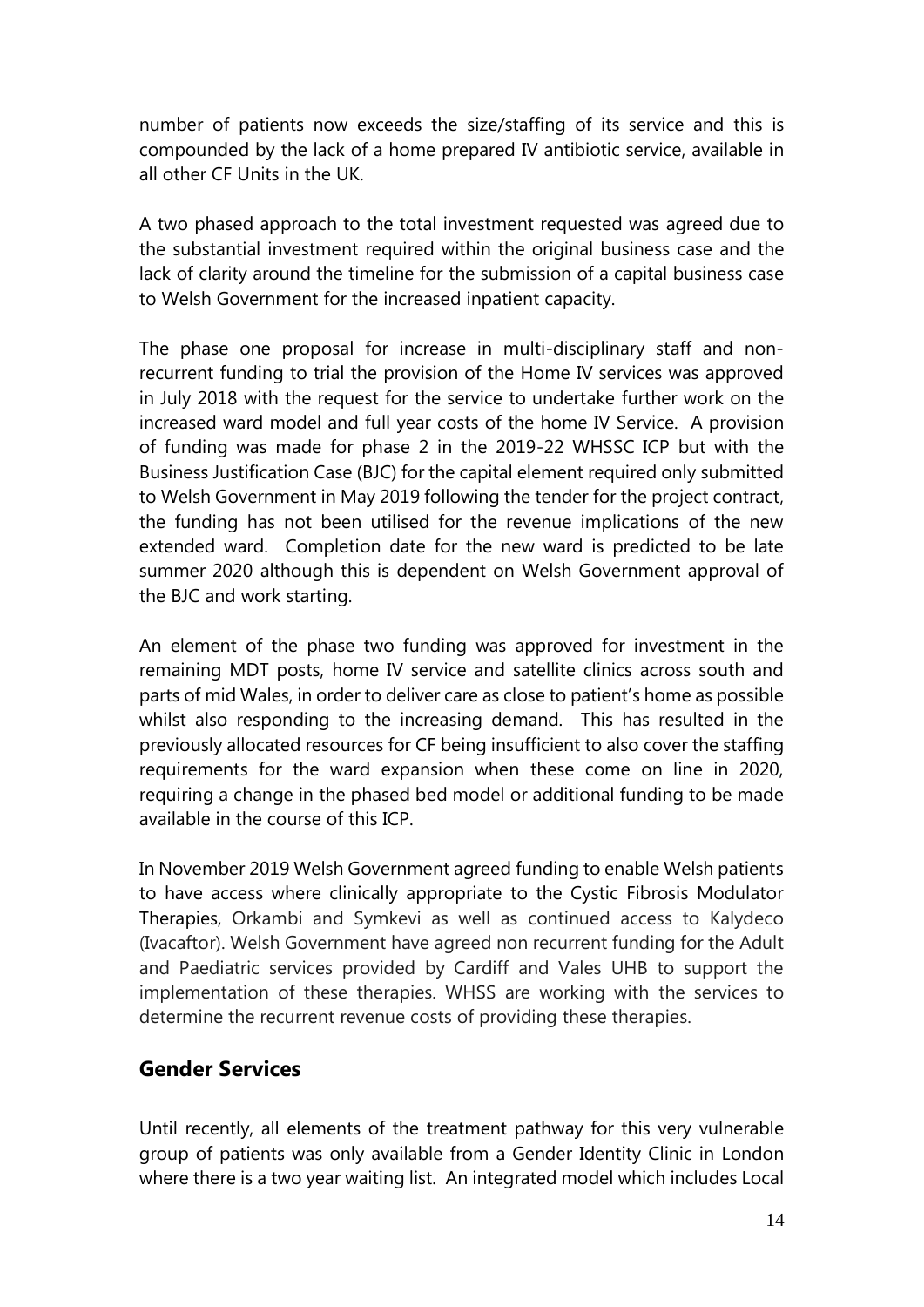Gender Teams (LGTs) and the Direct Enhanced Service (DES) has begun to mainstream gender services, enabling provision of care and support as locally as possible within Wales. The first clinic of the Welsh Gender Service was undertaken in September 2019 in Cardiff. Plans to develop satellite clinics will be included in the long term plan for Welsh Gender services. 2020-21 is the final year of the three year period of the funded interim Gender Identity Service for the population of Wales. During the next twelve months an assessment of the long term provision required is being developed which will be presented for consideration of recurrent funding from 2021-22. A need to introduce peer support in 2020-21 for those waiting to access Gender services ahead of the long term service being established has been raised. But the funding requirements for this need to be understood further.

# <span id="page-14-0"></span>**Major Trauma**

The commitment to develop a service model for a Major Trauma Network for south and parts of mid Wales was made by the Collaborative Executive Group (CEG) in 2014. WHSSC as the sole commissioning body in Wales with delegated responsibility for commissioning specialised services, a number of which would be delivered as part of a Major Trauma Centre, was requested by the CEG to lead the development of a commissioning framework, model and governance structure. In September 2018 Joint Committee members agreed the scope of the commissioning framework for Major Trauma (MT) as:

- An Operational Delivery Network (ODN) to be established to oversee the delivery of trauma services to the population of South, Mid and West Wales.
- The ODN and Major Trauma Centre at University Hospital Wales, Cardiff will be commissioned by WHSSC.
- EASC will commission WAST and the EMRTS.
- Health Boards will be responsible for local commissioning.
- Existing trauma commissioning arrangements for BCUHB will be retained.

The Major Trauma Programme Network Board, the team for which currently sit within the NHS Wales Health Collaborative prior to hosting transferring to Swansea Bay University Health Board (SBUHB), identified April 2020 as the proposed launch date for the service with an element of the operational development costs pump primed by non-recurrent funding from Welsh Government to help enable this.

At the January 2019 extraordinary meeting of the WHSSC Joint Committee members were asked to consider future funding options as due to the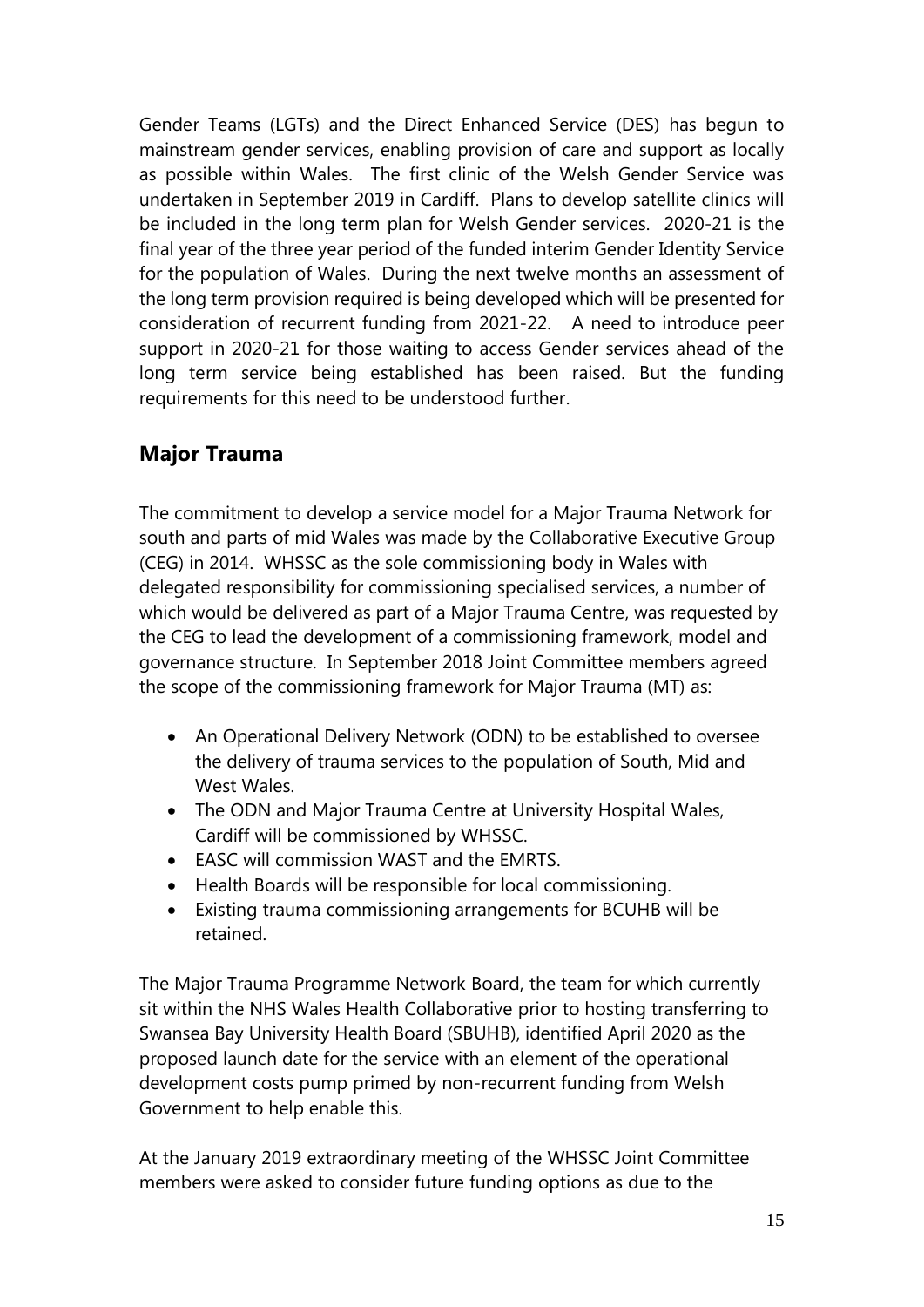absence of financial detail for Major Trauma, the 2019-21 ICP did not include any funding to pump prime the service ahead of the go live date. Members agreed to consider all requests on an exceptional basis with each funding request subject to the usual scrutiny by the WHSSC Management Group, prior to consideration by the Joint Committee.

Following a number of scrutiny processes including professional peer review from relevant Consultants across a number of Trauma Centres in England, funding for the identified in year requirements for the Major Trauma centre, the ODN and some of the requested Plastic Surgery requirements has been released and provided recurrently.

Welsh Government will providing funding for the Major Trauma centre, specialised services, pre hospital and network costs for the Major Trauma Network for South Wales, West Wales and South Powys. Health Boards will fund the Trauma Unit elements.

# <span id="page-15-0"></span>**Mental Health Services Strategy**

A Commissioning Strategy is being developed for Mental Health services with a focus on the patient pathways and opportunities for repatriation of patients and services from England. Mental Health services are delivered for NHS Wales by HBs across various sites, NHS providers in England and independent providers in both Wales and England leading to disjointed pathways for those accessing the services.

Work on the strategy is in its first phase, with the need to review existing services taking into account current tier 2 (for patients with mild-moderate mental health presentation) and tier 3 (for patients with moderate to severe presentation) service arrangements and the impact on the need for Tier 4 (specialised services) inpatient care. Consideration will also have to be given to a wide range of key drivers, some of which will be specific to a service area and others impacting across the full range of services. Key external drivers include:

- A number of Committee Inquiries and external reviews influencing Welsh Government policy and recommendations
- Changes to the commissioning landscape in England and the establishment of NHS England have meant that the previous opportunities for cross border joint planning have reduced.
- The Transforming Care Strategy for Learning Disabilities, an NHS England national strategy which is coming towards the end of the initial 5 year plan. This proposes a 20% reduction in medium secure beds and a 50%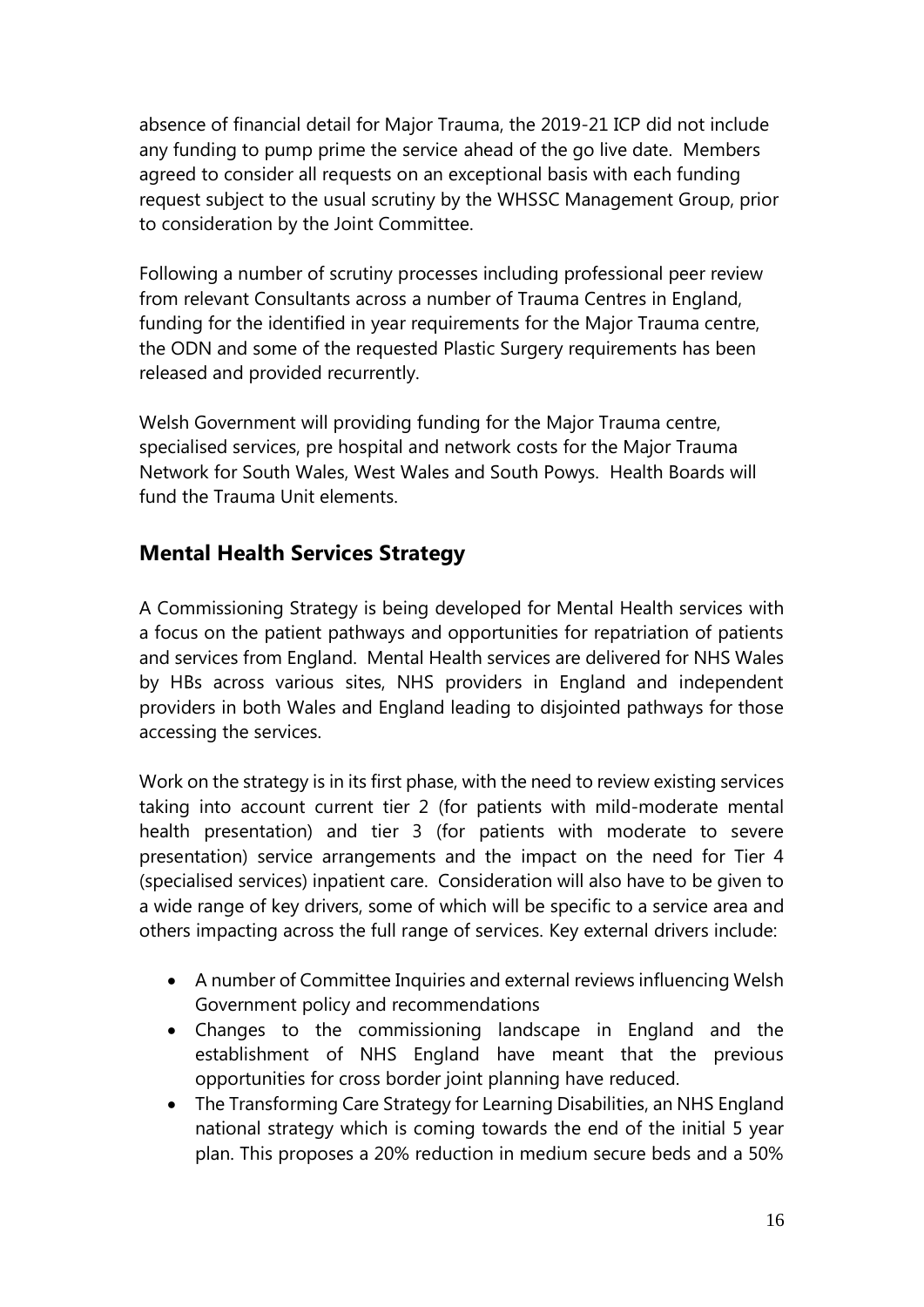reduction in low secure beds. This change takes place within an environment of low independent sector provision.

- New Models of Care Pilot Schemes are being rolled out across England with the effect of moving secure MH capacity around the country with a focus on placing patients closer to home and with financial incentives to do so.
- The establishment of MH provider collaboratives in England that will fundamentally change the delivery model for services in the future.

Key internal drivers are:

- Workforce recruitment issues particularly affecting Child and Adolescent Mental Health Services (CAMHS) services
- The Welsh Framework Agreements for accessing non NHS Wales beds being due for review in April 2020. This arrangement is dependent on an adequate supply of beds and provider competition which is currently reducing because of changes to commissioning within NHS England.
- Recent reviews of inpatient CAHMS services which identified the lack of Psychiatric Intensive Care/Assessment beds leading to potentially unnecessary out of area placements.
- A complex commissioning model for Forensic Adolescent Consultation Treatment Service (FACTS) which is leading to service delivery problems for children with very complex social and health care needs.
- A lack of national services for women and patients within Learning Disability in Wales

Key enablers: Underpinning this work is the close working relationship with the National Collaborative Commissioning Unit who are responsible for managing the Mental Health Framework for Secure Accommodation for Wales. A formal SLA established in April 2019 between WHSSC and the NCCU has led to, for the first time, the introduction of routine quality assessment of NHS Wales inpatient providers. Their expertise has also supported the WHSS Team in its quality escalation processes and assessment of new providers.

A second important enabler is funding from WG to establish a Vulnerable Groups Commissioning Team, consisting of a Clinical Lead and Project Manager which will support the existing Mental Health Commissioning Team with elements of this review.

#### **The following areas have been identified as priority areas of the strategy:**

**Secure Learning Disability:** The need to make recommendations on the development or otherwise of inpatient capacity for secure Learning Disability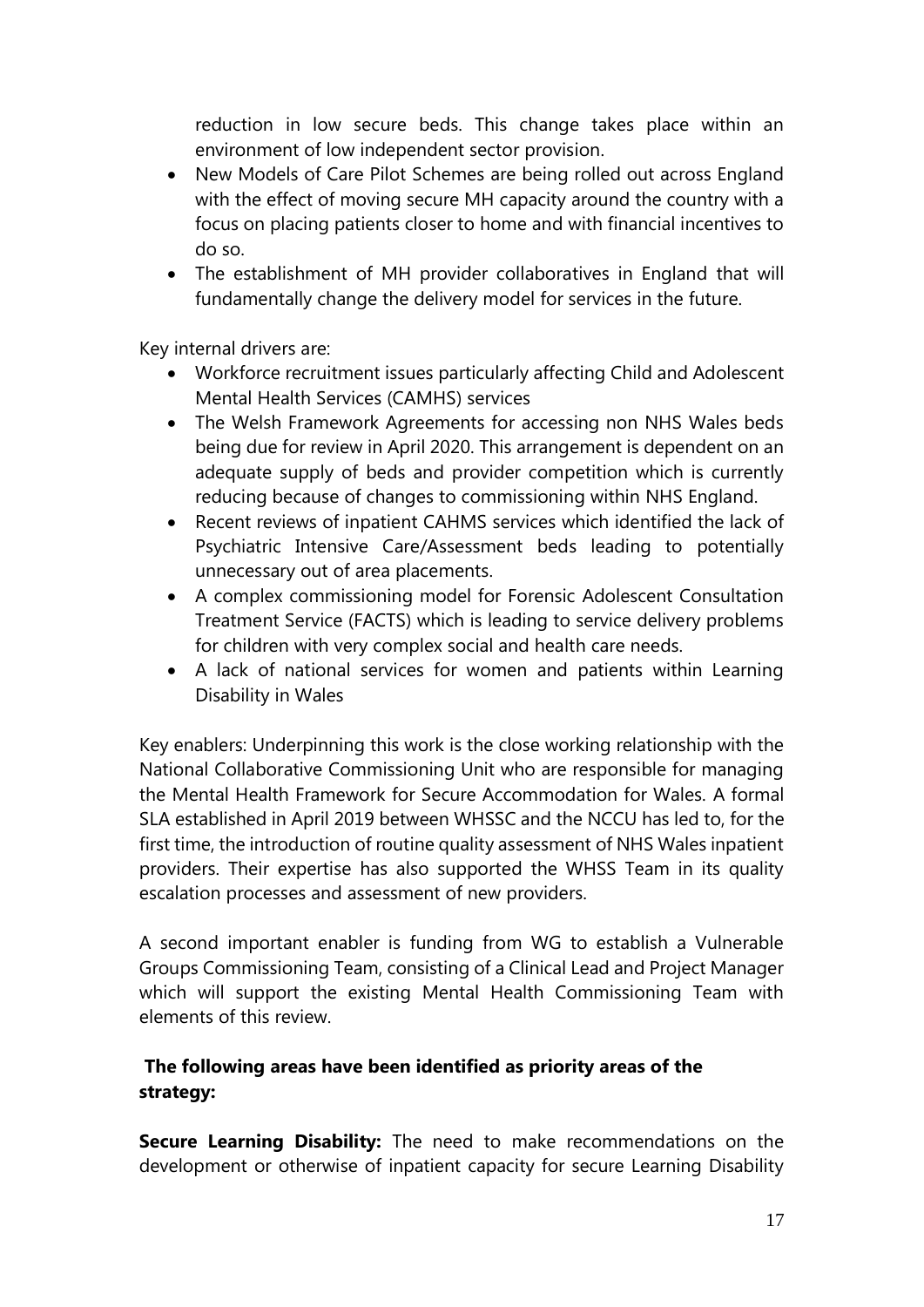beds within Wales. This will take into account the findings of individual patient reviews, requested by the Chief Nursing Officer and being carried out by the Quality Assurance & Improvement Service (QAIS) into the use of inpatient beds. The Review will also need take into account the impact of the NHSE commissioning strategy on private providers located in Wales as well as the current and potential future provision of enhanced community support from other providers including the third sector. It is relevant to note that previous legislative changes mean that currently increasing Welsh capacity for secure learning disability patients may not be possible.

**Tier 4 CAMHS:** To make recommendations on the future in-patient capacity and the potential for widening the scope of services and developing Psychiatric Intensive Care and assessment capacity within NHS Wales. This will be informed by the review of impatient demand undertaken by a task and finish sub group of the CAMHS Network Board and an examination the potential for developing new workforce models and recruitment and retention strategies.

**Forensic Adolescent Consultation Treatment Service (FACTS):** To make recommendations on the optimal commissioning model for the service and improvements in the patient pathway across traditional health and social care boundaries ensuring seamless care for children.

WHSSC has been provided with funding by WG to employ a Clinical Lead and Project Manager to lead on this work and other services for Vulnerable Groups.

**Women's Services including Peri-natal (Mother and Baby Unit):** In October 2017 the National Assembly's Children, Young People and Education Committee published a report following its inquiry into perinatal mental health care in Wales. It concluded that whilst it recognised that Wales's geography posed challenges for the provision of specialist Mother & Baby Unit (MBU) beds, their absence in Wales was not acceptable and needed to be addressed by the Welsh Government as a matter of urgency. The Cabinet Minister for Health, Health, Well-being and Sport supported this in his response stating that:

"The current evidence base would suggest there is a need for inpatient care in southern Wales, though there would not be sufficient demand to provide a unit in North Wales alone….".

WHSSC was subsequently asked to develop a south and parts of mid Wales MBU which would help to drive forward service development in existing local Health Board (HB) Perinatal Mental Health pathways, leading longer term to a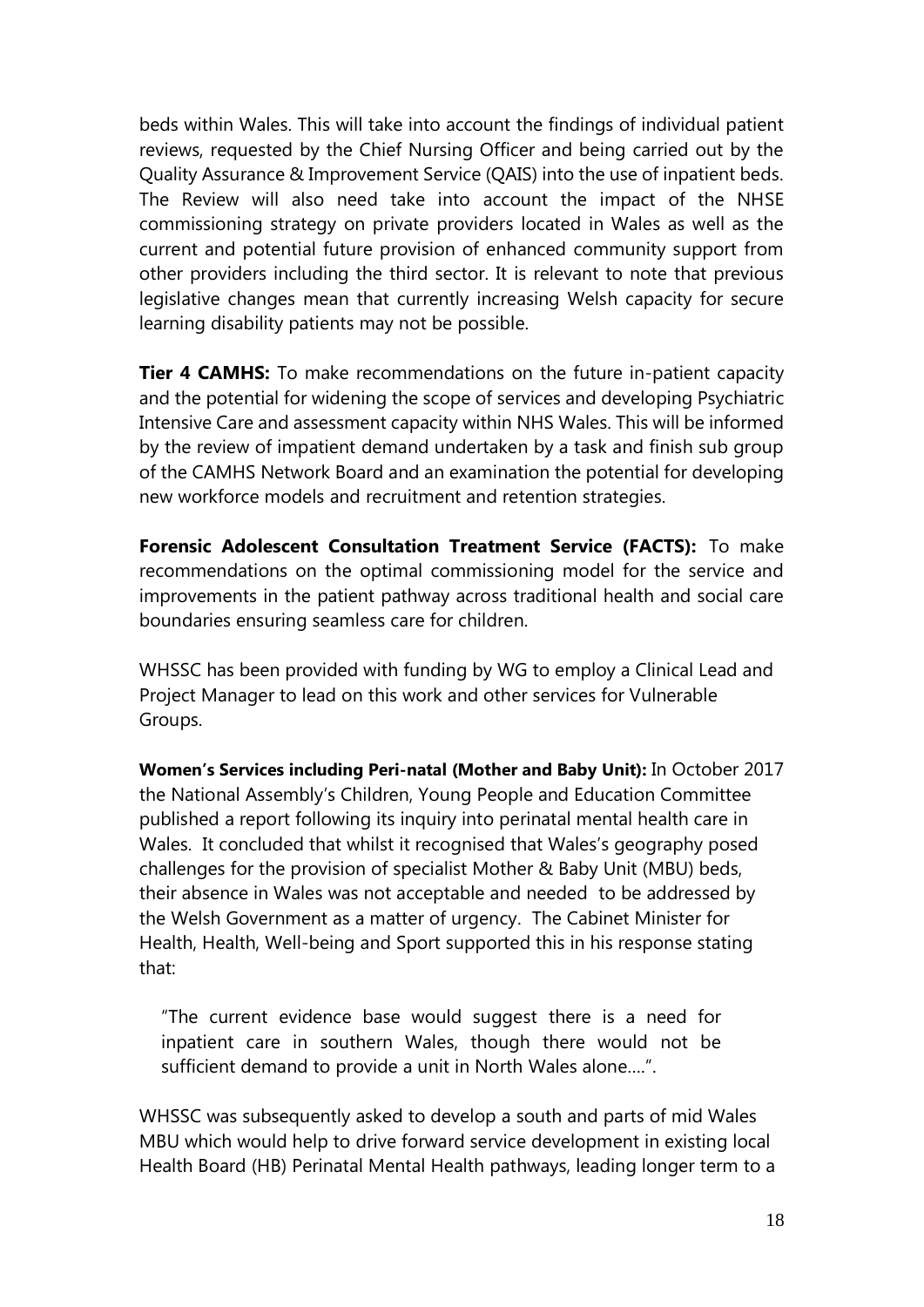standardised whole-pathway equitable approach to the delivery of Perinatal Mental health and wellbeing.

After issues in identifying a suitable location for the six bedded unit with capacity to increase to eight beds when sufficient demand required, it is likely that the MBU will be established in 2020/21.

# **Neurosciences Strategy**

The WHSSC five year Neurosciences Strategy which was implemented within the 2018-21 ICP, is moving from the first stage of the strategy of stabilising and developing strong foundations within Neurosciences services to the second stage of service redesign and recommissioning. Re-commissioning is the term used within the WHSSC Integrated Commissioning Plan to describe the approach being taken to ensure that the organisation is making best use of resources by reviewing existing patient care pathways into and across specialised services, to identify the point at which greatest benefit for the patient can be achieved. This will require collaborative working across local, regional and national commissioning elements of the care pathway and in some cases, this will require a redesign of the existing commissioning arrangements for a specific condition, pathway or service

Investment has been made in the key areas of:

- Neurosurgery to increase elective capacity to meet Referral to Treatment (RTT) waiting times, increase the membership of the Neurooncology Multidisciplinary team and post-operative MRIs and the use of 5-ALA
- Interventional Neuro-Radiology with the investment in Thrombectomy
- Specialised Rehabilitation in both spinal and neuro rehabilitation and;
- Paediatric Neurology with the commissioning of additional Paediatric MRI capacity and the currently being worked through, repatriation of the Ketogenic Diet service from Bristol.

During 2020-21 we will work closely with the service to understand how the above investment has improved services and outcomes for patients and also on the longer term planning needs which require capital investment in theatre capacity for Neurosurgery to be in line with National standards and have a dedicated emergency Neurosurgery theatre and Specialised Rehabilitation in terms of the relocation of services form Rookwood to University Hospital Llandough.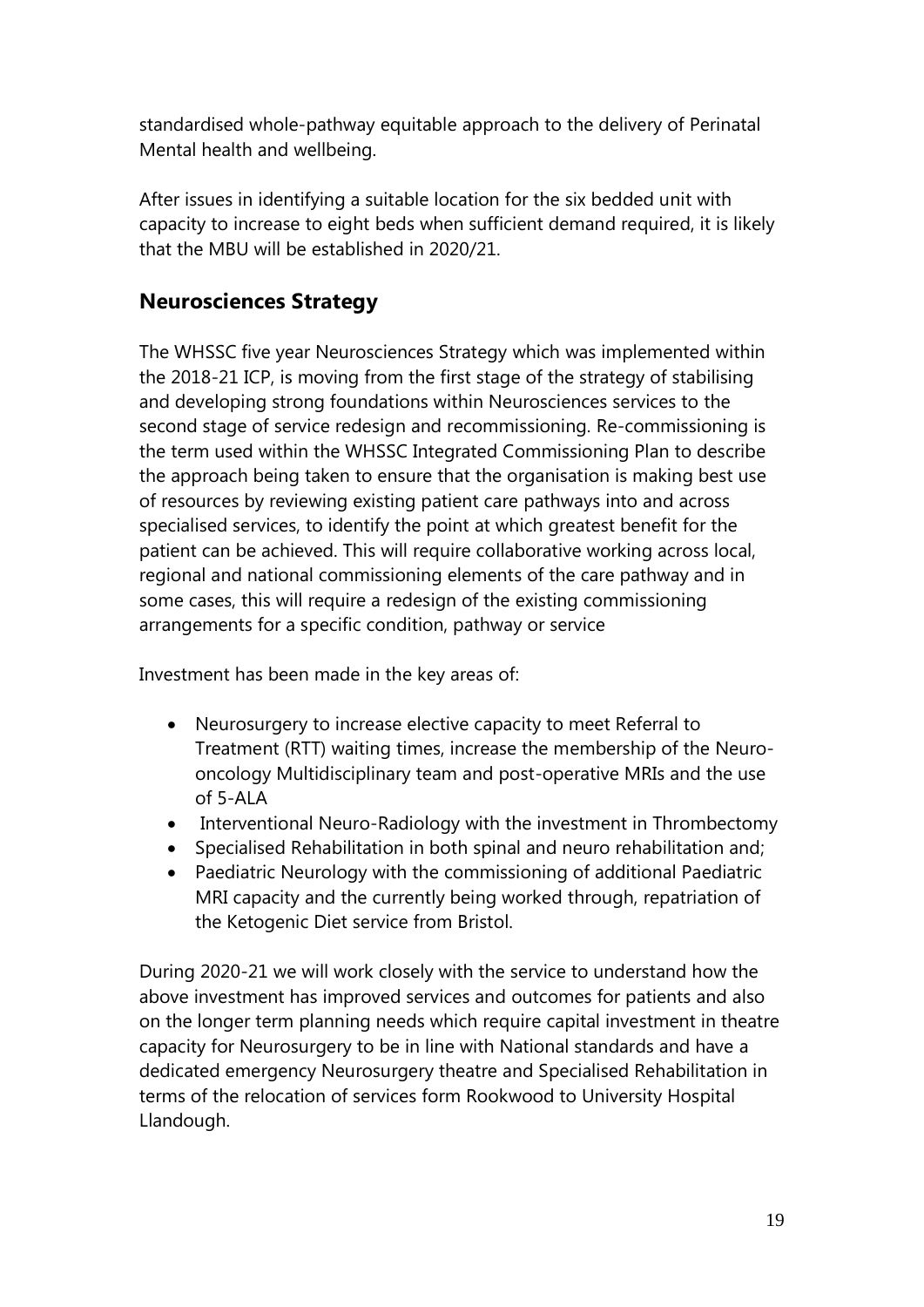# <span id="page-19-0"></span>**Proton Beam Therapy**

Proton Beam Therapy (PBT) is currently commissioned for adult and paediatric patients from providers both within the UK and overseas. Patients who may benefit from PBT are referred to the National Clinical Reference Panels for assessment against the commissioning policy criteria (these criteria are currently the same in Wales as in England) and, for eligible patients, recommendation of a suitable provider. Since December 2018, PBT has been provided within the UK by the Christie Hospital, Manchester. NHS England will gradually phase out the overseas programme in Germany and America as the Christie service increases its capacity and expertise. A second NHS service is scheduled to open in London in the next few years. Further to a procurement process in 2018, WHSSC also commissions PBT for selected adult patients from the Rutherford Cancer Centre, Newport.

Further indications for the use of PBT are currently being considered by NHS England and are likely to be introduced by them in 2020-21. To ensure equity of access for welsh patients many of whom are being treated in England, we are looking to make financial provision for increased activity, but also accounted for unit costs decreasing as volumes increase. We have been advised by Velindre NHS Trust (Velindre) that the volumes of paediatric and teenage and young adults patients switching from traditional radiotherapy to PBT is likely to increase by approximately nine referrals per annum, taking total referrals to thirteen.

There are significant strategic implications of this potential policy change on standard (photon based) paediatric radiotherapy services across the UK. If adopted, it will mean that a number of paediatric radiotherapy centres will no longer be viable because of the very small numbers of children requiring treatment. The WHSST has initiated dialogue with colleagues in Welsh Government (WG), Velindre and the Clinical Oncology Services Committee (COSC) to ensure that the NHS in Wales is proactive in agreeing a Welsh strategy to address this issue.

The first portfolio of PBT clinical trials was launched by NHS England in November 2019. These studies will be investigating the effectiveness of PBT compared to conventional radiotherapy across a range of cancer sites including oropharynx, breast, glioma and oesophageal cancer. It is hoped that eligible patients from Wales will be enrolled in these trials once funding arrangements have been formalised with Health Care Research Wales.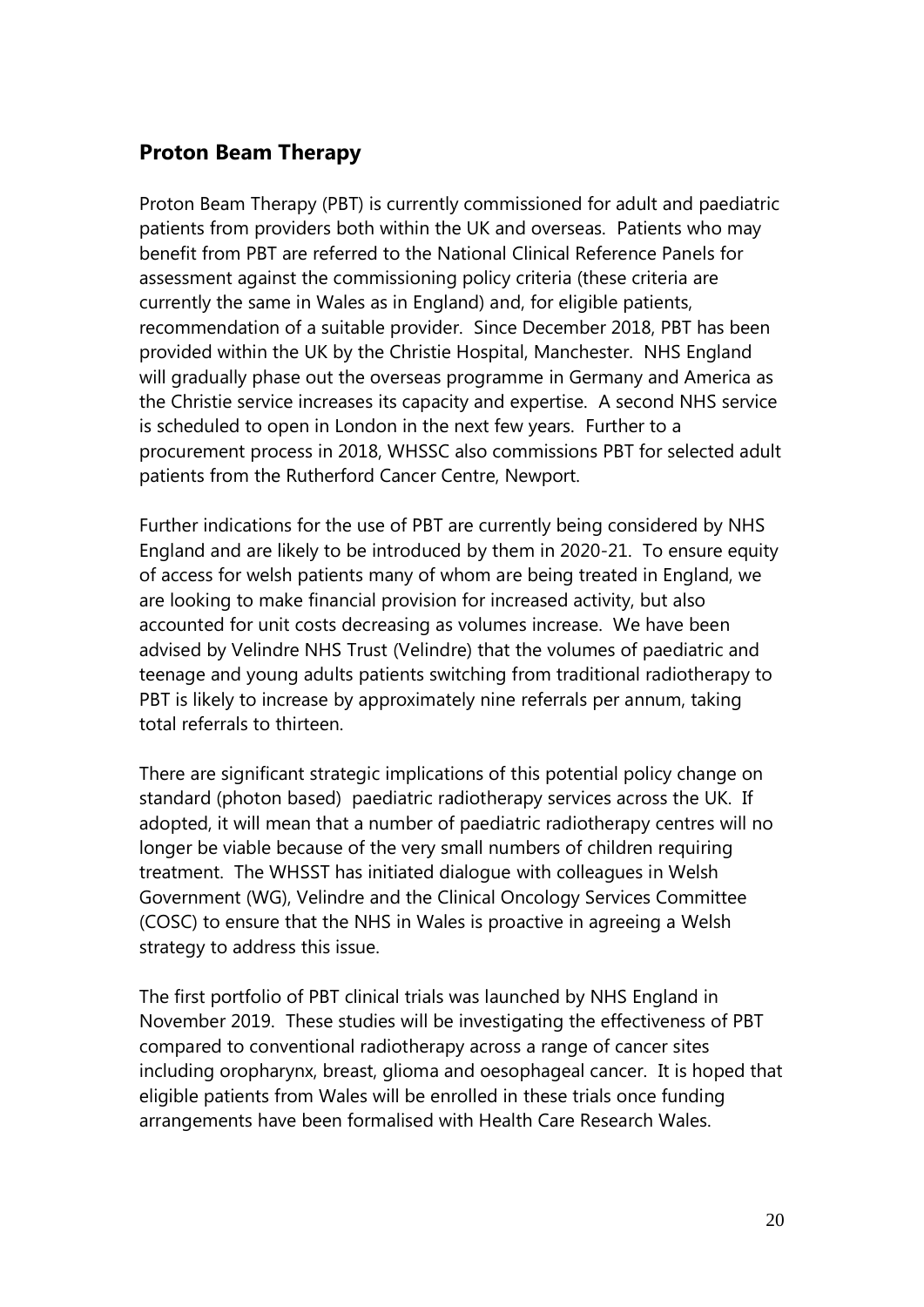# <span id="page-20-0"></span>**Single Cancer Pathway**

WHSSC commissions a number of diagnostics and treatments used within Cancer services that health boards and Trusts will be identifying and reporting performance against, within the recently established single cancer pathway. Further investment in extending the indications for using PET is included within this ICP and WHSST are also taking the lead on the capital planning for expanding PET capacity with a dedicated Project Manager due to start in November 2019.

WHSST actively work with providers of a number of cancer site treatments to ensure that they are working and delivering cancer services effectively. These include Thoracic Surgery where we have increased surgical capacity in recent years, Neuro-oncology where in 2019 we addressed the serious concerns raised in a Cancer Network peer review allowing for the expansion of the MDT and post-operative scans and are working with Sarcoma leads and establishing links with England providers to improve the effectiveness and timeliness of MDT decision making.

# <span id="page-20-1"></span>**Thrombectomy**

It has been estimated that Mechanical Thrombectomy a treatment undertaken by Interventional Neuro Radiologists is an appropriate treatment for around 10% of (ischaemic) stroke cases which equates to around 500 interventions each year in Wales. As the numbers and model of delivery fall within the definition of a specialised service, it was agreed by the Joint Committee that WHSSC would commission Mechanical Thrombectomies services for NHS Wales from April 2019. Throughout 2019 the WHSS Team has been working to secure access to capacity from services in NHS England whilst provision has also been made to develop the service in C&VUHB from 2020-21 to serve the population of mid and south Wales. The team are working in collaboration with the Welsh Government's Stroke Implement Group (SIG) and LHBs on the pathway required to both access Thrombectomy treatment and repatriate to a patient's local hospital following treatment. Collaborative working is ongoing with Cardiff and English Trusts as the providers of the service, Welsh Ambulance Services Trust as the transport provider and Health Boards to ensure appropriate referral and discharge.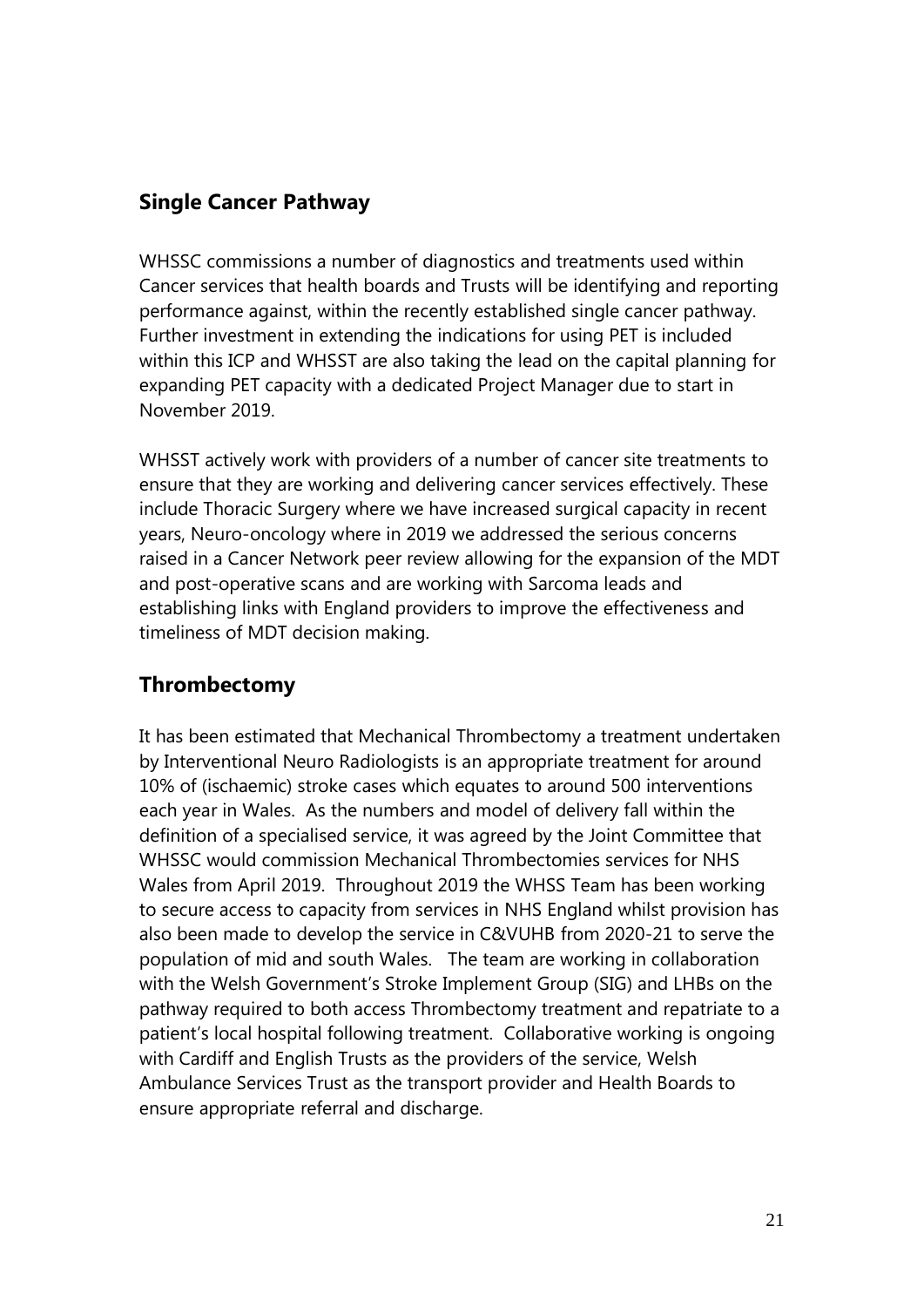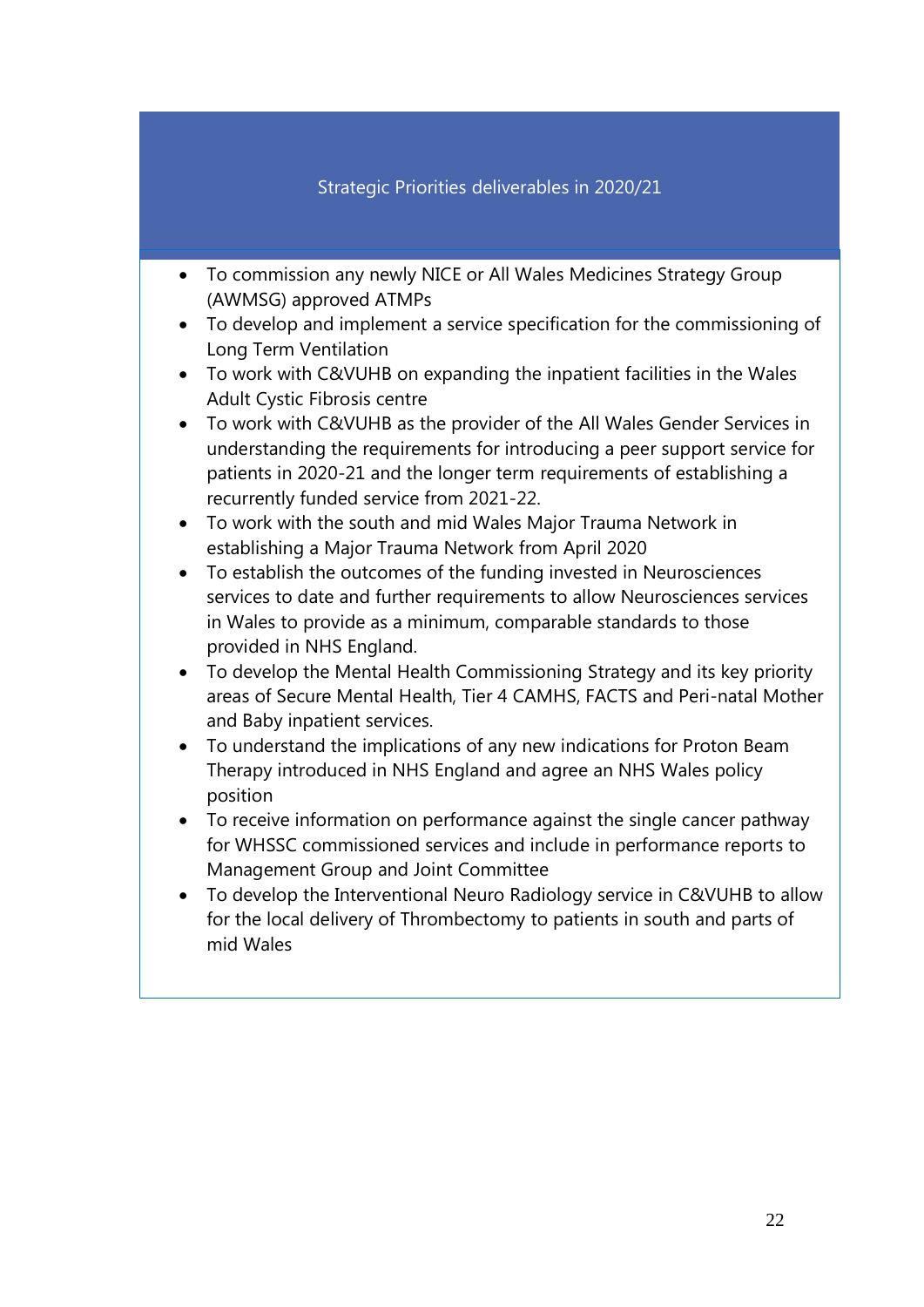# Increasing equitable access to safe, sustainable and effective specialist services

Equity of access to specialised services for the population across Wales is a key priority for WHSSC. It is acknowledged that there is unwarranted variation at present and work is underway to identify inequity and work with Health Boards to put in place measures to reduce it. A major step forward in improving our understanding of this issue has been the development of our management information system MAIR which allows us to produce maps of variance and highlight areas of inequitable access to specialised services.

The need for equity of access underpins almost all of the strategic priorities listed in the previous section: South Wales is the only region in the UK currently without access to a Major Trauma Network and the Wales Adult Cystic Fibrosis service developments seek to bring the delivery of the service in line with that delivered within all CF Units in England.

As a commissioning organisation WHSSC does not have direct access to the provider cost base on which to secure traditional cost improvement savings. However, WHSSC continues to develop a programme of value based commissioning schemes which are designed to act in addition to provider internal cost improvement programmes.

# <span id="page-22-0"></span>**Referral Management**

The Referral Manager has recently taken up post with the objectives to reduce inappropriate referrals into NHS England through identifying episodes of care that could be provided closer to home, therefore improving the patient experience and optimising use of local specialised services. Work is already underway focussing on the utilisation of the London contracts as they are accessed by all Health Boards and due to the London weighting carry with them a premium cost.

This will involve working in partnership with NHS England and local services to reduce initial referrals, promote use of alternative consultation methods including telemedicine and encourage use of local specialist nursing to reduce follow up activity.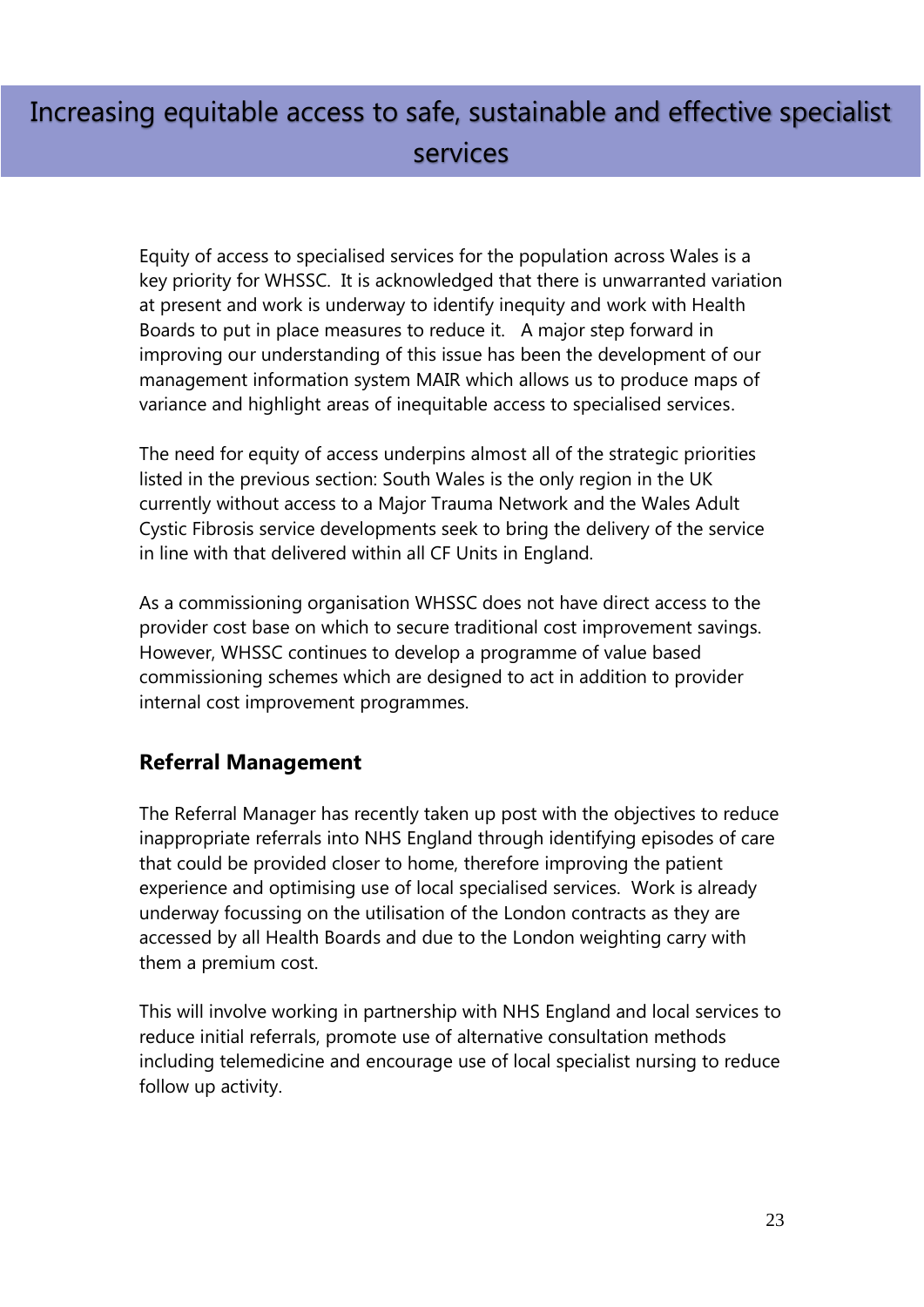# <span id="page-23-0"></span>**Use of Information**

The information capability of WHSSC has continued to develop significantly in 2019/20 following the launch of the My Analytics and Information Reports (MAIR) System in 2018/19.

WHSSC has worked closely with Health Board teams to ensure that they now have access to the comprehensive information sets now available. Reports can be tailored by health board or provider, by specialty and point of delivery. Results can also be made available using a variety of visualisation tools including maps, charts, tables and pathways. This has enabled Health Boards to gain a deeper understanding of their demand patterns for specialised services. Health Boards can now identify clearly their patient flows by specialty and provider and compare their own access rates to other health boards thus helping to identify variation in access. Enabling this understanding is enabling both health boards and WHSSC to review patterns of utilisation and inform areas for targeted review which may not previously have been evident.

WHSSC is actively using the system to identify patterns of differential referral to English providers which has highlighted a number of repatriation opportunities. This will enable better and more equitable use of local tertiary services within Wales.

MAIR data is already available for the last four years and will be added to with new financial years. The information is also proving to be valuable in highlighting trends in differential activity growth which is informing the development of improved forecasting and contracting going forward.

Data available within MAIR includes:

- Spend, patient numbers, record numbers, gender, age bucket, etc. across the 4 years of data already amalgamated
- Variation geographical maps showing the patient numbers across Wales, by LHB District and GP practice, along with local population numbers and GP/cluster list sizes and the associated usage ratios for comparison (see sample below)
- Referrer/Referring organisation codes and names, cross-referenced into the warehouse from data provided by NWIS
- Top 20 drug spends by drug name/grouping
- Patient pathway timeline this pulls in all the activity in our data warehouse for the selected patient cohort, and displays a visual of all their events.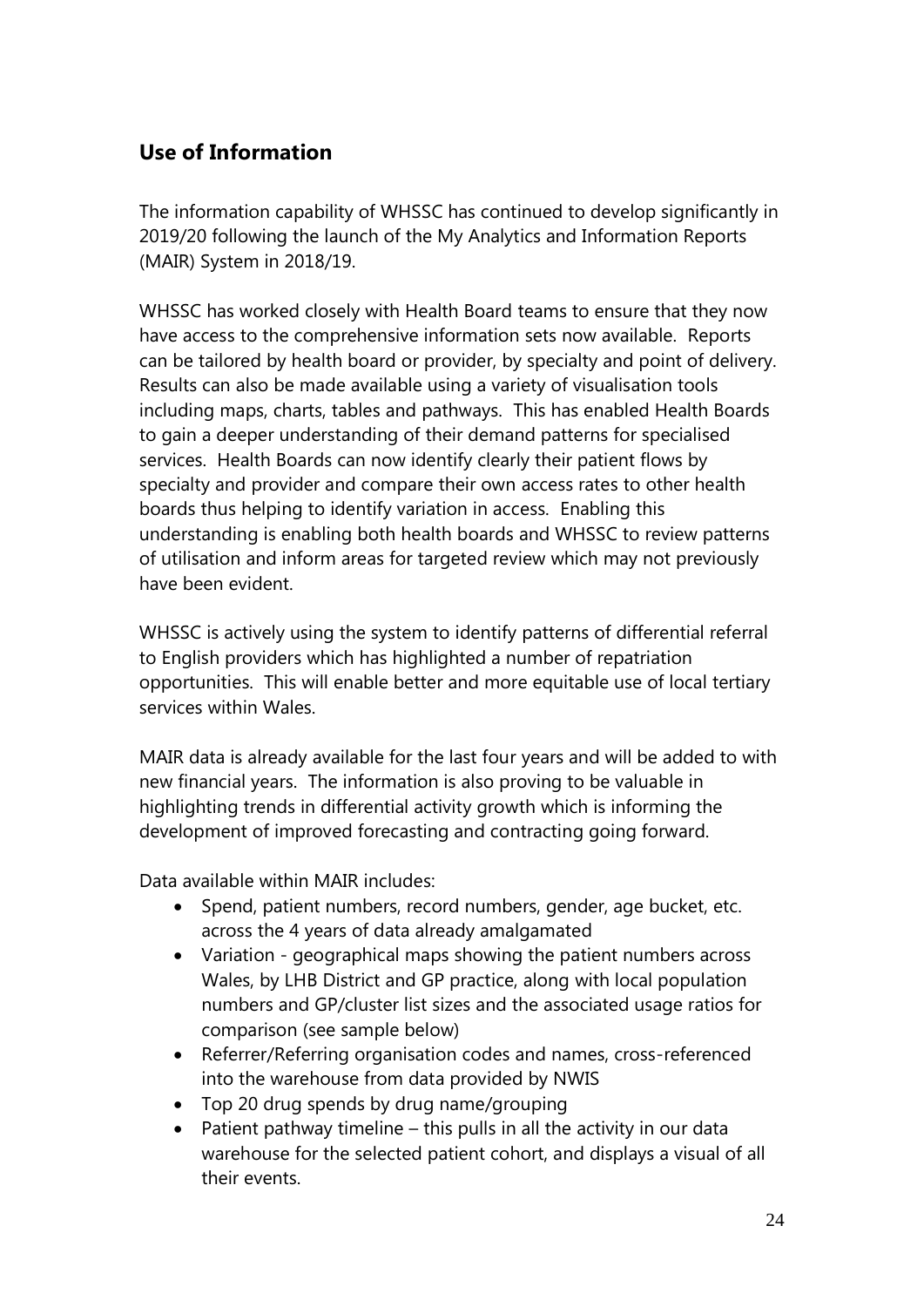# <span id="page-24-0"></span>**Commissioning Analysis - Health Board Access to and Utilisation of Specialised Services**

Detailed trends of utilisation of specialised services for each Health Board for the four year period from 2015/16 to 2018/19 are included in Appendix 1 to this ICP. Trends are detailed by provider and by specialty.

The trends for each board by provider give a flavour of their own unique pattern of referral into specialised services. The information demonstrates:

- The flows in South Wales are highly consistent with the utilisation of CVUHB and SBUHB dominating as regional and supra-regional providers.
- Velindre is an important provider of regional cancer services.
- University Hospitals Bristol is an important provider of supra-regional specialised children's services notably for heart surgery and stem cell transplant.
- Mersey Care NHS Trust is a highly specialised national service provider of high secure mental health services and features in the top 6 providers for all Welsh Health Boards.
- Referral patterns for Powys reflect a complex flow into the specialised services in the Midlands together with significant flows into CVUHB and SBUHB. In addition Powys has flows to BCUHB for its northern population.
- BCUHB has a very different pattern of referral with the use of its own service dominating along with very close relationships with specialised providers based in the Liverpool and Manchester area.

The trends for health boards by specialty show a high degree of consistency across Wales:

- The top 6 specialties consistently include nephrology (dialysis and transplant), cardiac surgery, cardiology, forensic psychiatry and neurosurgery.
- Plastic surgery including burns also features highly in nearly all boards but there are some interesting exceptions which relate to the different local pathways for hand surgery and dermatology. These are consistent with the findings of WHSSC's plastic surgery review which identified potential opportunities for some health boards.
- Child and Adolescent Psychiatry featured highly in BCUHB as they have a higher utilisation rate of tier 4 CAMHS relative to South Wales. This is an area which is developing as WHSSC is supporting BCUHB in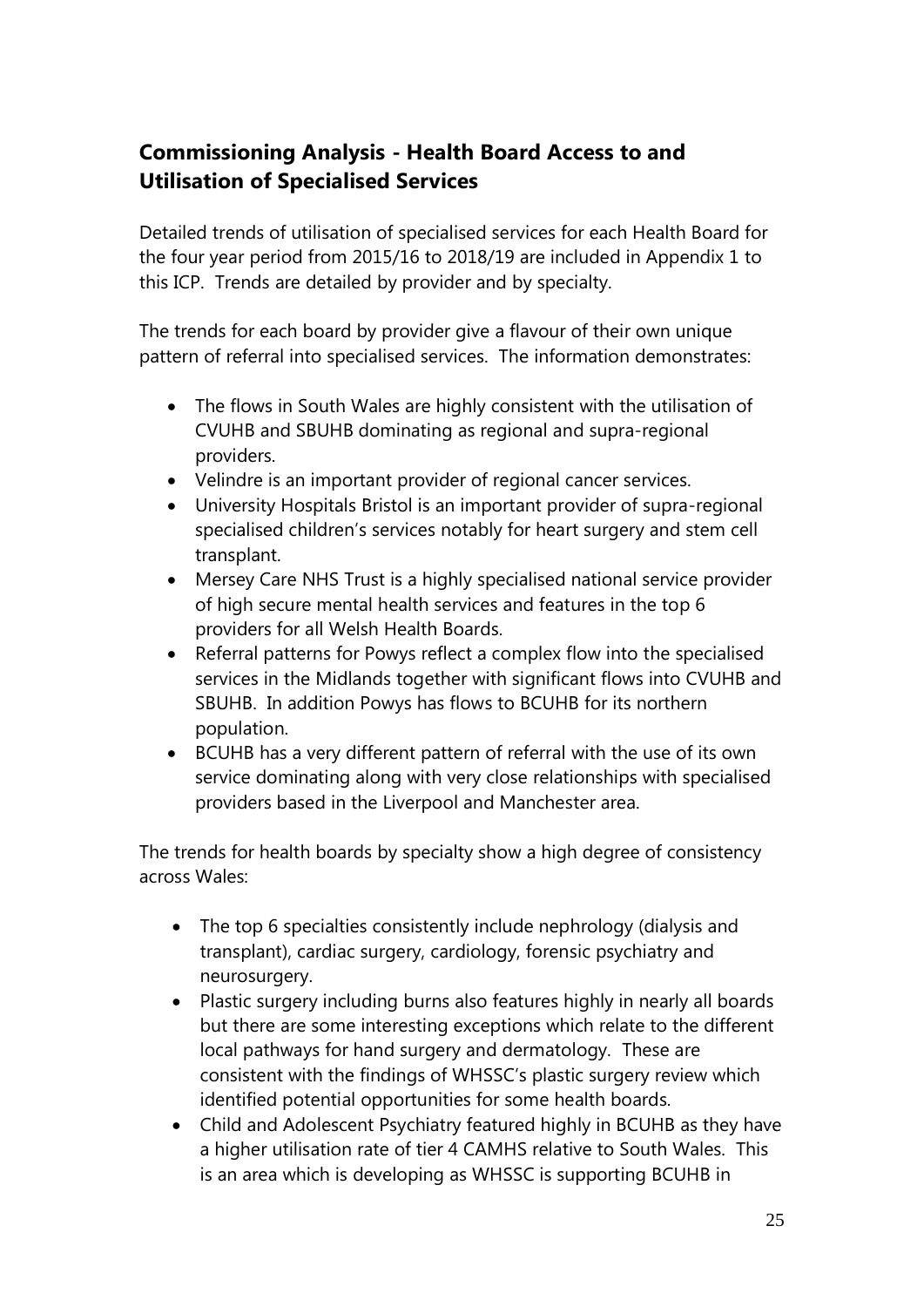managing more patients locally within BCUHB and BCUHB are developing improved models of tier 2 and 3 services which are complimenting and changing the balance of delivery.

#### Relative Activity/Access Rates by Health Board

Appendix 1 summarises activity access rates for elective and non-elective care by specialty. The data is presented by Health Board in terms of financial value and patient count. The data for patient count is also presented normalised by population size in order to inform the level of variation in access rates.

When comparing access rates for specialised services it is important to note the following when interpreting the information:

- Patient volumes on specialised services are generally much lower than general services and can therefore be volatile in terms of movement between financial years and between health boards. A small movement in patient volume can be material owing to relatively high unit cost.
- It is useful to normalise data by population but it should be noted that planning populations for specialised services are large, sometimes from 1m to 5m and hence results for smaller populations interpreted with caution.
- Specialised services usually sit at the end of patient pathways that are often complex with many points at which alternative interventions are possible and referrals on influenced by available local alternatives. This can explain some large variations between health boards who provide specialised services and those who refer into them. The local availability of specialty secondary care further informs variation.
- Access to highly specialised services which are quaternary and can be at some distance from Wales may be more exposed to a risk of variation given the complexity of the pathway and differences in referral relationships and awareness.
- Finally for some services WHSSC commissions a different pathway scope by agreement with health boards in order to simplify commissioning and contracting arrangements – an example is that WHSSC still contracts for neurology for North Wales and has only recently transferred the contracts for neurology from the CVUHB area. The difference between cancer commissioning responsibilities across Wales is significant.

The results of the comparison using 2017/18 financial values to determine the top 6 specialties highlights the following: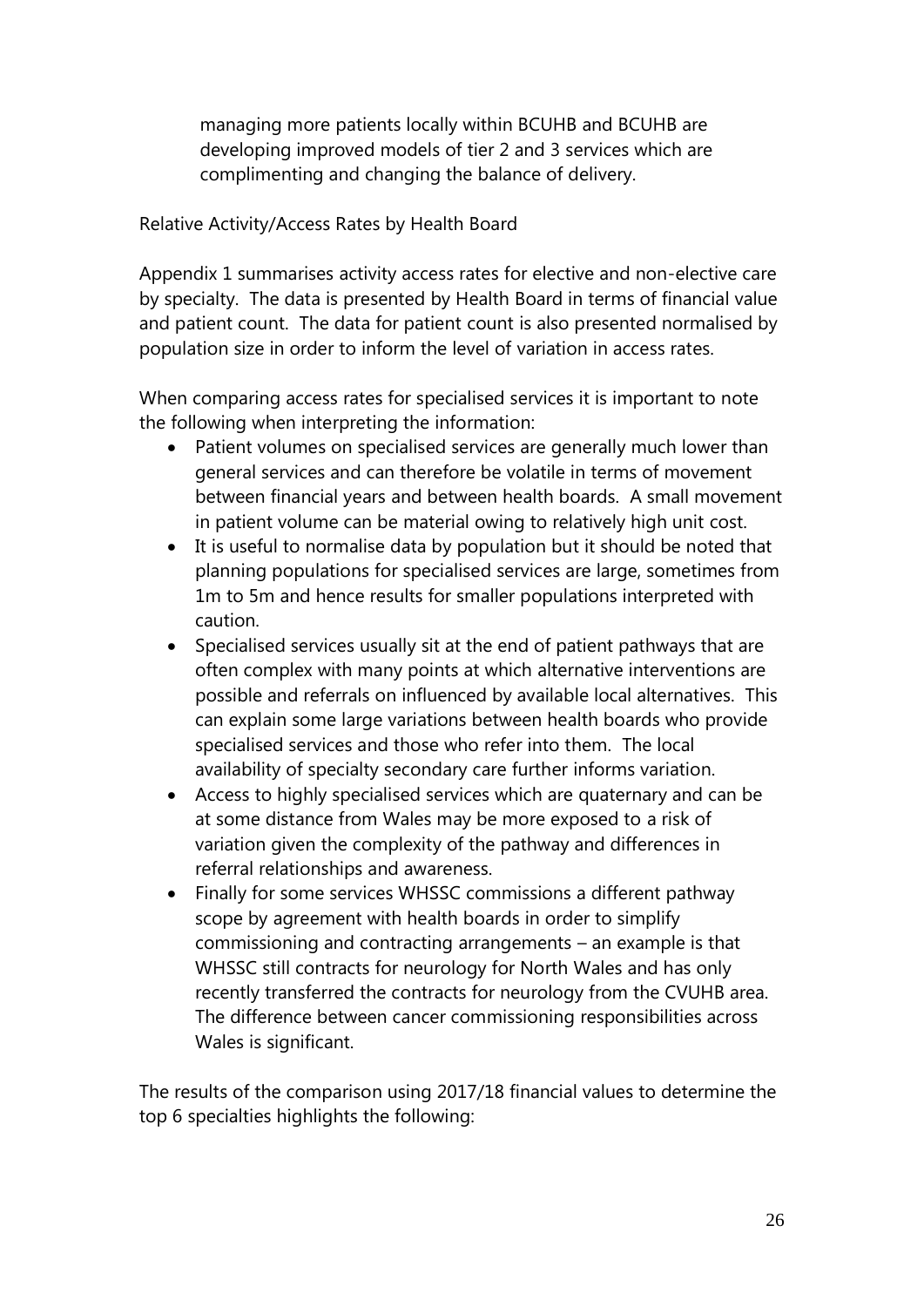- Powys outlier access per 100k population appears to show Powys population as low outlier in terms of activity rates. It is unclear why this pattern has been observed and may be variation due to the smaller population size. We are looking to work closely with Public Health colleagues from the HB to investigate this observation.
- Nephrology this relates to renal dialysis and renal transplantation. Wales tends to have high access rates compared to England, particularly for transplantation where Welsh waiting times are notably shorter and annual demand closely aligned to capacity. There is some variation within Wales with the range from a high of 134 per 100k (SBUHB) to 56 per 100k (BCUHB) in relation to inpatient episodes. There are no significant variations in waiting time to dialysis. End stage renal failure is a chronic disease and closely related to the aging population. Early identification in primary care and management within a secondary care service will influence the numbers referred through for treatment.
- Cardiac Surgery this includes open heart surgery and TAVI. Cardiac surgery provision more centralised at only 2 centres in Wales. Variation is from a high of 84 per 100k (SBUHB) to 44 per 100k (CVUHB).
- Forensic Psychiatry & Adult Mental Illness this includes high secure and medium secure where patient volumes are low. All high secure provided in England with Medium secure provided in both North and South Wales with mixed economy of private and NHS provision. Pathway availability of low secure can have a marked impact on variation in utilisation of high and medium secure. There is a recognised higher utilisation expected in urban areas compared to more rural areas. However, in recent years medium secure volumes have been consistently falling overall. Combined variation from a high of 10 per 100k (CVUHB) to 5 per 100k (HDHB and ABUHB).
- Cardiology this includes angioplasty, complex pacing (including implantable cardiac defibrillators (ICDs)) and electrophysiology. Angioplasty provision is now more dispersed at 4 centres in Wales. ICDs provision more dispersed now at 5 centres in Wales. Variation from high of 199 per 100k (HDHD) to low of 78 per 100k (BCUHB).
- Plastic Surgery this includes plastic surgery and burns activity. Activity variation driven by pathway differences. There is a high volume impact linked to whether there is local secondary care access to dermatology as some skin cancer volumes can be undertaken by dermatology. There is a further pathway impact of local availability of hand surgery. Finally, local expertise in breast cancer surgery impacts on referral rates to plastic surgery. WHSSC has set out a strategy of tackling plastic surgery access variation by focussing on dermatology,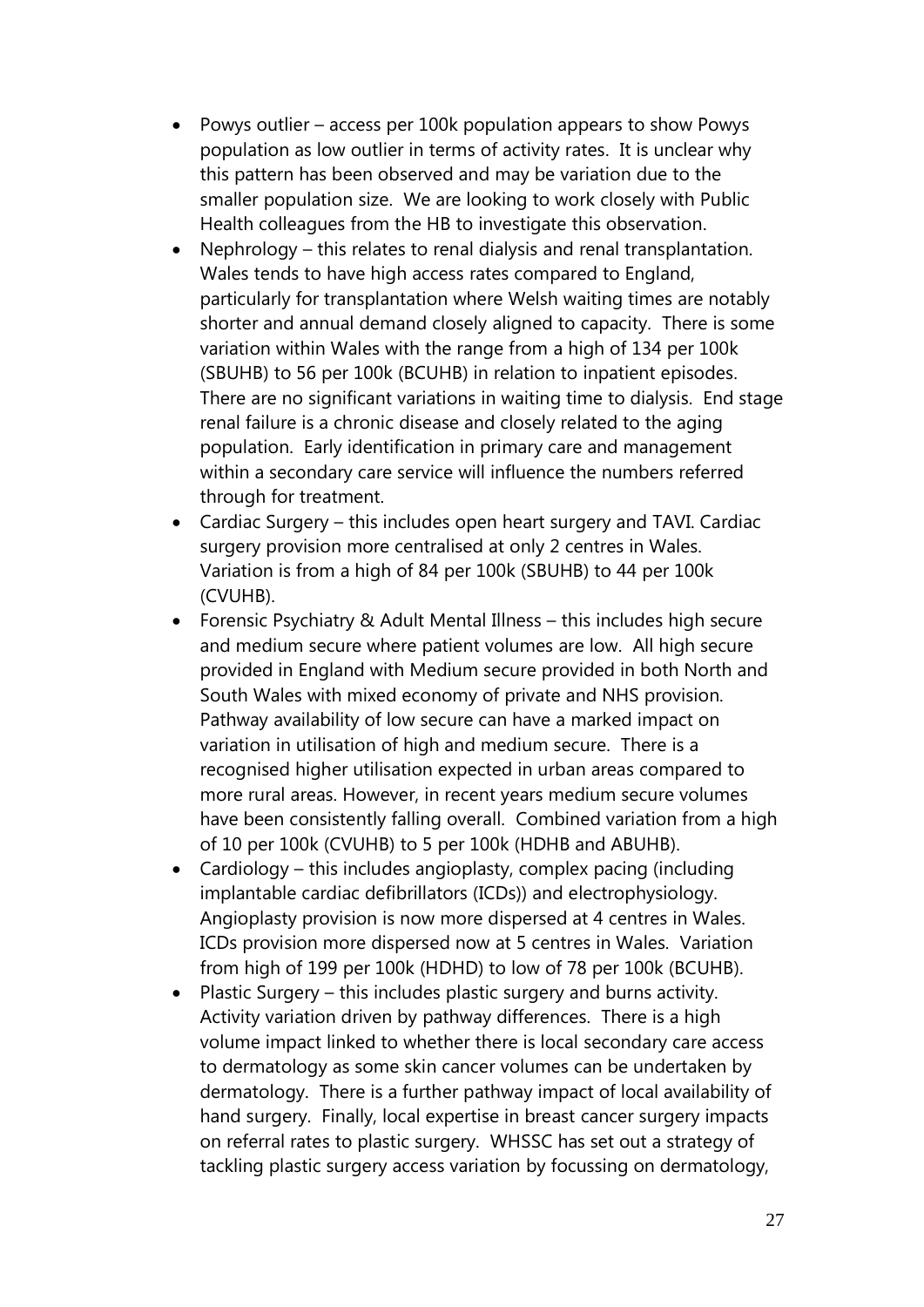hand surgery and breast surgery as an opportunity for value improvement. Variation from a high of 616 per 100k (SBUHB – the supra-regional provider for South Wales) to a low of 113 per 100k for CVUHB (due to local availability of hand surgery service and dermatology).

• Neurosurgery – this includes traumatic head injury, cancer, neurospinal surgery, spinal implants. There is a pathway impact of local availability of spinal surgery together with referral for head injury monitoring. Variation from a high of 121 per 100k (BCUHB) to 53/56 per 100k (HDHB & SBUHB).

#### **Needs Analysis**

Our much improved understanding of activity data has further emphasised the lack of public health expertise within our organisation to support population needs analysis. This has repeatedly been identified by Stakeholders a a key weakness in our organisation. Previous attempts at Consultant recruitment were unsuccessful and obtaining external expertise of sufficient quality has also not been as anticipated. We are therefore taking a number of steps to address this:

- Taking up Public Health Wales on their offer to assist us with supporting population needs assessments
- Developing in house expertise building on the MAIR system
- As part of our engagement process with the Boards of HBs we have highlighted this issue and raised the profile of our work and strengthened relationships with Directors of Public Health (DPHs)
- We are in discussion with the Chief Medical Officer and DPHs to identify alternative opportunities for providing expertise to WHSSC.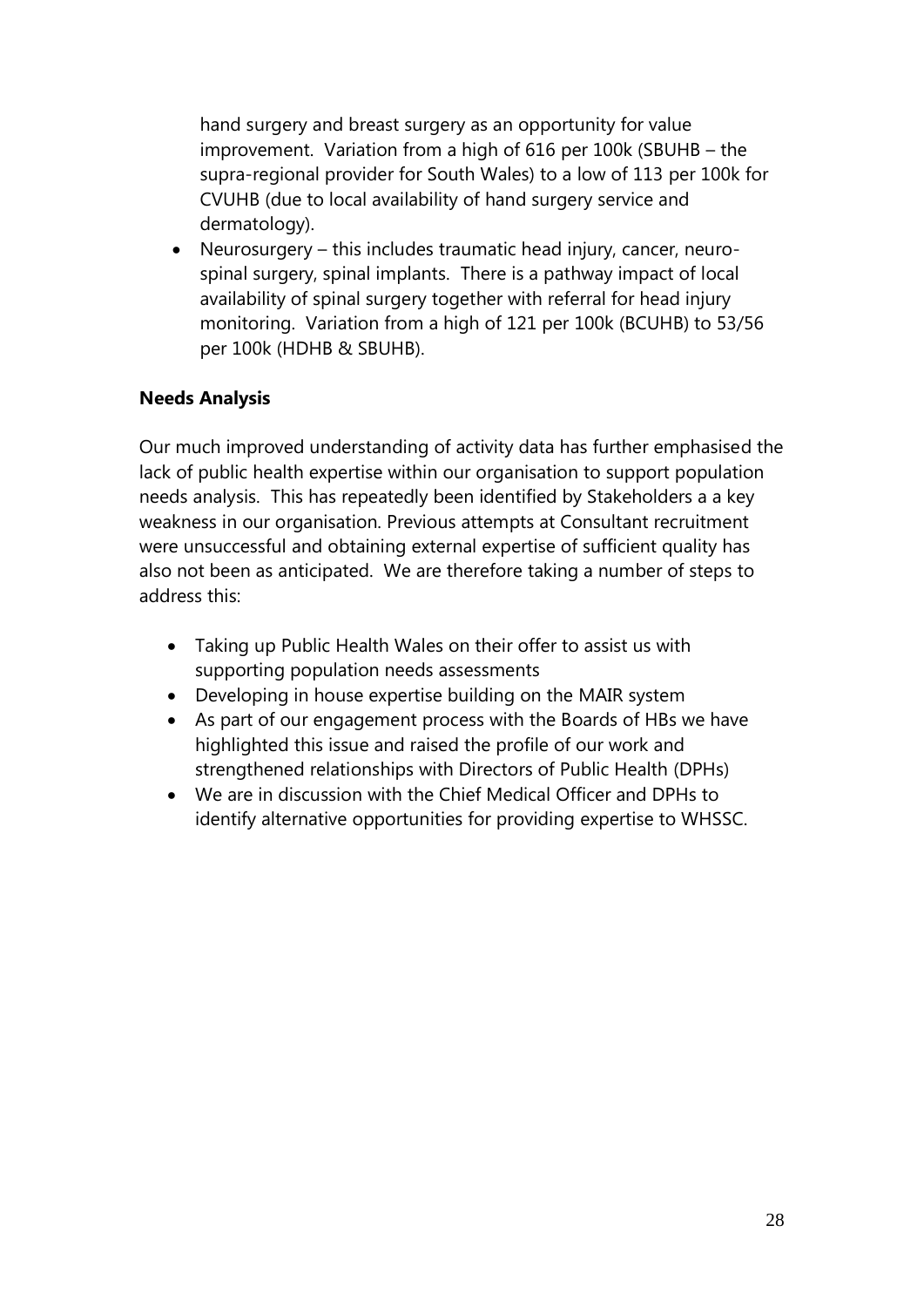#### Increasing access deliverables in 2020/21

One of the key deliverables is to identify and address inequity and inappropriate variation in access to specialised services. This work can specifically be undertaken through the referral management post and the use of MAIR by all commissioning teams.

The Referral Management Project Manager will:

- work with welsh providers on repatriating any unnecessary activity from English providers
- identify opportunities for providing follow up activity locally rather than through NHS England providers
- strengthen the Gatekeeping process

It is planned to further develop the capability and use of MAIR and the underpinning Power BI platform by:

- Developing further methods of standardising activity measures by population to make comparison between health boards more meaningful.
- Producing performance management dashboards.
- Developing methods to speed the addition of new time period data by greater standardisation in the way data comes in from multiple providers and utilisation automation tools.
- Developing further visualisation tools including heat mapping.
- Developing action specific plans with health boards to act on findings and opportunities identified.
- Exploring how quality and outcomes data can be incorporated.
- Improving the familiarisation of Health Boards with the variety of WHSSC's contracts by the production of deep dive reports.
- Strengthening Public Health expertise.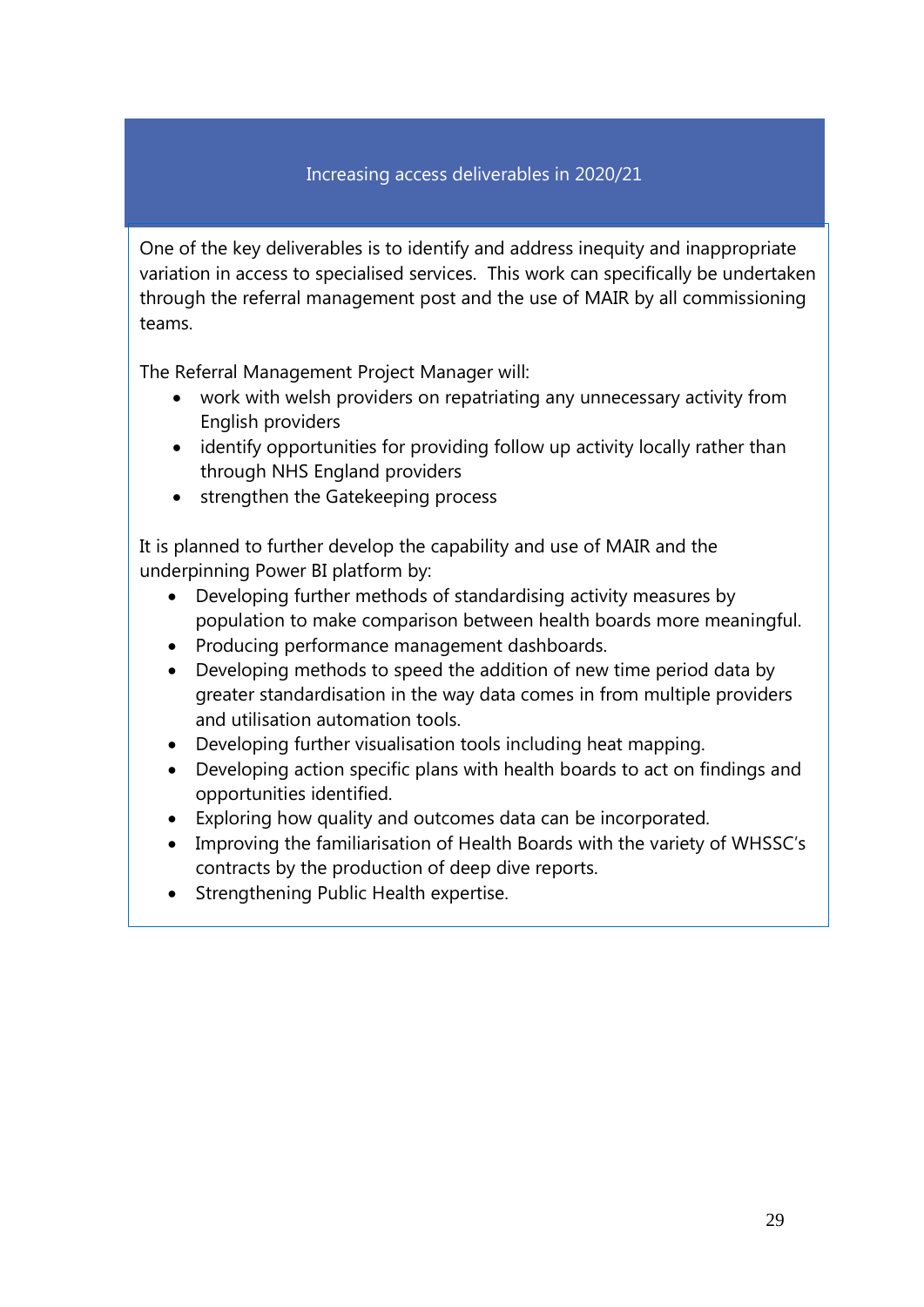The quality of care that patients and their families receive, and their experience is central to the commissioning of specialised services. Quality is everyone's business and all of our staff strive to ensure that quality and patient centred services are at the heart of commissioning. This section of the ICP is designed to provide assurance that not only do we commission high quality clinical care but there are robust processes in place to monitor services and escalate to the Joint Committee if required as well as taking effective remedial action for services of concern.

Central to our approach is to develop open and transparent relationships with our providers, engage and involve the clinicians and work in partnership with stakeholders when planning and commissioning services. This year will have seen the recruitment of a team of staff to strengthen the focus on quality monitoring and improvement on all of our commissioned services. The 'Quality Team' will have a pivotal role in the co-ordination of operational quality monitoring and interventions within commissioned services and help build upon the work of the specialised commissioning *Quality Assurance Framework (*QAF) (July 2014).

The QAF was designed to establish the basic infrastructure to support driving assurance and improvement of quality for specialised commissioned services. As such it sets out the systems and processes that needed to be in place, the roles and responsibilities of key staff in delivering these systems and processes and the tools that would be developed to support staff to deliver their responsibilities. Specialised commissioning can now move beyond the basic infrastructure to the next stage of driving quality assurance and improvement in our specialised commissioned services. The work on developing the QAF is underway and being undertaken jointly with Health Boards and the Quality and Patient Safety Committee through a series of development days which commenced in October 2019, with the second planned for February 2020.

The Quality team work closely with the Medical Directorate and Commissioning Teams and have a pivotal role in monitoring the quality of commissioned services through the activities illustrated in Figure 4 overleaf.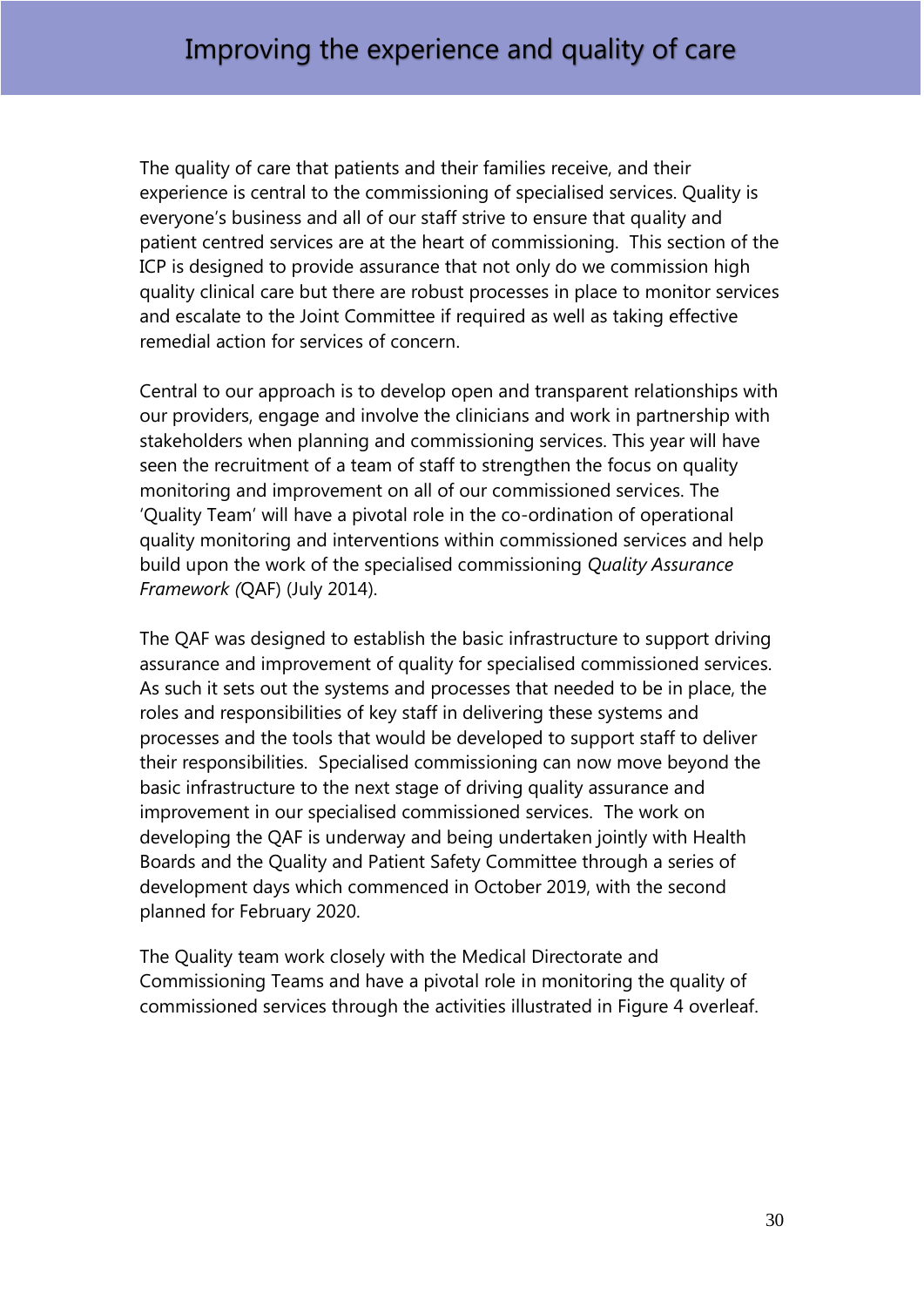#### **Figure 4: Activities and mechanisms for monitoring the quality of commissioned services**



Key areas of work include:

- **Compliance with legislation and regulation:** The Nurse staffing Act (2016) were applicable to specialist services, Putting things right (2011). Working with providers in management and learning from serious incidents and never events monitoring the timeliness and quality of investigations and responses to complaints and reported near misses. Compliance with key legislation such as the Welsh Government's Health and Social Care Bill (Quality and Engagement 2019), Safeguarding and Public Protection.
- **Quality planning:** via the ICP, contribute to the commissioning cycle including planning, contracting and quality assurance of provider services. Using quality data analysis, through public engagement and patient experience, based on understanding population health, principles of equality and diversity, workforce development and wellbeing.
- **Quality improvement**: e.g. clinical effectiveness via research, audit, implementation of NICE guidelines professional and service specific standards, learning, education & training, research & development, organisation-wide and national sharing of learning.
- **Quality assurance**: e.g. improvements using learning generated by internal and external scrutiny, including those undertaken by HIW, Community Health Council, and other regulatory, speciality, service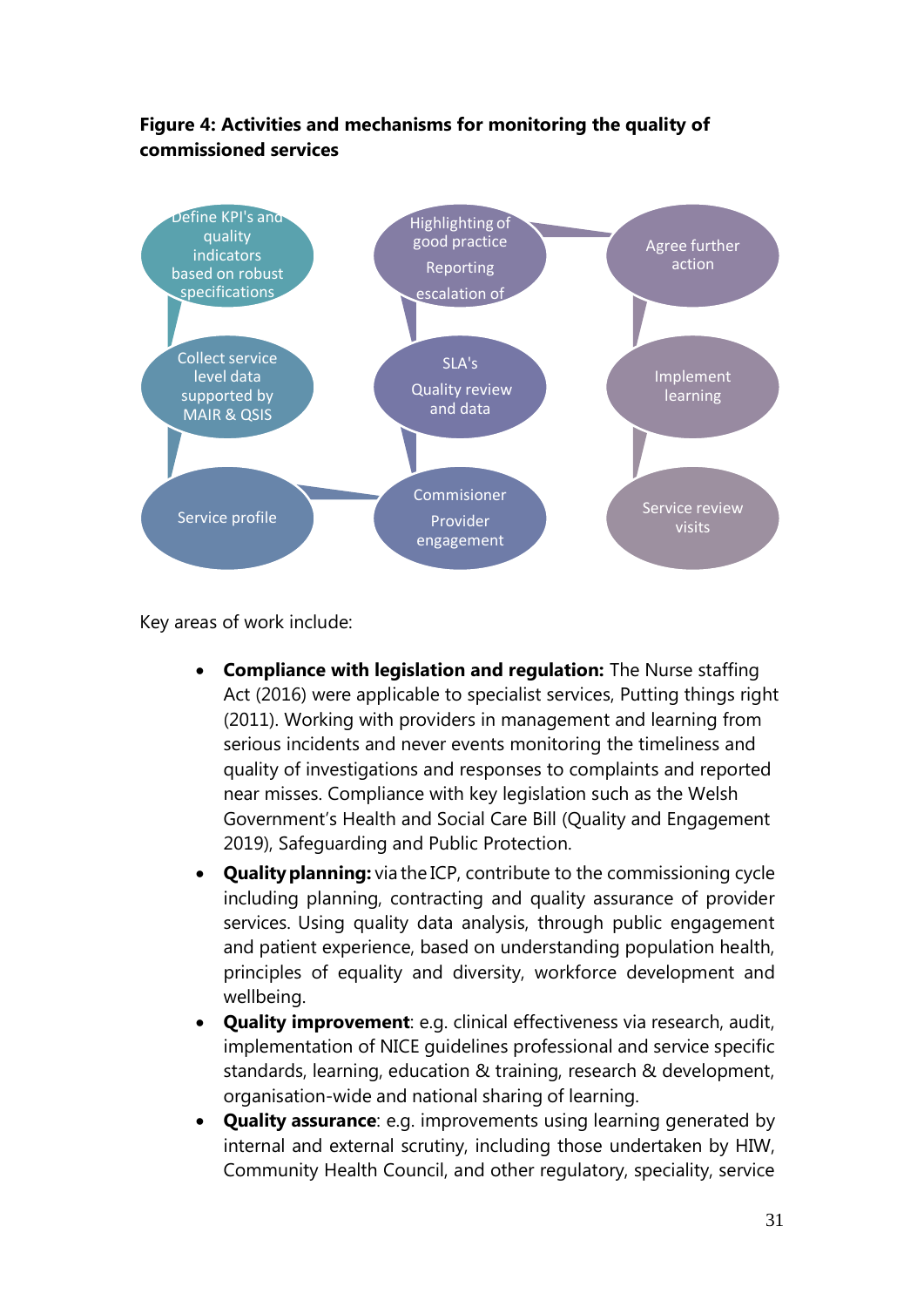specific and professional standards, mortality review, evidencebased policies and protocols QSIS CQC.

 **Managing risk** e.g. assessing, understanding and articulating risk via risk registers, infection prevention and control, decontamination, clinical incident reporting and investigation, managing concerns, implementation of patient safety solutions alerts and notices applying learning.

Fundamental principles underpinning the Quality Assurance Framework will be

- Ensuring that the patient is at the centre of the services commissioned by WHSSC. Capturing the patient experience alongside quality indicators is key to inform quality improvements.
- Work in partnership with providers to agree Service specifications.
- Ensuring that the development of quality indicators is clinically-led and reflect the specialist nature of the service delivered.
- Develop and support tools /mechanisms for analysis and reporting of Quality Indicators.
- Ensure quality is seen as everybody's business across the organisation
- Reducing duplication and unwarranted variation.

Quality governance arrangements have also been strengthened over the year to provide clear oversight of actions and responses, either across regions, or via commissioning teams and clinical networks where applicable. Whilst further development is required to strengthen the interface with LHBs the role of the Quality & Patient Safety Committee is core to ensure a comprehensive picture is maintained about service quality for commissioned services and reported accordingly.

Over the past year there has been an emphasis on ensuring that the WHSSC Quality Patient Safety Committee has a level of independent scrutiny of internal processes with exception reporting back to the Joint Committee. In addition a series of development workshops with the Health Board's Quality Patient Safety Committees chairs and quality leads has strengthened the links and agreed reporting mechanisms to optimise assurance and shared learning.

We are also looking forward to working with Health Boards in implementing the newly launched Once for Wales Concerns Management System which is succinctly summarised below. This will bring consistency in reporting and a whole systems approach in supporting the quality cycle.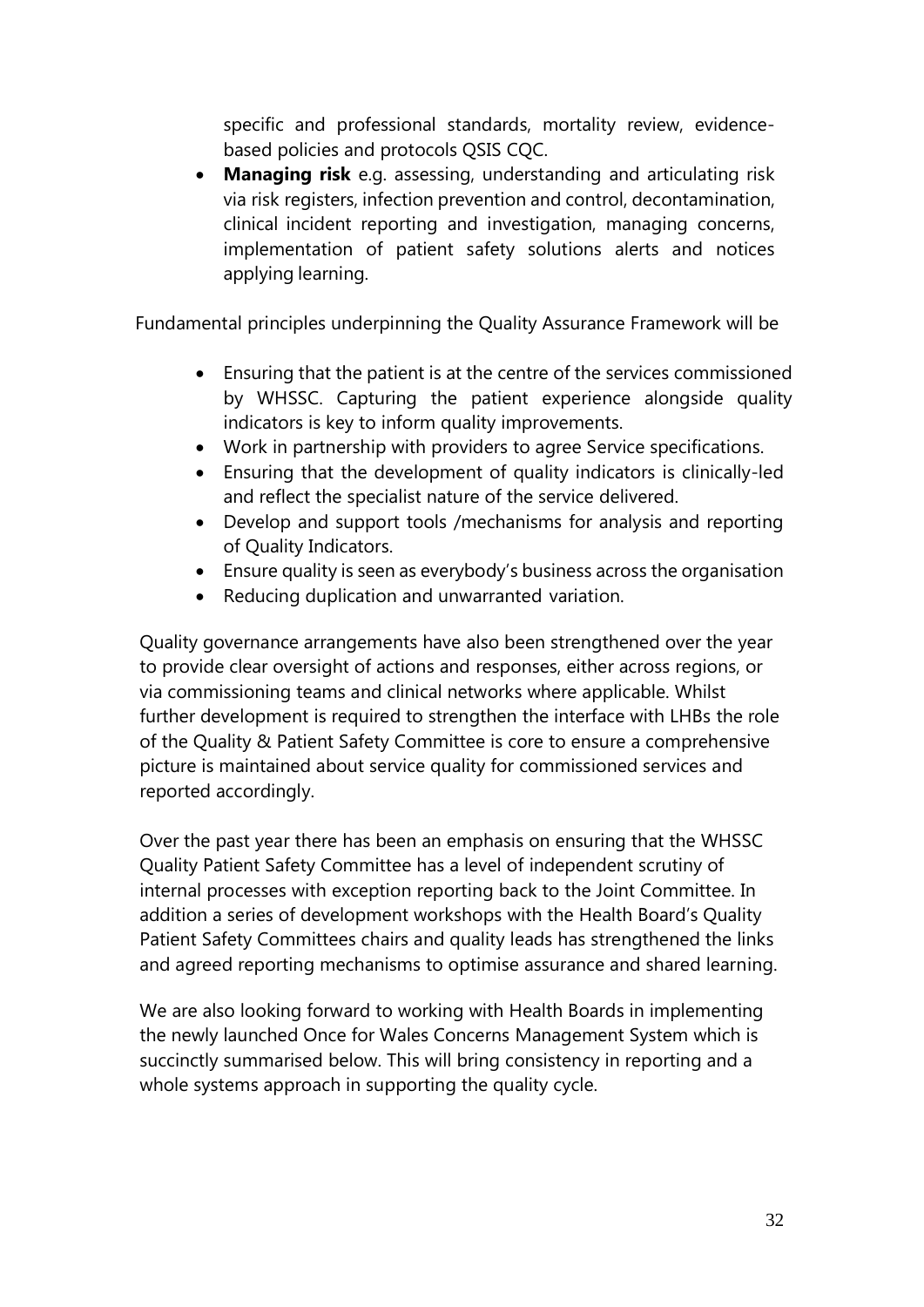



# <span id="page-32-0"></span>**Interface with NHS England**

A large percentage of the services WHSSC commission are in NHS England a close working relationship has developed to share intelligence and reporting methods. The Quality Surveillance Team (QST), previously the National Peer Review Programme supports the monitoring of quality of all specialised commissioning services in England. We work in partnership with NHS England specialised commissioning hubs where quality teams are responsible for monitoring on an on-going basis in collaboration with service specialists. Information on the quality of services is made available through a single portal known as the Quality Surveillance Information System (QSIS) that can be viewed by ourselves as the commissioner of the service.

# <span id="page-32-1"></span>**Patient Experience**

Patient experience is an important element of the quality cycle with patient and public engagement helping WHSSC to:

- Understand the patient's expectation of a particular service
- Put things right if the patient experience was not as expected or unplanned
- Understand differences in patient experience between locations and types of treatment
- Make changes where needed and highlight areas where changes have improved care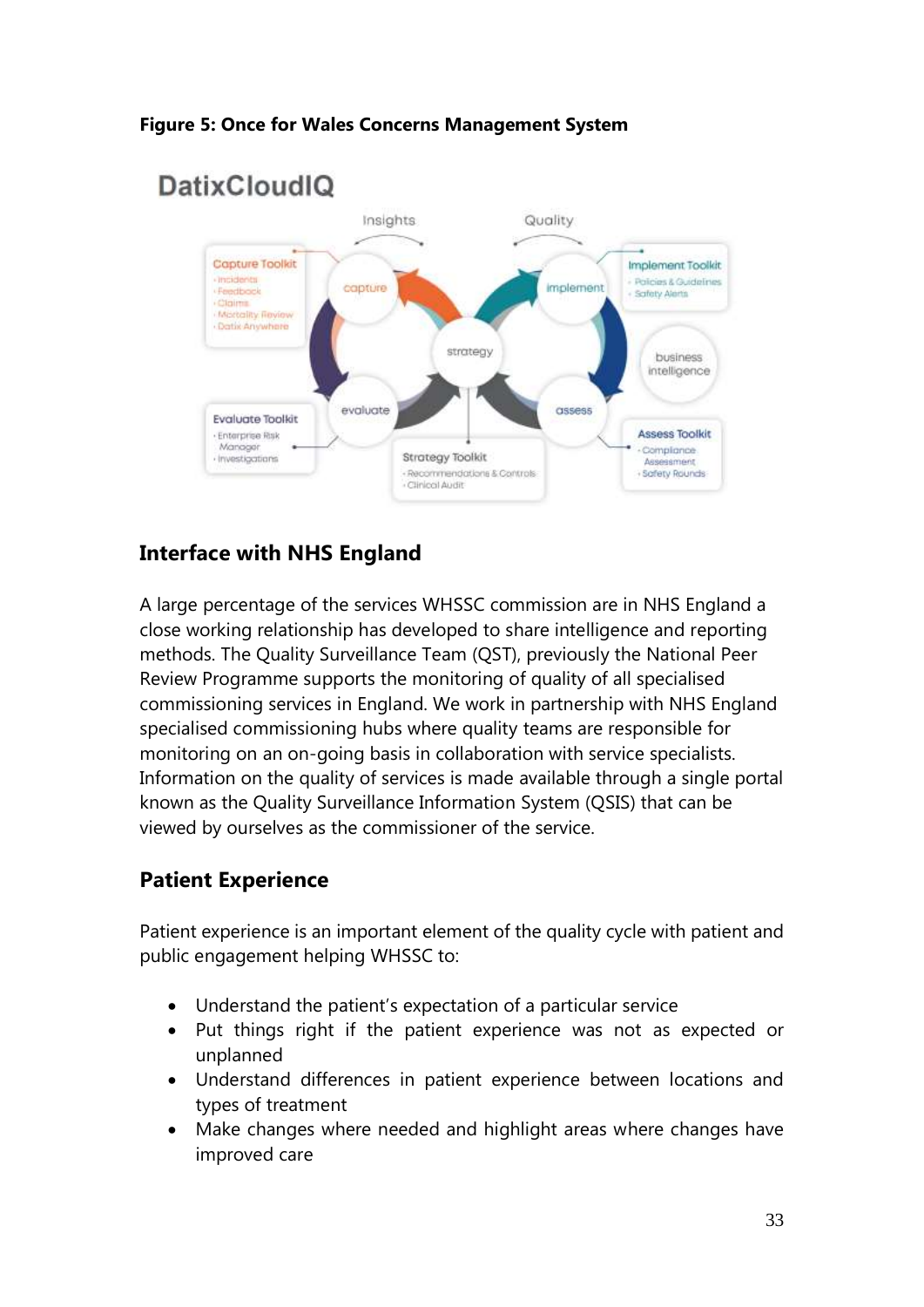- Monitor the outcomes and benefits of treatment in terms of a person's physical, mental and social wellbeing
- Inform WHSSC how a service or particular treatment is being provided
- Plan future service provision

Patient stories are taken to the Joint Committee and Quality Patient Safety Committee. An example of patient feedback from one of our providers is that Swansea Bay University health Board reported a rise in the family and friends evaluation from 49,792 in 2016-2017 to 64,405 in 2017-2018 with 95% of respondents say they would recommend the Health Board.

Figure 6 overleaf illustrates the sources of intelligence that the organisation uses to effectively report the quality of both providers and the care that they provide to patients. It builds on quality reporting from the providers, gathers assurance from the regulators and provides a greater emphasis on the reporting back to the Health Boards for the services we commission on their behalf.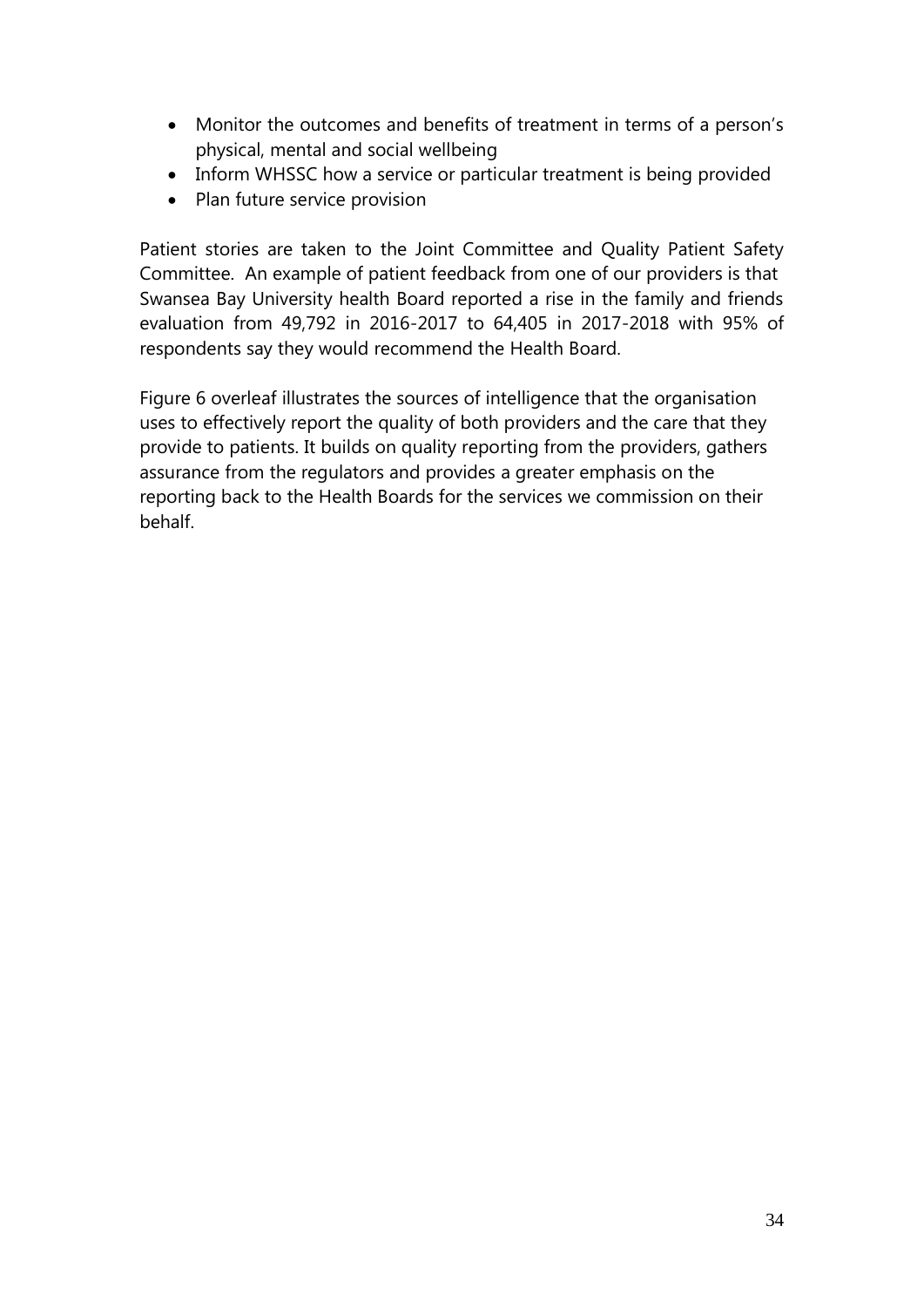#### **Figure 6: Information sources for reporting quality**

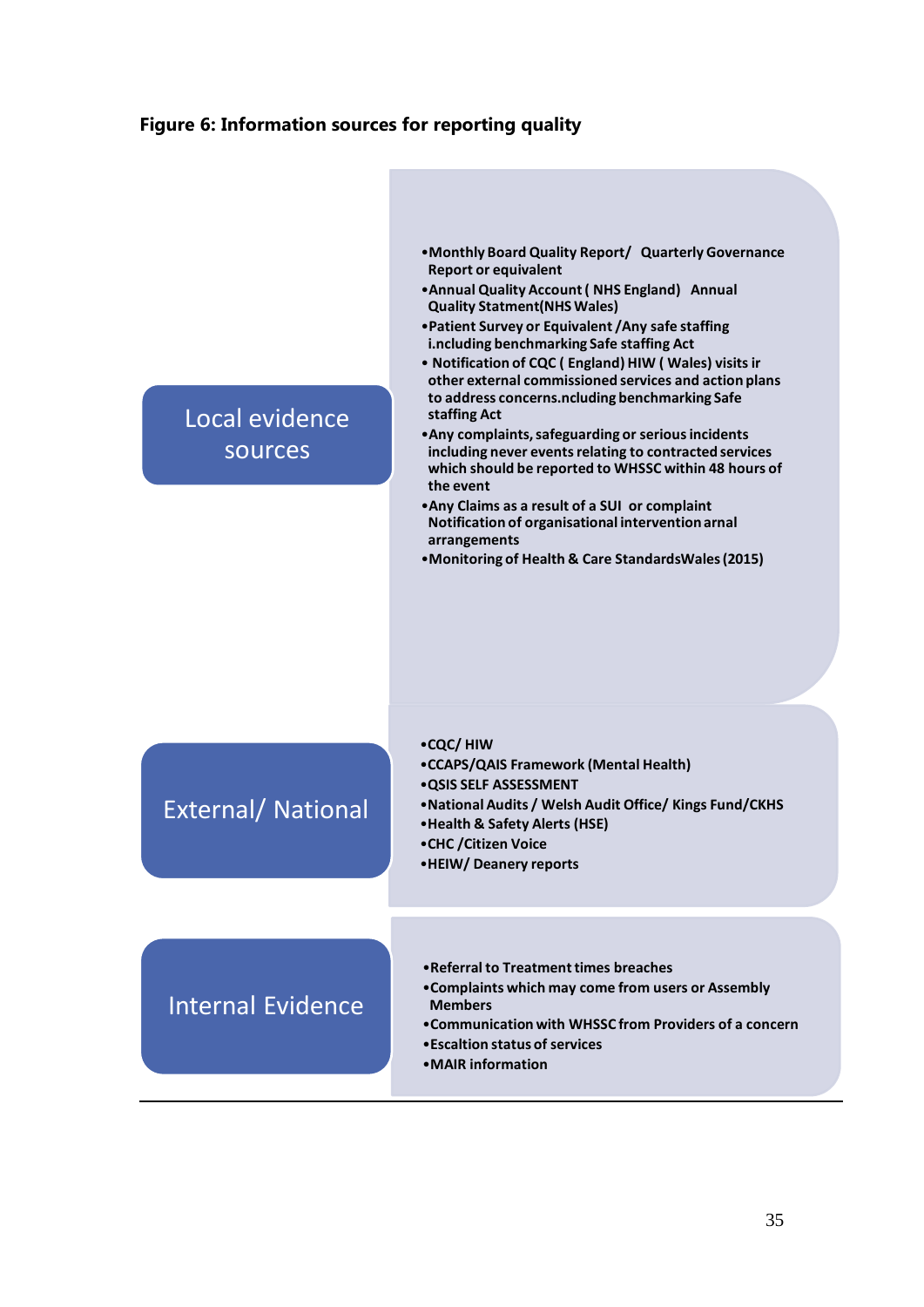# **Quality and Performance Escalation Framework**

The Quality and Performance Escalation Framework is fully embedded in the WHSS Team's management of services. A number of the services which have been under enhanced performance management arrangements in the form of Commissioning Quality Visits and Escalated Monitoring meetings, have demonstrated significant improvement to allow them to be de-escalated. These include Paediatric Surgery which was placed into Escalation from a Quality perspective and Bariatric Surgery and Neurosurgery from a waiting list performance perspective.

The north Wales Adolescent Mental Health Service (NWAS) and CAMHS in south Wales remain in escalation due to unresolved quality concerns and Cardiac Surgery and Plastic Surgery remain due to increasing waiting list times.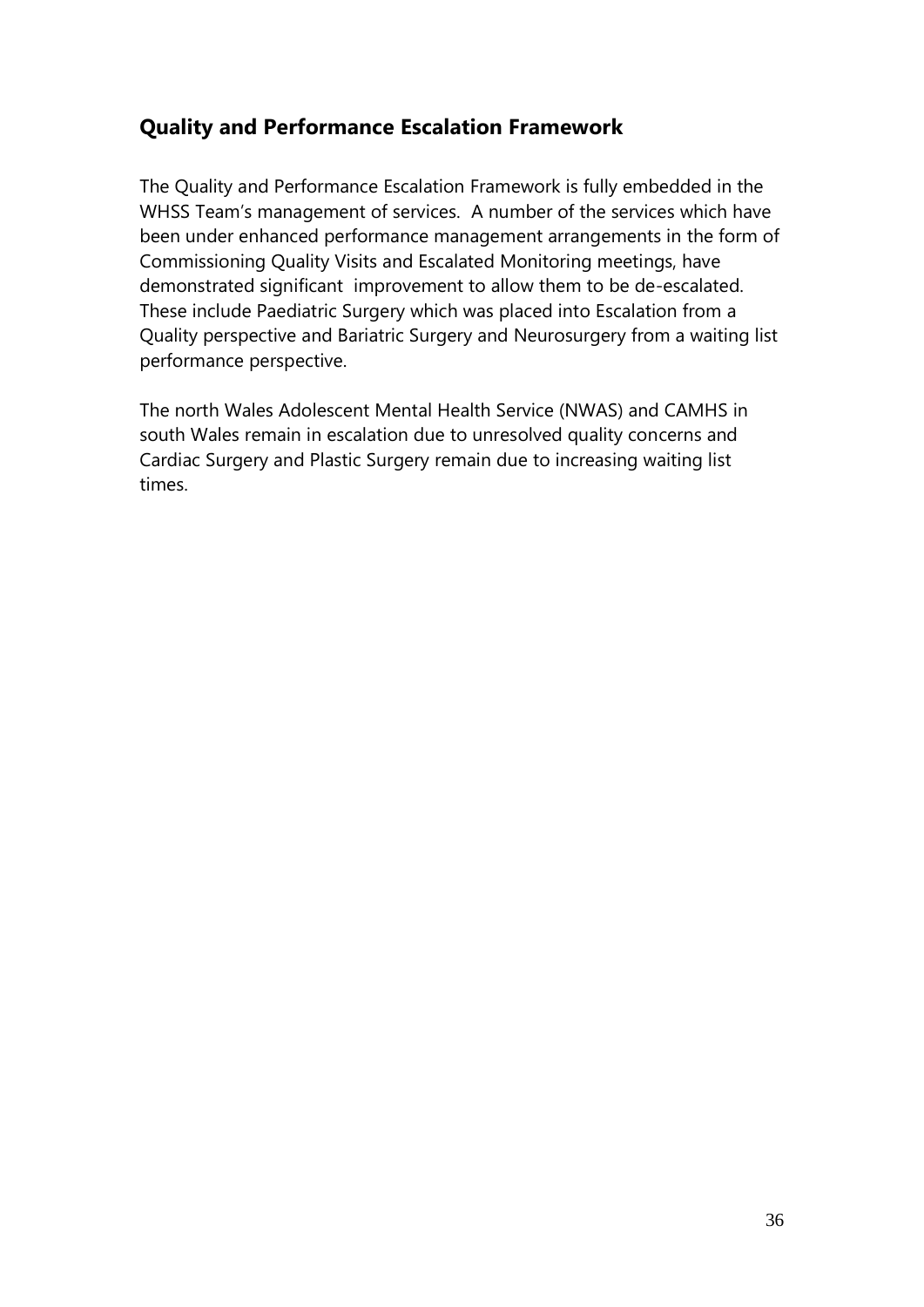### Improving the patient experience and quality of care deliverables in 2020/21

The WHSS Quality Team has highlighted the following deliverables which will enables them to improve the services we commission and to demonstrate some of the changes that they have already made to improve patient outcomes and to ensure that patients receive a positive experience when they access services.

- Review the Quality Assurance Framework to address new challenges and set out further ambitions for quality in specialised services.
- Continue to monitor, identify and address variation in access and/or outcomes and patients experience.
- Continue to undertake peer review visits to test the accuracy of the information submitted and benchmark performance against the quality indicators.
- Continue to work with NHS England to utilise the tools that have been developed such as the Specialised Services Quality Dashboards (SSQD), and Quality Surveillance Information System (QSIS) in order to roll them out across NHS Wales.
- Strengthen and further develop our escalation process and aim for more services to be de-escalated where levels of improvements have been recorded.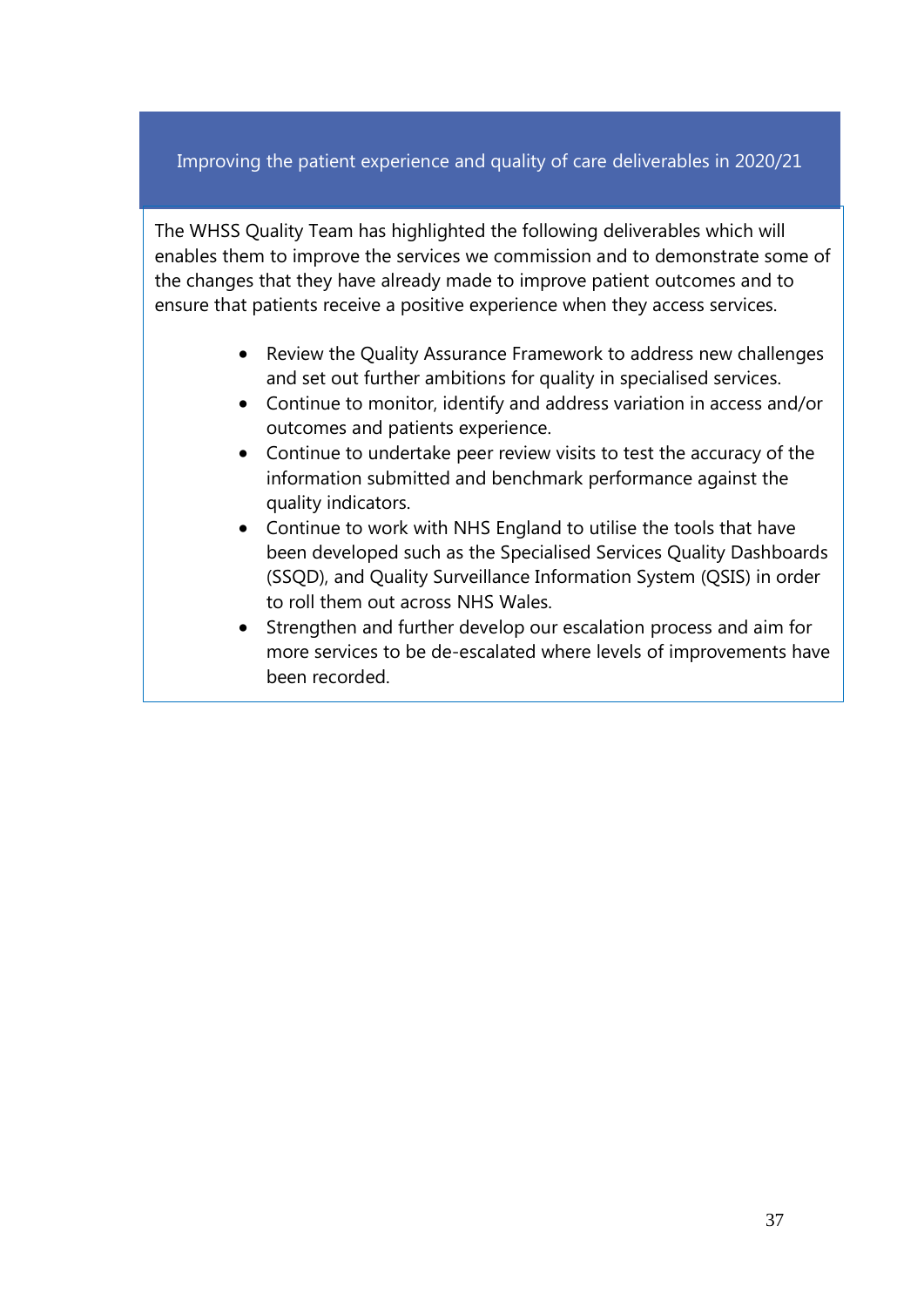# Increasing the Value achieved from funding

Health care decision making requires balancing the demand of new, innovative technologies and services against finite resources. Within the field of specialised services, these innovations often represent treatments of high cost for low treatment numbers. This inevitably leads to commissioners of healthcare having to make difficult choices.

NHS Wales and WHSSC must ensure that investment decisions are:

- affordable and offer value for money
- supported by convincing evidence of safety and effectiveness, and
- made using a process that is consistent and transparent.

To achieve this WHSSC has developed a number of processes designed below, that enables it to compare competing proposals for new investment so that these can be prioritised and subsequently implemented. The methodology used in the prioritisation processes incorporates several elements from other published prioritisation processes, particularly those used by NHS England, the National Specialised Services Committee in Scotland<sup>1</sup> and the system favoured in Canada.

# <span id="page-37-0"></span>**Horizon Scanning**

<u>.</u>

The use of horizon scanning is now firmly embedded in WHSSC's commissioning practice. It aims to support planning and priority setting and to assist in the prioritisation and allocation of resources by identifying and monitoring new and emerging health technologies that are likely to have a significant impact on the delivery of healthcare. It has enabled WHSSC to provide reliable estimates of future expenditure in order to inform development of the ICP.

Horizon scanning can vary in its extent and complexity dependent upon the time and resource available and requires a systematic examination of all relevant information sources. WHSSC has robust and systematic horizon scanning arrangements in place with AWMSG for appraisal of medicines and [Health Technology Wales](http://www.healthtechnology.wales/) (HTW) for any non- medicinal health technologies such as medical devices or surgical procedures. WHSSC recently signed a Memorandum of Understanding with HTW in order to formalise the strategic alliance, ensuring closer collaborative working and timely delivery of high quality reviews.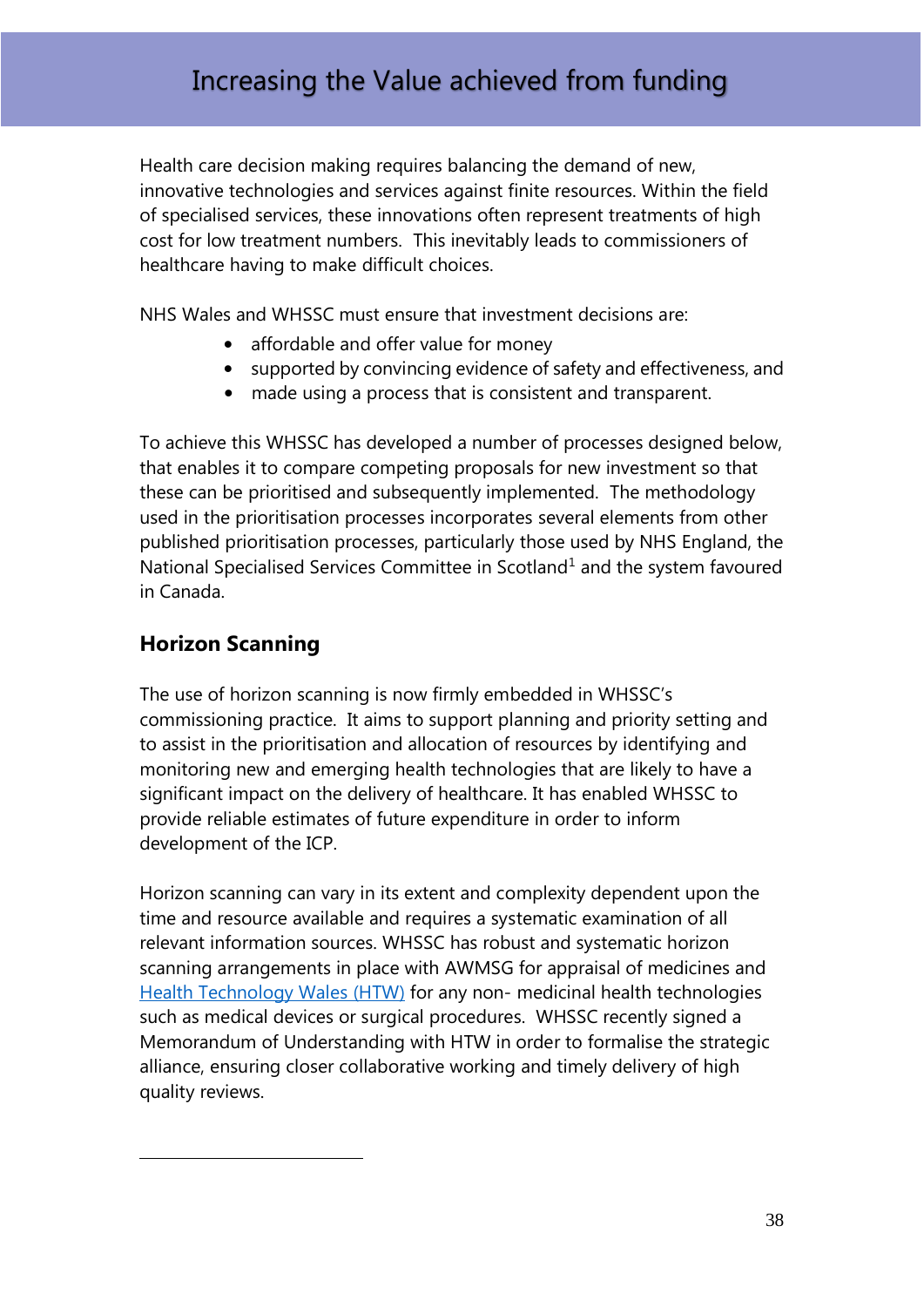

# <span id="page-38-0"></span>**Prioritisation Panel**

<u>.</u>

Since 2016 WHSSC has held an annual prioritisation process to consider *new* interventions and technologies identified via the previously mentioned horizon scanning. This has allowed us to compare competing proposals for new investment so that these can be prioritised within all other competing priorities and subsequently implemented.

This process adopts the principles of Prudent Healthcare<sup>2</sup> setting out to reduce inappropriate variation using evidence based practices consistently and transparently with the public, patients and professionals as equal partners through co-production.

The dual processes of horizon scanning and prioritisation helps to ensure that the NHS in Wales effectively commissions' clinical and cost effective services, by horizon scanning identifying the new interventions which may be suitable for funding, and prioritisation allowing them to be ranked according to a set of pre-determined criteria, including their clinical and cost effectiveness. The scoring and ranking of new interventions was carried out by the *WHSSC Prioritisation Panel* (Appendix 2). Members were invited to score each

<sup>&</sup>lt;sup>2</sup> Prudent Healthcare: [https://gov.wales/topics/health/nhswales/about/prudent](https://gov.wales/topics/health/nhswales/about/prudent-healthcare/?lang=en)[healthcare/?lang=en](https://gov.wales/topics/health/nhswales/about/prudent-healthcare/?lang=en)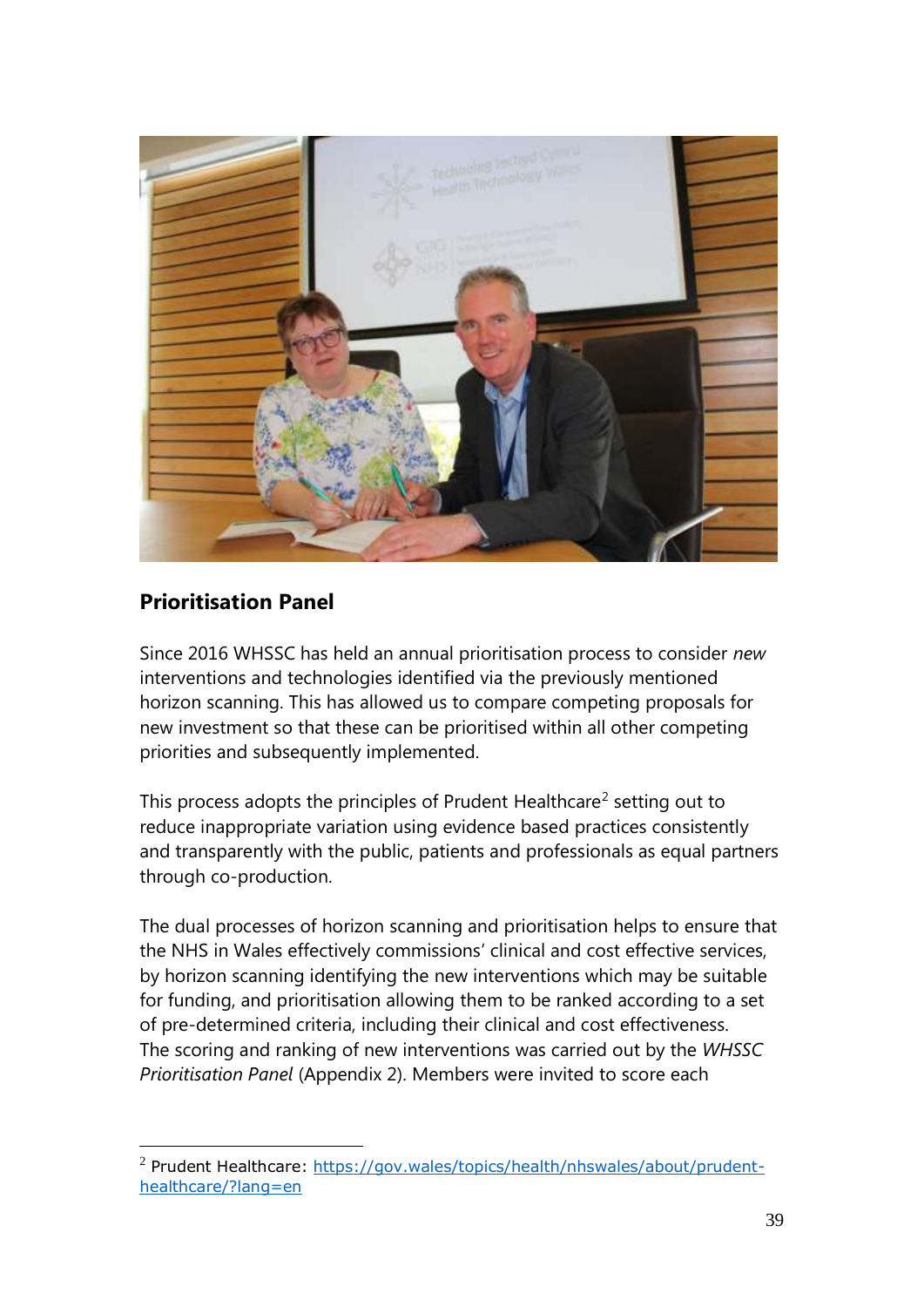intervention against the following criteria in order to develop recommendations on their relative priority:

- Ouality and strength of the evidence of clinical effectiveness
- Patient benefit (clinical impact)
- Economic assessment
- Burden of disease nature (severity) of the condition
- $\bullet$  Burden of disease population impact
- Potential for improving/reducing inequalities of access.

The horizon scanning process for 2019 identified eleven new interventions for consideration and four medium topic priority topics that were sitting on the WHSSC static list for review this year. The scoring of these fifteen topics is shown in figure 7 below.

Interventions were categorised as high (*green*), medium (*blue*) or low (*orange*) priority for inclusion in the 2020-23 ICP. Members recommended that the following six 'high priority' interventions be considered for inclusion in the 2020-23 ICP:

- Percutaneous mitral valve leaflet repair for primary degenerative mitral regurgitation
- Temozolomide for adjuvant treatment for people with newly diagnosed anaplastic astrocytoma without 1p/19q codeletion following surgery and radiotherapy (adults)
- Allogeneic haematopoietic stem cell transplant for primary immunodeficiencies (all ages)
- Canakinumab for periodic fever syndromes: TRAPS, HIDS/MKD and FMF (ages 2 and older)
- Lung volume reduction by surgery or endobronchial valve for severe emphysema in adults
- Cytoreductive Surgery with Hyperthermic Intraperitoneal Chemotherapy (HIPEC) for the treatment of peritoneal carcinomatosis (PC) secondary to ovarian cancer.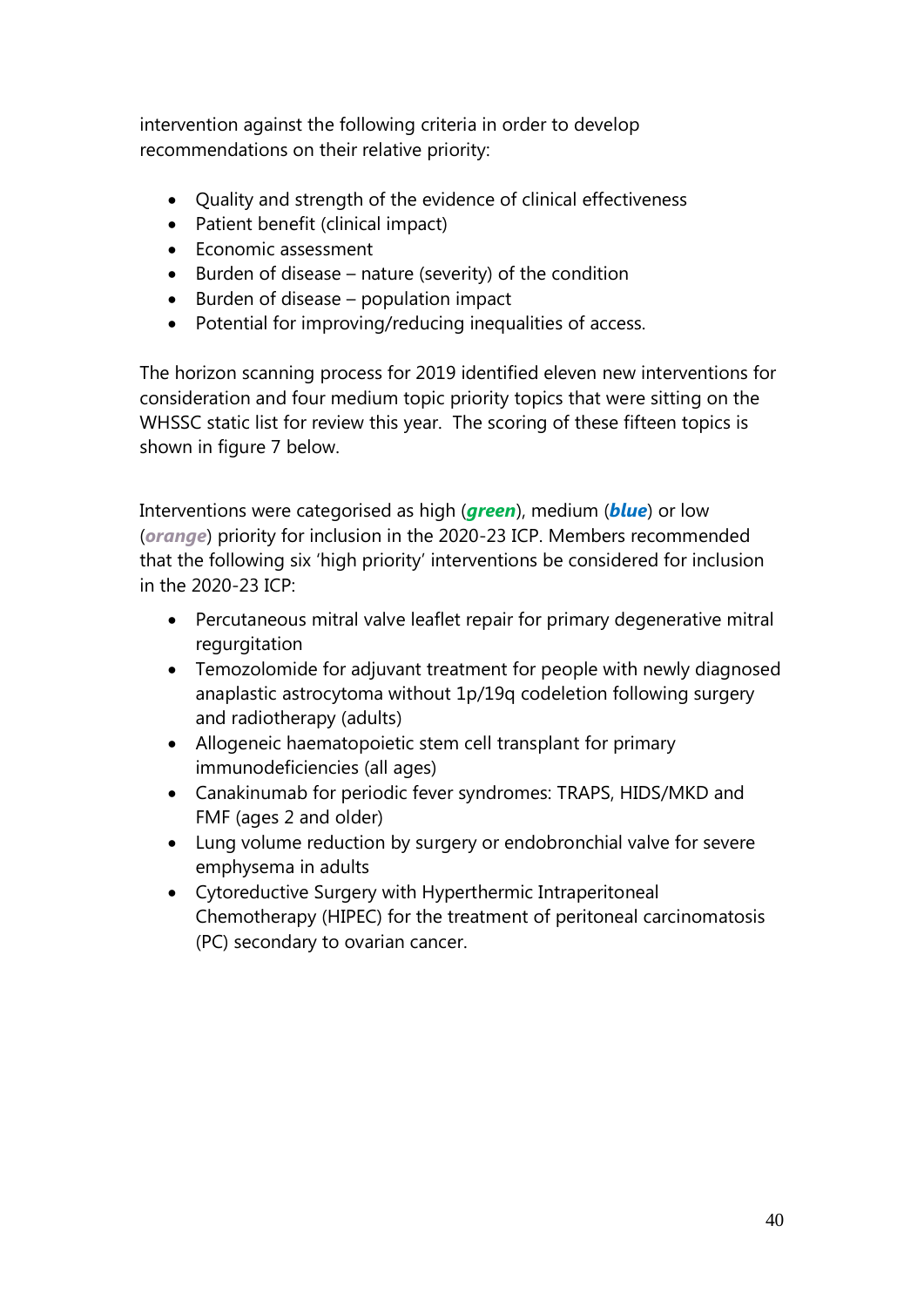

#### **Figure 7: WHSSC Prioritisation Panel Score 2019**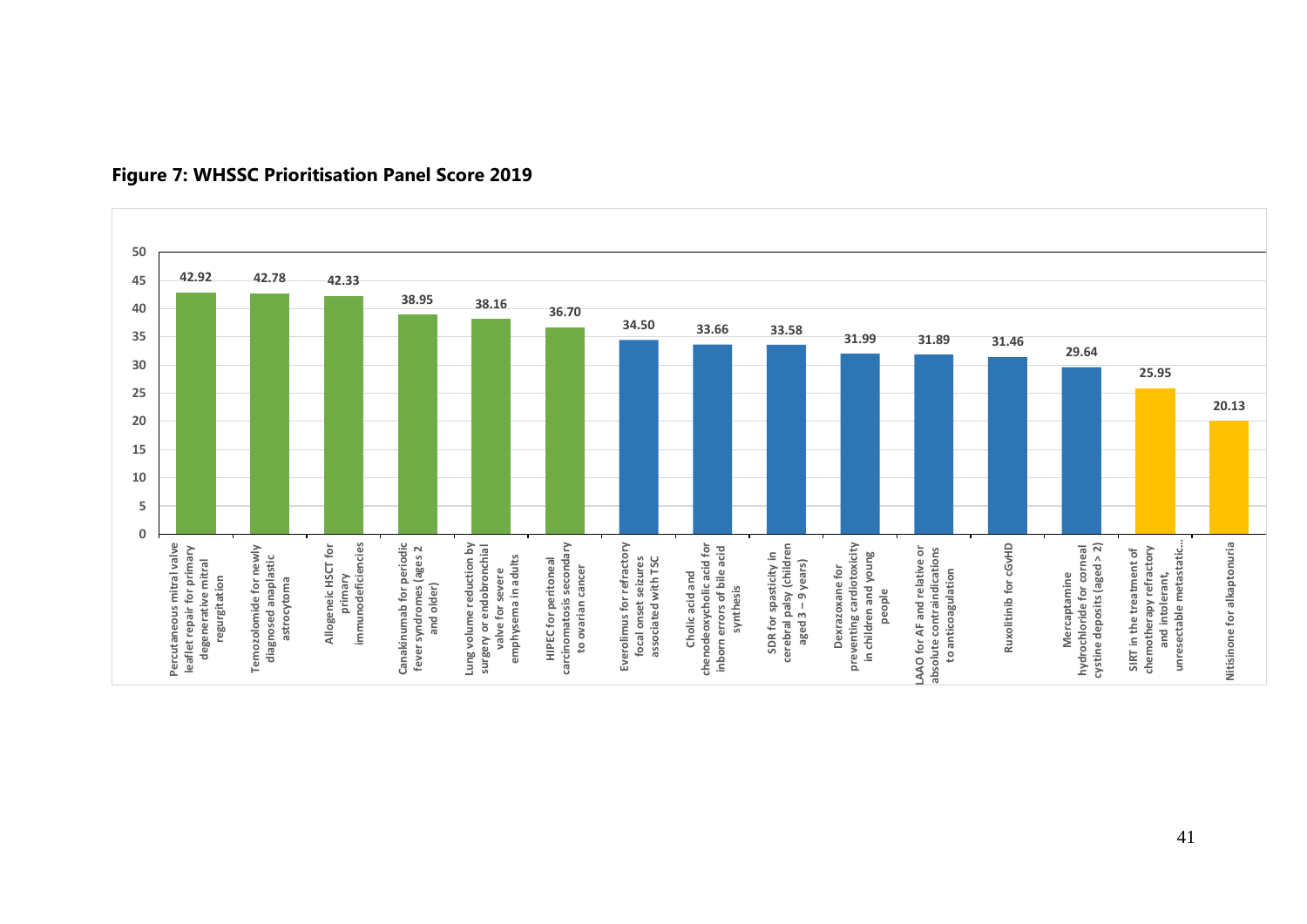# <span id="page-41-0"></span>**Clinical Impact Advisory Group**

The Clinical Impact Advisory Group was established following the recognition that there was a lack of clinical input into the prioritisation for new WHSSC services. The CIAG which attends an annual workshop with members of Management Group consists of one member from each Health Board, usually an Associate Medical Director with responsibility for Public Health or primary care.

The CIAG/Management Group workshop has evolved since it was first introduced in 2016. The notable difference in this year's workshop is the increase in the criteria used for scoring the schemes presented from three to four, which are:

- Patient benefit (clinical impact)
- $\bullet$  Burden of disease nature (severity) of the condition
- Burden of disease population impact
- Potential for improving/reducing inequalities of access.

#### **Schemes not scored**

A high volume of schemes were submitted for consideration in the CIAG/Management Group workshop. A number of these were felt to be more appropriately addressed outside of the CIAG workshop, the reasons for which are outlined in the below table. These suggested removals from the CIAG processes were shared with members of CIAG and Management Group prior to the workshop, giving the opportunity in advance to consider whether our reasoning was appropriate, which it was considered to be.

#### **Table 2: Summary of all schemes removed from the CIAG scoring process prior to presentation**

| Scheme(s)                                            | <b>Reason for removal from scoring</b> |  |  |
|------------------------------------------------------|----------------------------------------|--|--|
|                                                      | process                                |  |  |
| <b>Genetics Tuberous Sclerosis</b><br>$\blacksquare$ | Schemes based on repatriation of       |  |  |
| clinic                                               | patients so should be cost neutral or  |  |  |
| <b>Paediatric Cochlear</b><br>$\blacksquare$         | of minimal costs. To be worked         |  |  |
| Implantation for north Wales                         | through with the relevant              |  |  |
| Peptide Receptor<br>п.                               | organisations within the next          |  |  |
| Radionuclide Therapy (PRRT)                          | financial year with the case for       |  |  |
|                                                      | change presented at a Management       |  |  |
|                                                      | Group meeting.                         |  |  |
| <b>BAHA and Cochlear scheme</b><br>$\blacksquare$    | This scheme relates to                 |  |  |
| for north Wales                                      | implementation of the mandatory        |  |  |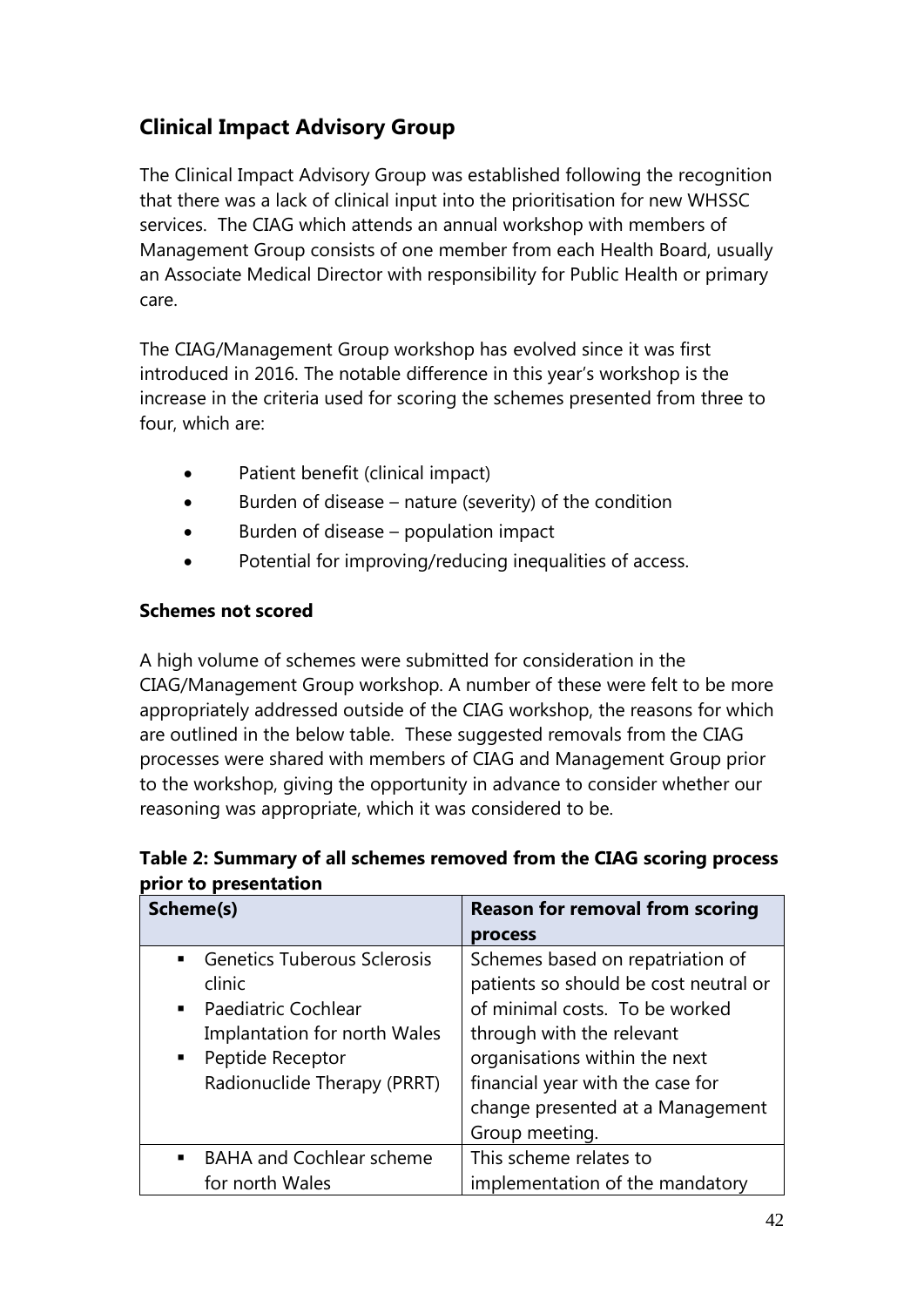| Immunotherapy for Stage 3<br>٠<br>Melanoma for South east<br><b>Wales and Inherited Cardiac</b><br>Conditions for patients in<br>South west Wales | NICE guidance TA566 it is suggested<br>that this scheme is not prioritised as<br>will need to be implemented and the<br>case for implementation is<br>scrutinised through the usual<br>Management Group process before<br>any funding is agreed.<br>for patients in South west Wales and<br>could be considered at regional<br>forums. We are not aware of how the<br>services are managed in other                                                                         |
|---------------------------------------------------------------------------------------------------------------------------------------------------|-----------------------------------------------------------------------------------------------------------------------------------------------------------------------------------------------------------------------------------------------------------------------------------------------------------------------------------------------------------------------------------------------------------------------------------------------------------------------------|
| Renal Replacement Therapy                                                                                                                         | regions across Wales<br>address growth only and is not<br>requesting any infrastructure costs<br>within this. It is suggested that<br>whilst we need to have a better<br>understanding of the growth in<br>terms of the rates across the<br>different Health Boards etc. that this<br>could be managed through a<br>paper/presentation to Management<br>Group                                                                                                               |
| Gender<br>٠                                                                                                                                       | the scheme which is to introduce a<br>peer support service within the<br>newly established all Wales Gender<br>service has been highlighted as a<br>Ministerial priority so is being<br>considered as a Strategic priority as<br>was the case last year for Major<br>Trauma and Thrombectomy.                                                                                                                                                                               |
| Anakinra<br>٠                                                                                                                                     | this treatment for periodic fevers<br>syndrome was considered in last<br>year's prioritisation and CIAG<br>process but wasn't agreed for<br>funding as it was below the line for<br>what was affordable in our<br>plan. There is now another<br>treatment Canakinumab which can<br>be used for the same indications that<br>is licensed whereas Anakinra could<br>only be used off licence. We are<br>currently checking with one of the<br>Consultant Immunologists in the |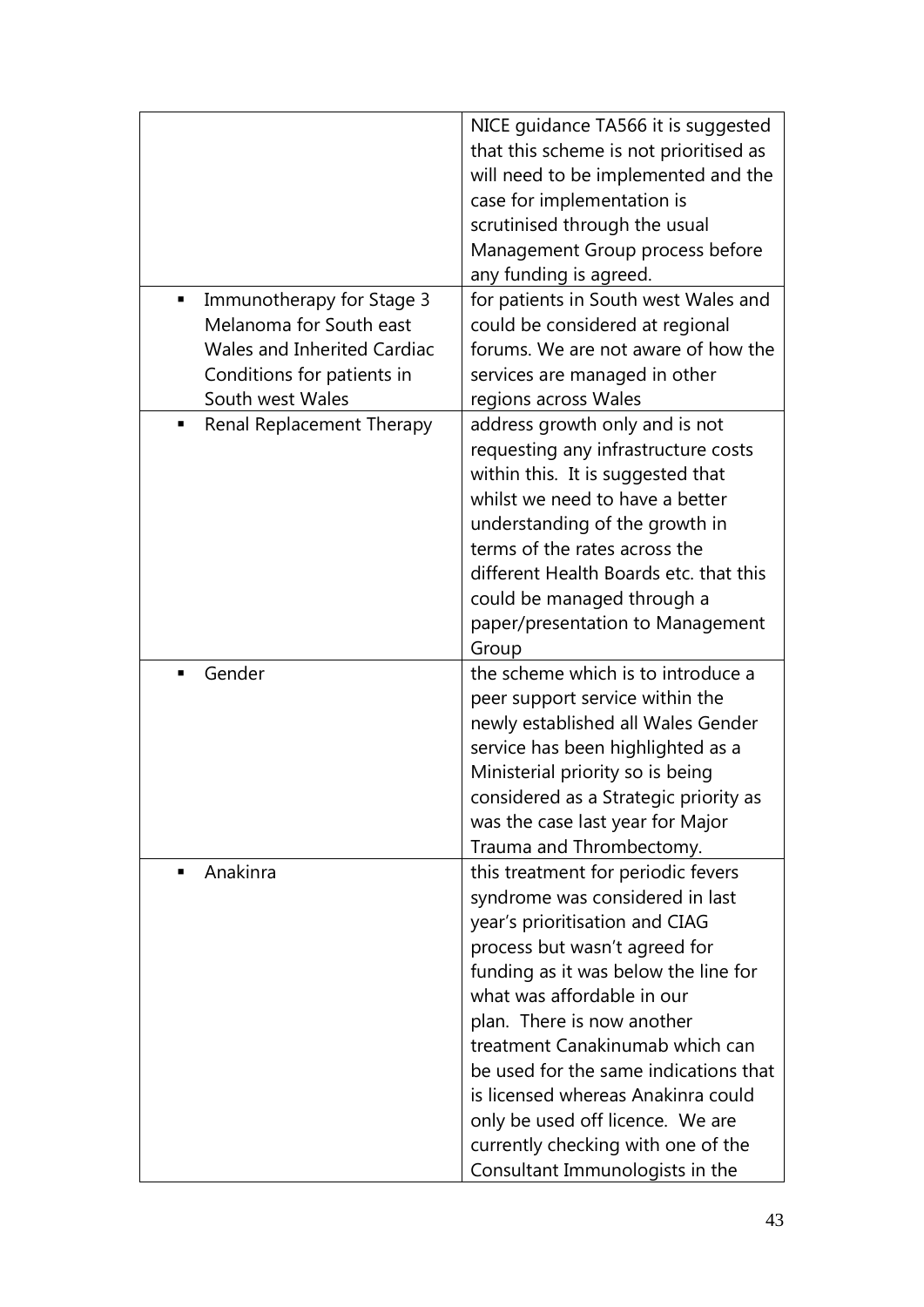| Cardiff service that Canakinumab is |
|-------------------------------------|
| the treatment that they would use   |
| but suggest that the Anakinra       |
| scheme is not prioritised on        |
| Thursday.                           |

A further five schemes were removed by the CIAG Group from the process following presentation and discussion of the schemes at the workshop, but prior to voting. Details of the schemes removed and the reasons for why are outlined below:

**Table 3: Summary of all schemes removed from the CIAG scoring process following presentation** 

| Scheme(s)                              | <b>Reason for removal from scoring</b> |
|----------------------------------------|----------------------------------------|
|                                        | process                                |
| Expansion in red cell serology testing | Savings result from the introduction   |
|                                        | of this testing need to be             |
|                                        | understood in the overall Welsh        |
|                                        | <b>Blood Service contract</b>          |
| Home Parenteral Nutrition (HPN)        | Recognised that there were shortfalls  |
| service for south and parts of mid     | in the Intestinal Failure service for  |
| Wales                                  | south and parts of Mid Wales that      |
|                                        | were likely to require financial       |
|                                        | support in 2020-21 but a better        |
|                                        | understanding was required on the      |
|                                        | high level of growth in the service    |
|                                        | and the clear inequity in take up to   |
|                                        | commissioned service for patients in   |
|                                        | north Wales.                           |
| Paediatric Gastroenterology            | Lack of clarity on the current model   |
|                                        | commissioned and the priorities of     |
|                                        | the service. Suggested inclusion in    |
|                                        | the ICP as a potential in year service |
|                                        | risk.                                  |
| Paediatric Metabolic Disease           | Success of current model working       |
|                                        | with Birmingham needs to be            |
|                                        | understood as well as clarity on       |
|                                        | when the retired and returned post-    |
|                                        | holder will be fully retiring.         |
| Sentinel Node Biopsy                   | To be confirmed                        |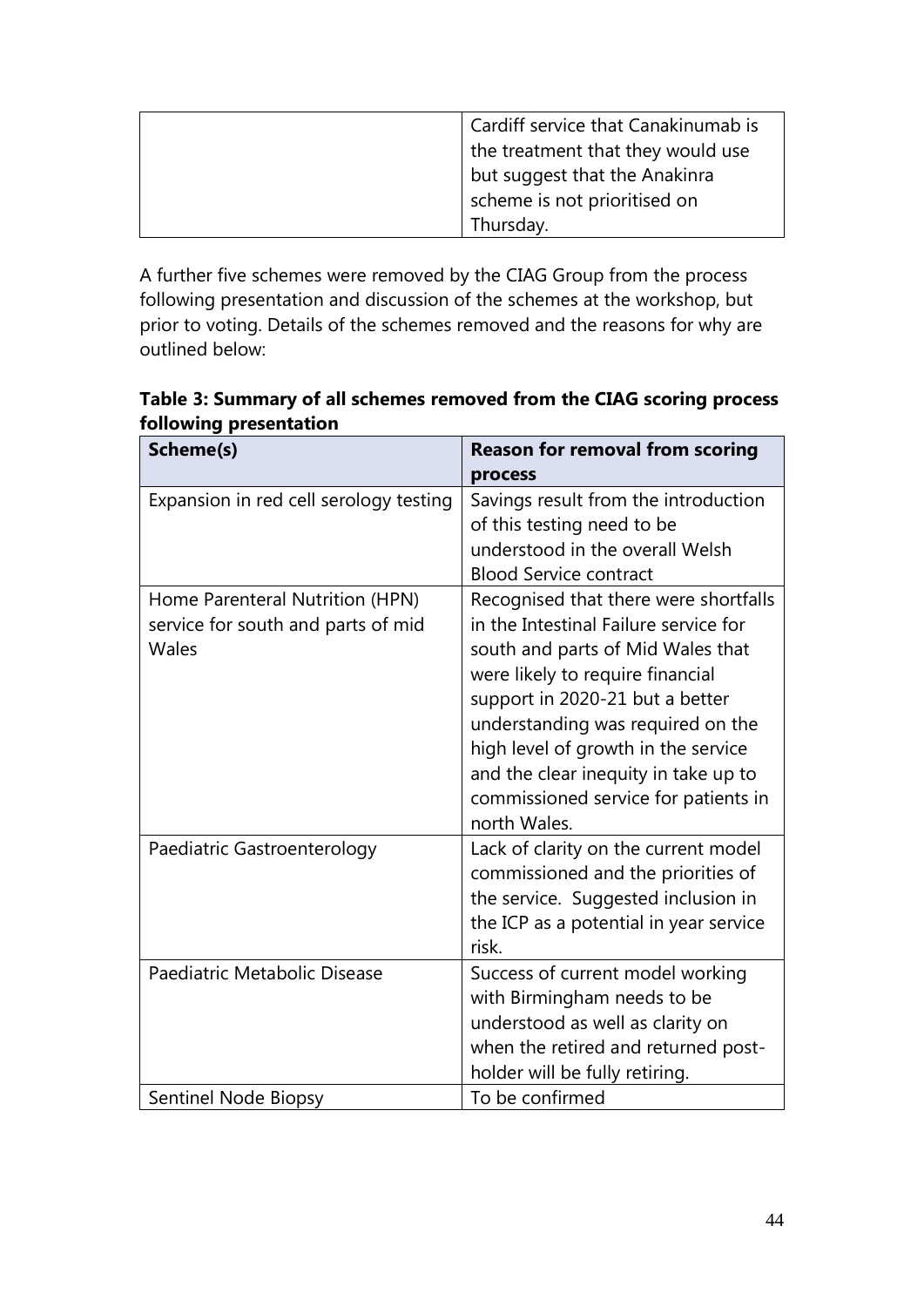#### **Results**

The results of the CIAG/Management Group scoring are outlined below:



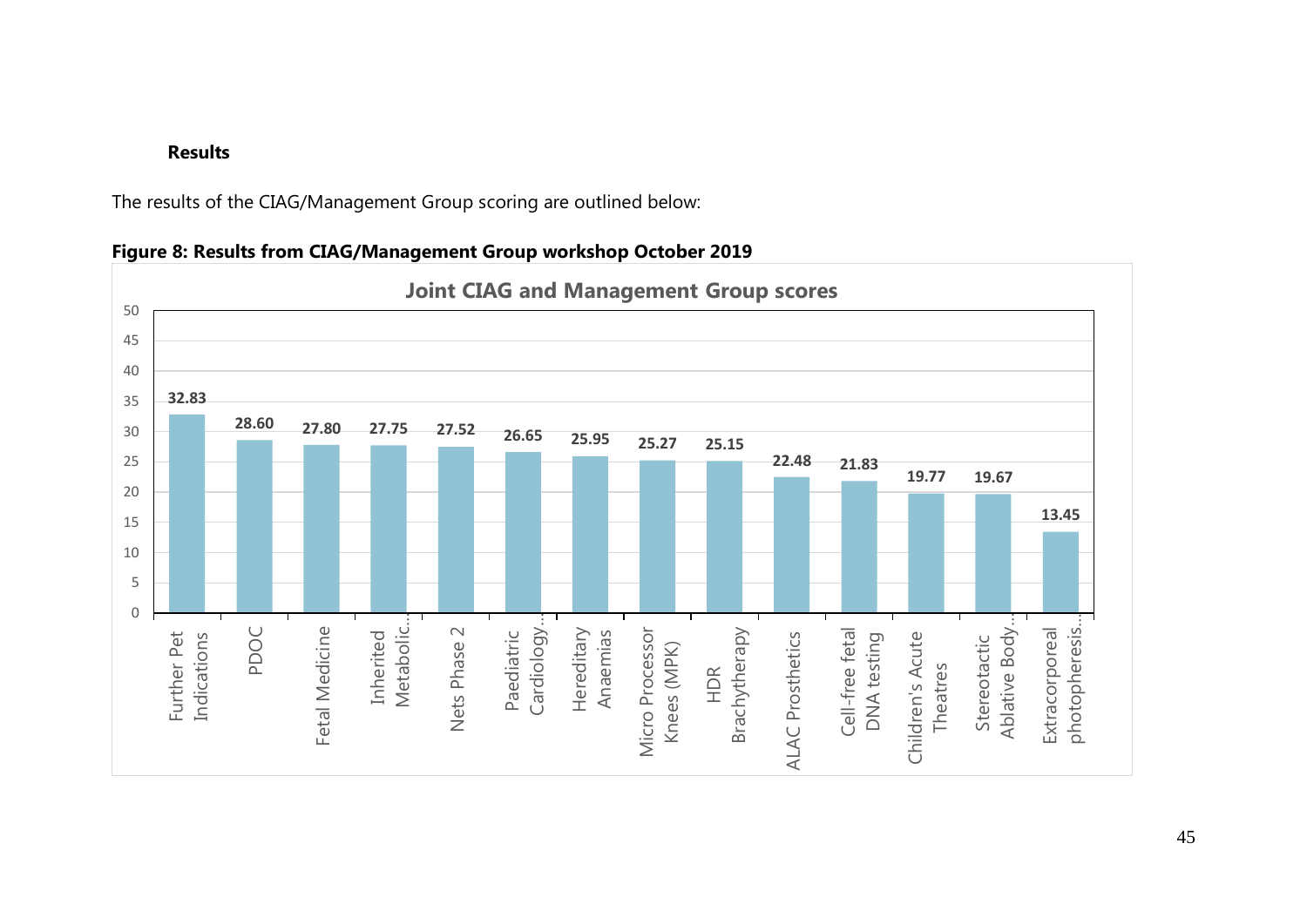<span id="page-45-0"></span>Following the ICP being presented in draft form at the October Management Group and November Joint Committee and the request to make it more affordable, the CIAG schemes were prioritised, similarly to the interventions prioritised by the Prioritisation Panel into high, medium and low categories based on the scores.

This categorised the Further PET Indications scheme as the sole high priority and the following six schemes as medium priorities:

Prolonged Disorders of Consciousness Fetal Medicine Inherited Metabolic Diseases – north Wales Neuroendocrine Tumours Phase Two Paediatric Cardiology standards Hereditary Anaemias

The remaining seven schemes were categorised as low priority and due to the affordability issues, have not been included within the 2020-23 ICP. Risks associated with not funding these schemes will be managed through the Risk Management Framework.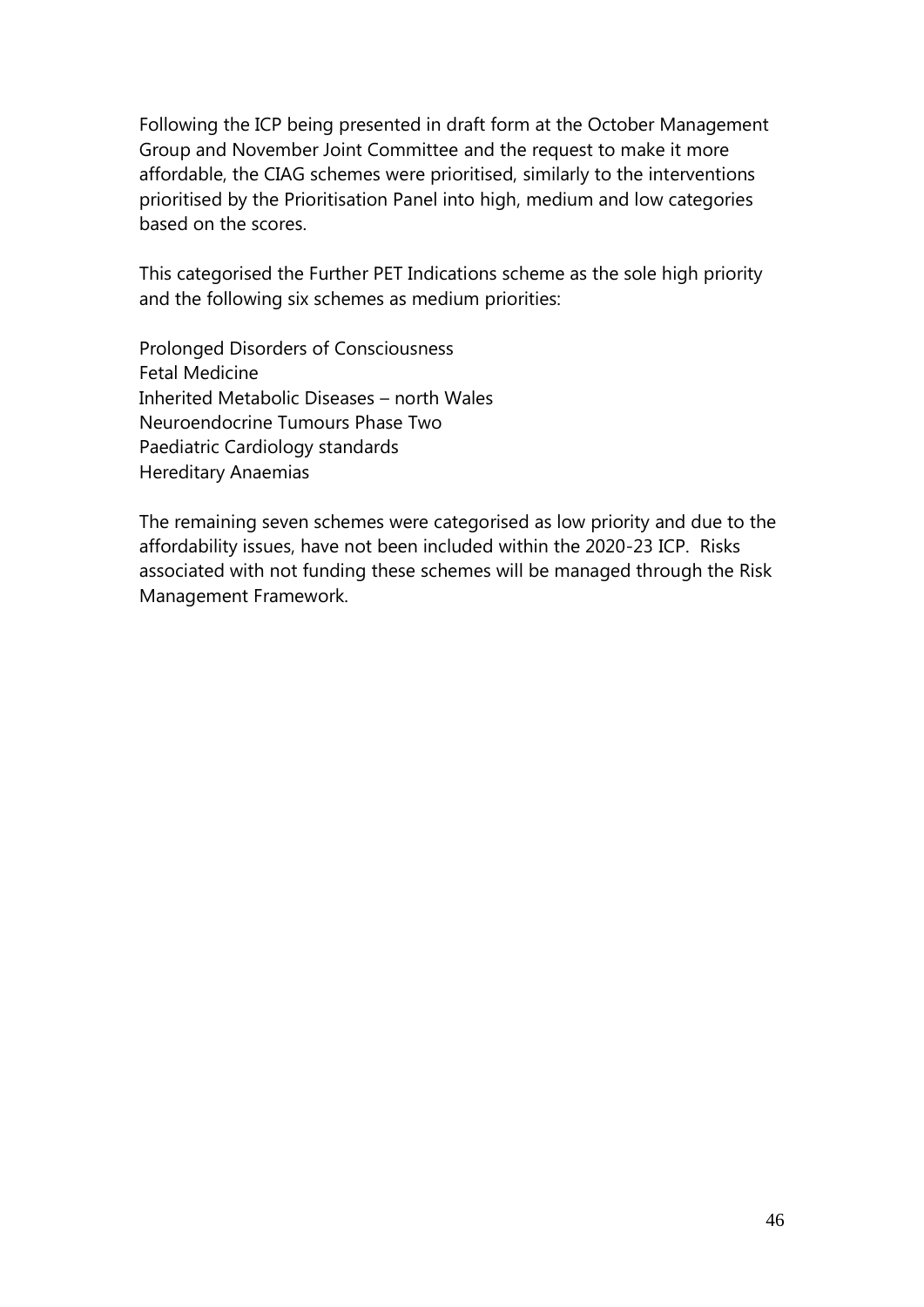# **Value Based Commissioning**

The following areas are currently being worked on using the Value Based Commissioning model:

- Referral Management and outpatient (follow up) management– as described previously in the *Improving access to specialised services* chapter.
- Introduction of the Blueteg IT systems for prescribing high cost medicines including the new CAR-T therapies. A Project Manager employed by AWMSG is due to start in March 2020.
- Medicines Management building on the exemplary work of the Renal Network looking at initiatives that use local specialist pharmacy expertise, we have recently appointed a senior pharmacist to undertake a scoping exercise to identify efficiencies and opportunities for value based commission.
- Inherited Bleeding Disorders blood products procurement, home delivery and clinical trials income.
- Procurement efficiencies is a joint programme of work with NHS Wales Shared Services Partnership (NWSSP) and includes wheelchair procurement and transcutaneous aortic valves.

WHSSC will work with individual LHBs on a bi-lateral basis to review local pathways into specialised services to identify and deliver opportunities for improving value.

Prospective savings across the WHSSC contracts will be investigated during 2020-21 but are currently insufficiently certain to quantify. As identified, these savings opportunities will be formally presented to Management Group and Joint Committee as part of a regularly monitored Savings Plan.

WHSSC has continued to build a comprehensive set of outcome measurement for a range of specialised services via audit programmes. WHSSC continues to actively promote outcomes monitoring by direct funding contribution to national databases for a range of specialised services to ensure providers are appropriately supported in this important function.

Examples of where WHSSC's audit approach is actively collecting and reviewing outcomes includes:

Paediatric intensive care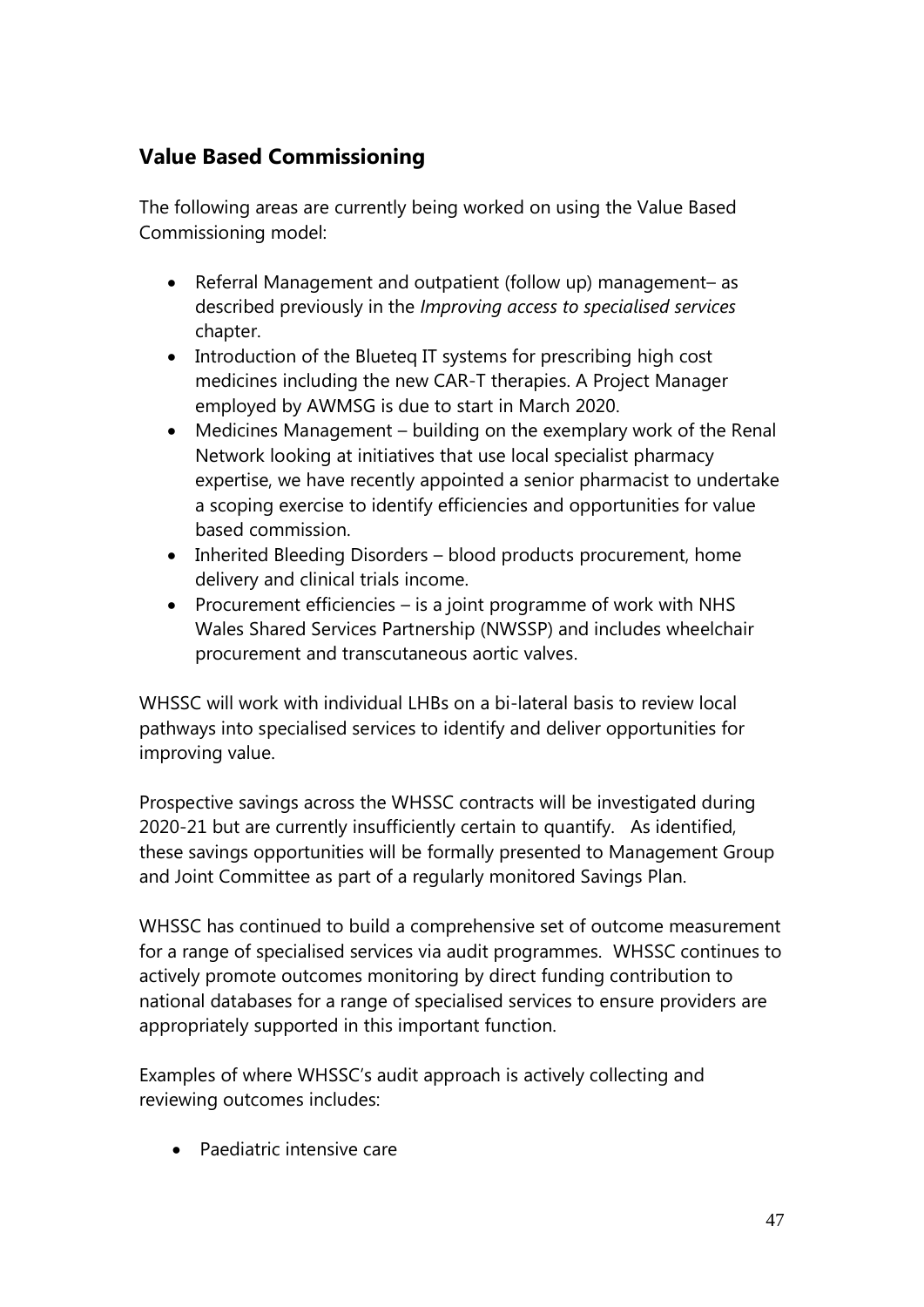- Specialised cardiac services including cardiac surgery, cardiology and transcatheter aortic valve insertion
- Renal services including home therapies, renal dialysis and renal transplantation (– this is one exemplar of what is possible in terms of outcomes measurement in practice and at large scale)
- Stem cell transplantation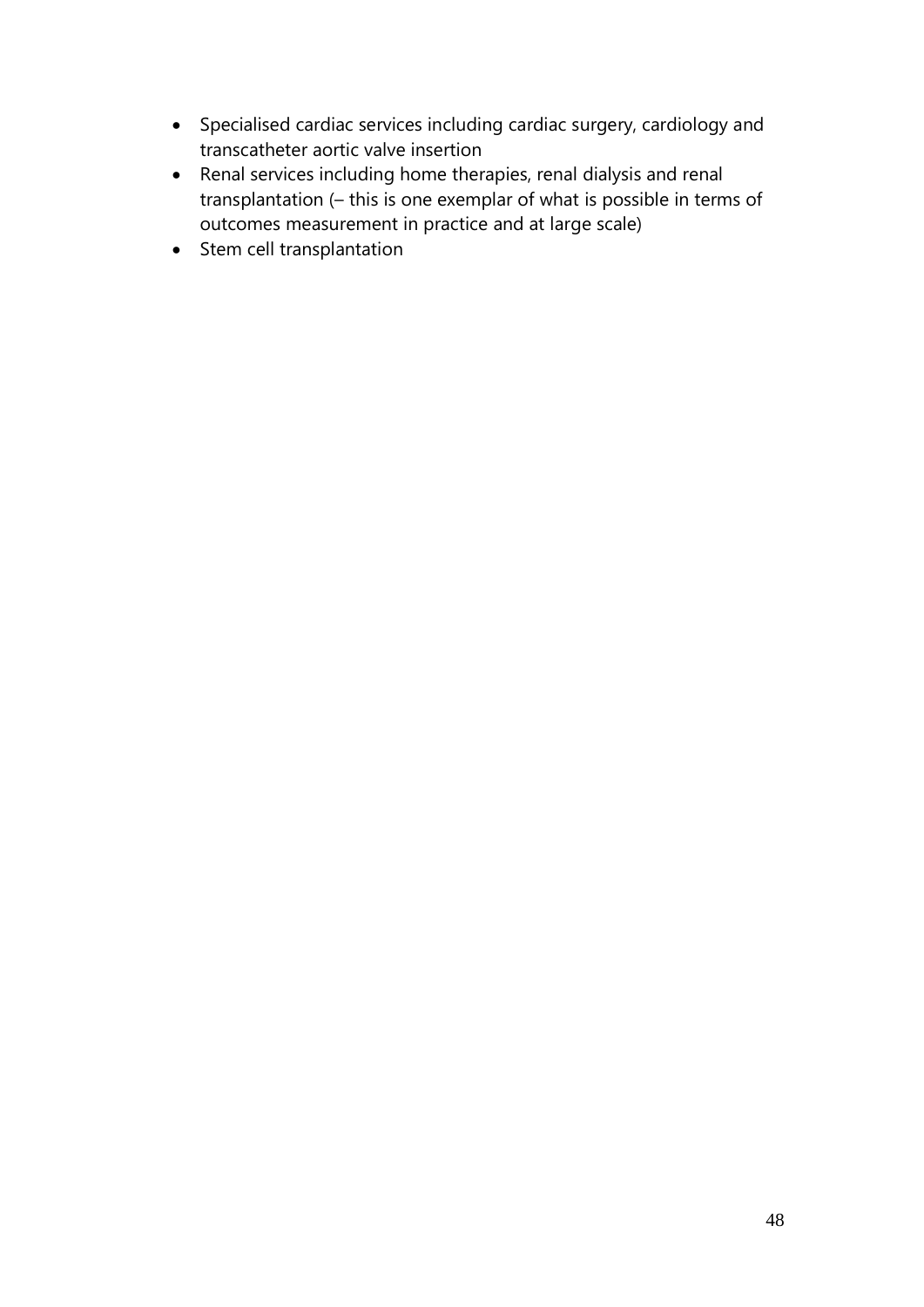#### Increasing the Value deliverables in 2020/21

- To strengthen the CIAG/Management Group process WHSSC is holding a meeting with participants from this year's workshop in early 2020 to discuss improvements that could be made including the provision of needs assessment data.
- In collaboration with HTW undertaking an audit of commissioning policies to ensure outcomes measurement requirements are appropriately defined.
- Improving the visibility and use of the outcomes information currently available.
- Reviewing the scope of current outcomes audit programmes to consider wider measures of outcomes beyond traditional hard clinical outcomes, including the greater use of patient reported outcomes.
- Reviewing the use of current national databases to ensure they are being used to optimum effect.
- Identifying additional specialised services to focus on developing and using outcomes measurement, paying particular attention to services where WHSSC has identified concerns regarding variation, growth and variability of standards. Examples will include immunology and intestinal failure.
- WHSST will be developing approaches to outcomes measurement specific to the introduction and growth of new advanced therapeutic medical products so that they can be incorporated into all new approvals.
- WHSST will formalise presentation of the WHSSC opportunities for savings in a Savings Plan to be routinely monitored through the Management Group and Joint Committee meetings.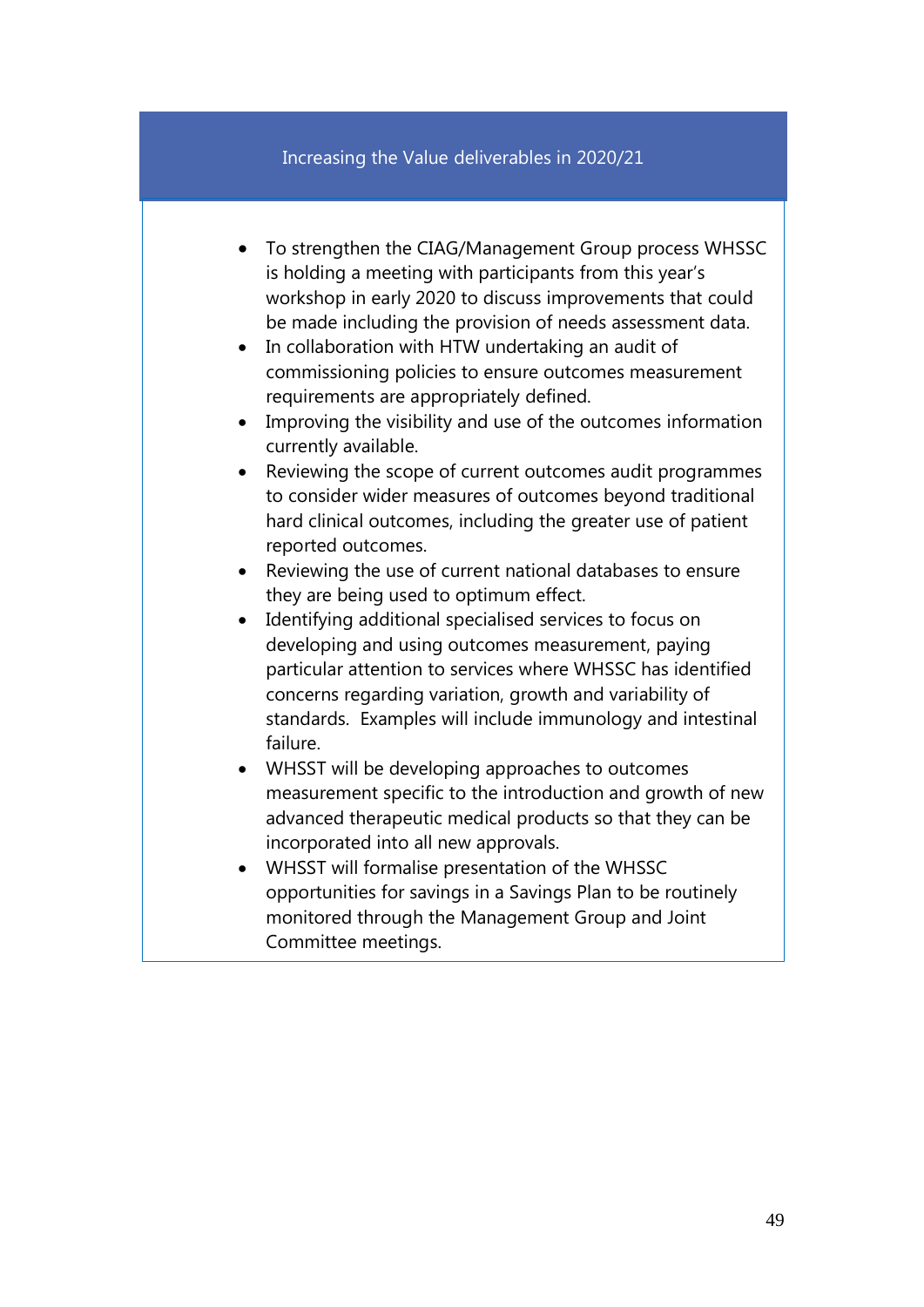# Service Risks

There are some areas where financial provision has not been made at this point, for example, where service plans are not yet adequately developed or there is too much uncertainty as to whether a specific risk will materialise in year. These potential in year service risks are outlined below.

### <span id="page-49-0"></span>**Cardiac Surgery outsourcing**

Long waits in breach of Welsh Government referral to treatment waiting times are being experienced in cardiology and cardiac surgery by the two welsh providers of the specialised services cardiac pathways. We know that such long waits are both clinically undesirable and cause enormous anxiety to patients with very poor patients, with very poor experience measures (PREMs). It is noted late referrals from Health Board cardiology services to Cardiac Surgery is contributing to the waiting times which needs to be addressed. Both providers of the specialised services – C&VUHB and SBUHB are shadow reporting component waiting times to better understand this and other issues including the appropriate reporting of pathway start dates.

To reduce the long waiting times for patients and mitigate the risks associated with long waits for treatment, a number of options have been explored with colleagues from SBUHB and C&VUHB to discuss options which include outsourcing. Liverpool Heart and Chest Hospital (LHCH) who provide treatment for patients from north Wales have agreed to support a number of patients from south & mid Wales but discussions will need to be held with NHS England in order to utilise this and understand what other capacity may be available to support.

# <span id="page-49-1"></span>**Clinical Immunology**

Clinical Immunology is a growth area which, given the underlying genetic nature of the disorders, is cumulative and has an ongoing recurrent investment requirement to deliver the level of service required. However, on the background of this steady growth there have been three additional growth pressures on the service. There has been growth in patient volumes, complexity and intensity of monitoring and associated expenditure over the last three years, for which the drug, blood product costs and procedures have been recurrently met. In addition, within the south and parts of Mid Wales service, we are seeing a growing demand for secondary antibody deficiency (SAD) which has now overtaken the numbers of primary antibody deficiency patients requiring immunoglobulin replacement therapy (IgRT) and thirdly the increase in paediatric and adult bone marrow transplantation for severe immunodeficiencies, with each patient requiring very detailed work-up,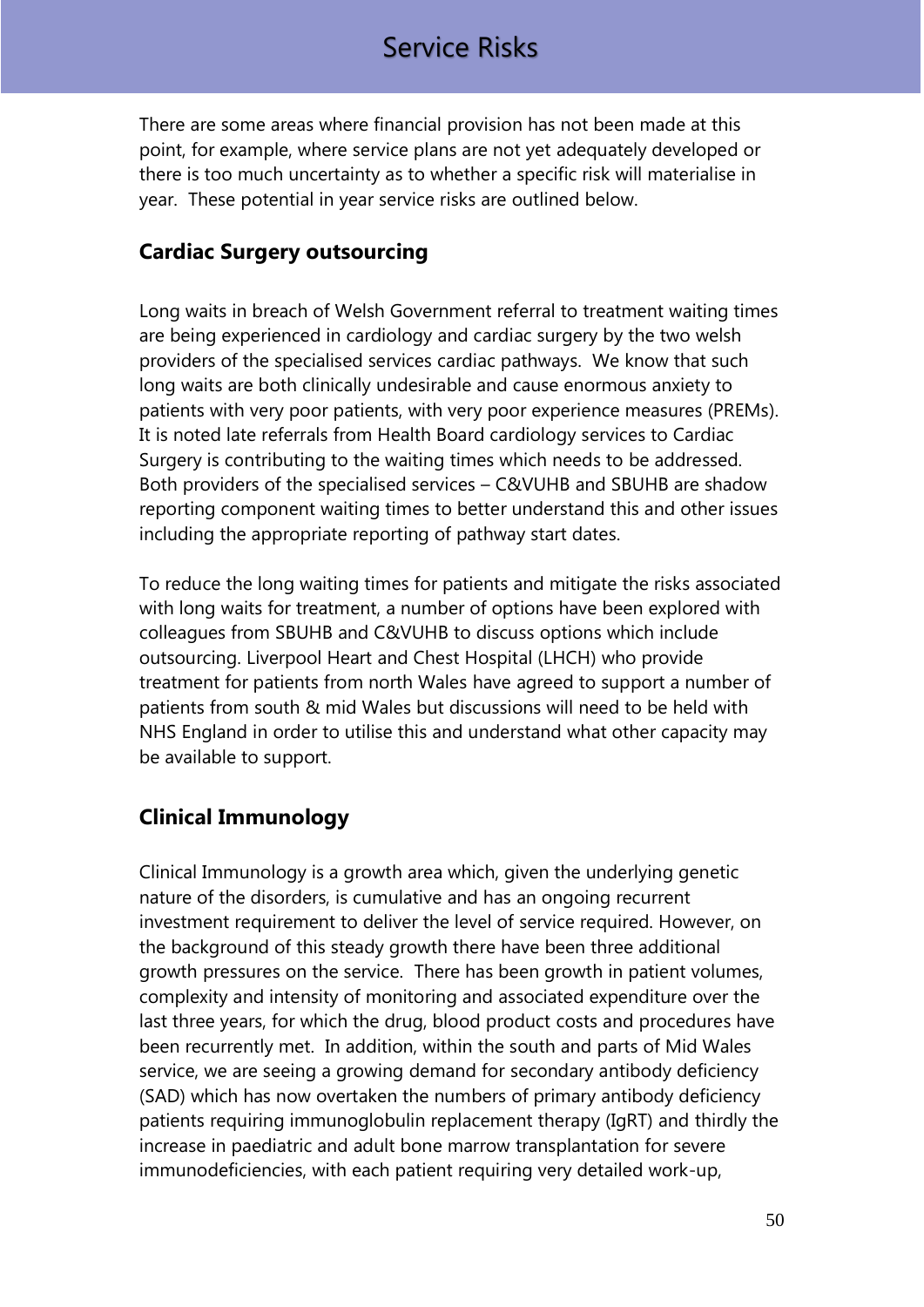transplant liaison, intense monitoring during the vulnerable post-transplant period before the new immune system is established and long term late effects monitoring.

### <span id="page-50-0"></span>**Home Parenteral Nutrition**

It was foreseen that there would be a significant increase in Home Parental Nutrition (HPN) following the tender exercise which resulted in Calea being reawarded the welsh HPN contract from July 2018. There was a predicted increase in spend of 21% without taking account of the growth in patient numbers which are described in detail in the Intestinal Failure section below.

# <span id="page-50-1"></span>**Intestinal Failure Services**

There has been significant growth (30% since 2014) in the number of patients under the care of the intestinal Failure (IF) service based in Cardiff which serves the population of south and parts of mid Wales. This has led to it becoming the third largest IF service in the UK with 127 active home patients, behind the two largest IF centres (Salford and St Mark's Hospital) have designated 'Intestinal Failure Units' comprising 20-22 inpatient beds, approximately 250 HPN patients and operate a twice weekly HPN clinic. If growth continues at a similar rate to currently, the Welsh service will be comparable in size to Salford and St Marks.

Recent significant issues with the national Home Parental Nutrition (HPN) supplier (Calea) has highlighted and illustrated the significant clinical impact for patients without access to this service and its fragility. The risk to patients resulting from this is so high that the NHS declared a national emergency incident "at the highest level".

This has also highlighted the fragility of the service, run by one Consultant with a specialist interest and largely part time MDT members. The service is experiencing many of the issues encountered prior to the service being commissioned by WHSSC – that of delays and deteriorating patient health whilst waiting for specialist treatment in Cardiff. There have been significant delays for new HPN patients in the last 18 months from routine outpatient review, being admitted from home after an outpatient review or ward visit and in the transfer from another hospital as an acute admission for HPN assessment (this increases a patient's length of stay in their local hospital).

Discussion at the recent CIAG/Management Group workshop (described in more detail in the *Increasing Value* chapter) confirmed the need to understand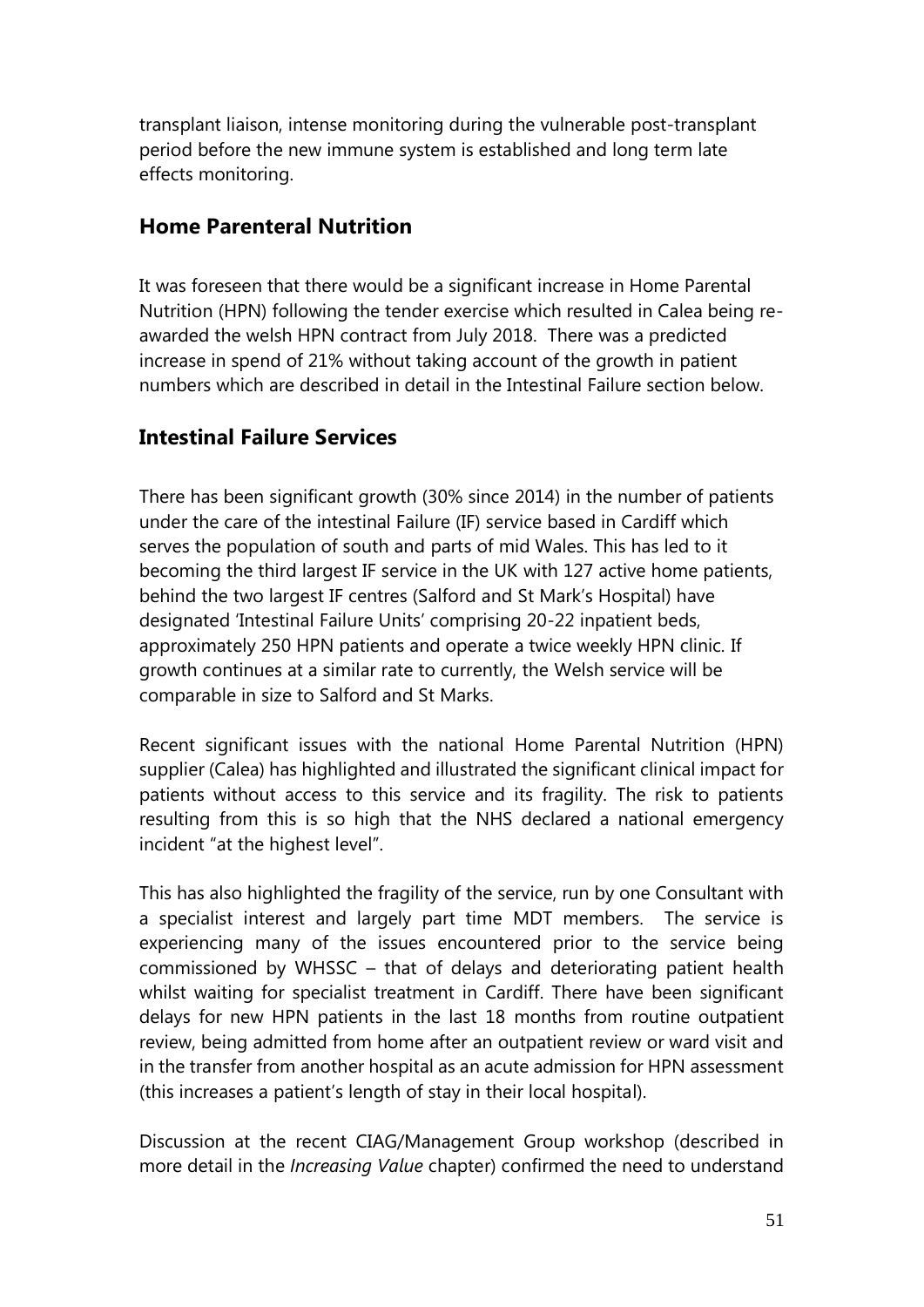the reasons for the high levels of demand for the south and parts of mid Wales service as well as the disproportionately low uptake amongst patients in north Wales for accessing the specialist service in Salford, Manchester and HPN before investing in the service, but recognised the high risks needed to be addressed within 2020-21.

# <span id="page-51-0"></span>**Paediatric Gastroenterology**

As described in the CIAG section of the *Increasing Value* chapter, the Paediatric Gastroenterology was presented in the CIAG/Management Group workshop but not scored as it felt that further information was required to understand how the current funding of the south and parts of mid Wales service is utilised before any further commitment is made. Notwithstanding this, it is recognised that the current service is failing to meet many national standards including those from NICE and the Royal College of Paediatric and Child Health and Welsh Government RTT waiting times and has a fragile, due to small numbers, Consultant workforce.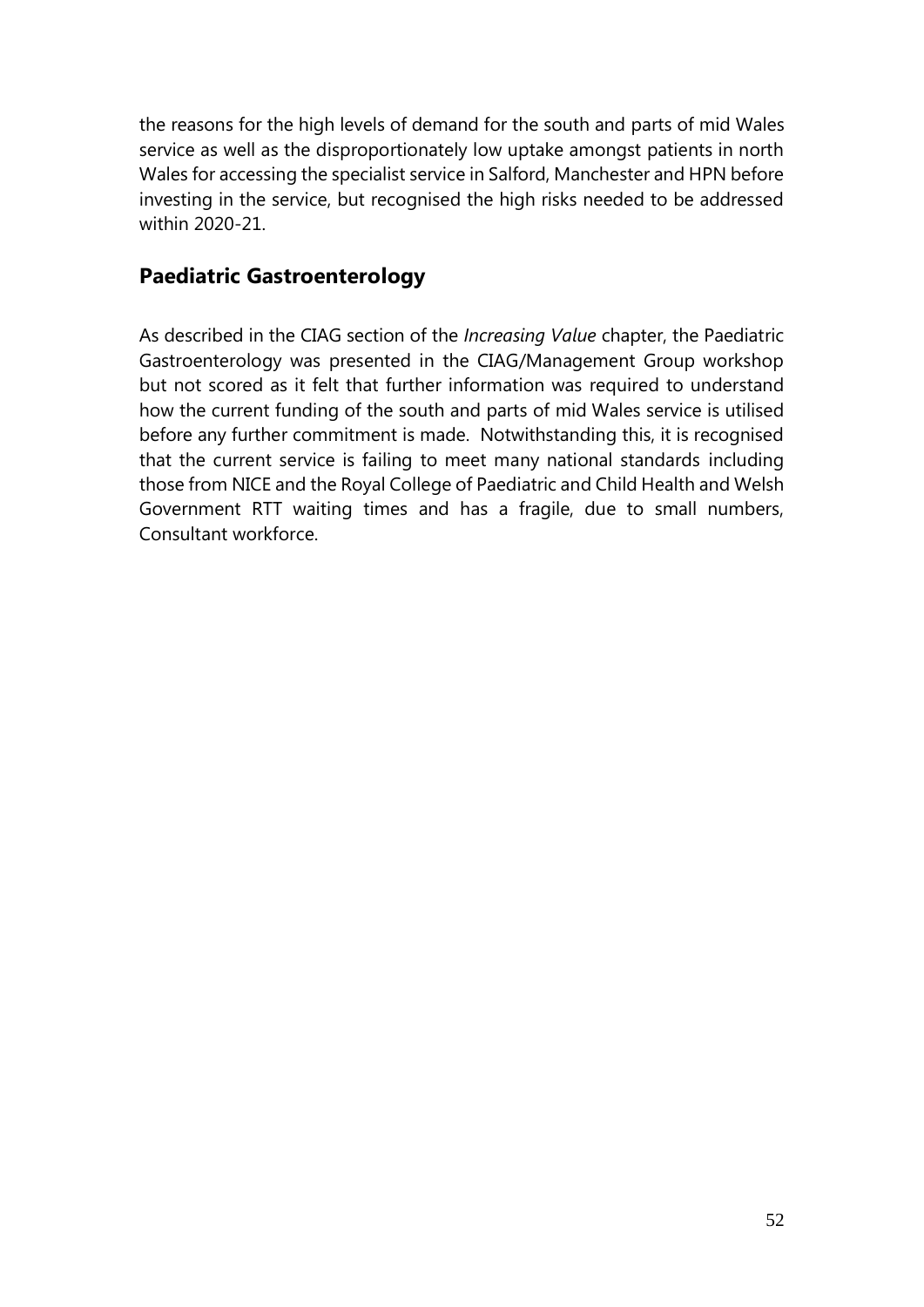#### <span id="page-52-0"></span>**Progress since 2019-22**

The financial plan for the 2019-22 ICP represented a step change in the level of investment in specialised services recognising the importance of structural investment in key service priorities including:

- The introduction of a new class of mandated advanced therapeutic medicinal products or gene therapies together with their associated service implications.
- New services which Local Health Boards wish WHSSC to commission including the south and mid Wales Major Trauma Network and Thrombectomy.
- New Clinical Impact Advisory Group priorities.
- A re-alignment in the payment by results framework used as the basis of contracting with NHS England.

Further risks were highlighted in the 2019-22 ICP which were agreed for later agreement and implementation. These included:

- The full costs of the final agreement with NHS England for payment by results and other structural movements in the pricing framework. These changes were substantially funded by Welsh Government together with an investment by Health Boards equivalent to planned inflationary settlement levels of 2%. The net in year gap was met nonrecurrently by a contribution from reserves.
- The costs of advanced recruitment to enable the planned commencement of a Major Trauma Centre (MTC) and Operational Delivery Network (ODN) in April 2020.

#### <span id="page-52-1"></span>**Financial Plan 2020-23**

The financial plan for the 2020-23 ICP contains a further material increase from year to year which will incorporate the recurring financial impact of the above re-alignments together with the real terms growth in the plan.

The new real terms changes in the ICP for 2020-21 are anticipated to continue at an accelerated pace:

 WHSSC has successfully engaged with Welsh Government throughout 2019 to ensure that there is alignment between policy and funding arrangements for Advanced Therapeutic Medicinal Products (ATMPs) in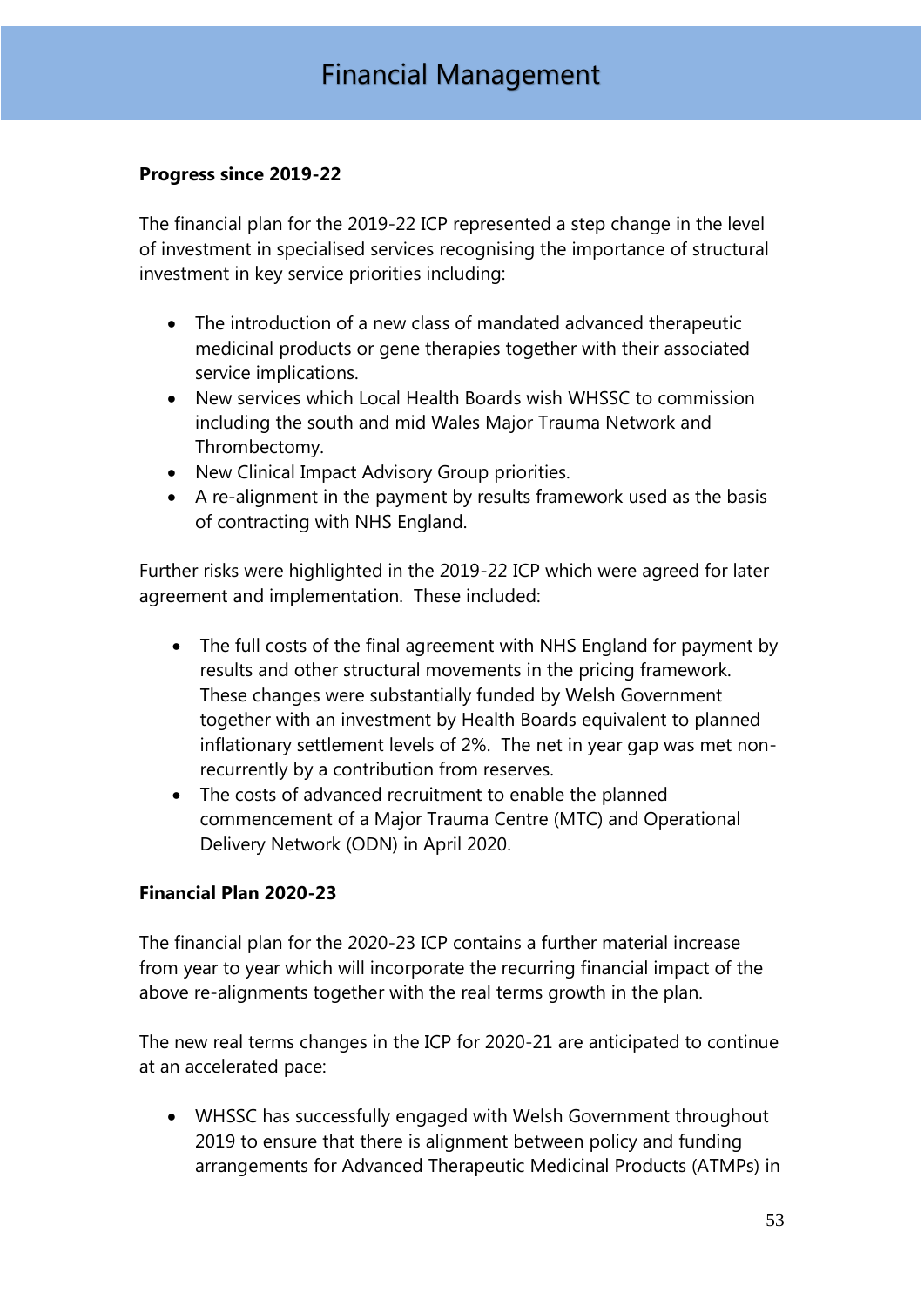recognition of the exceptional scale of the investment required. Welsh Government has agreed to hold funding centrally for these so the costs have therefore been removed from the plan.

- The pace of launch of new high cost medicines approved via the NICE process is expected to continue to rise as the extensive pipeline of innovative new medicines reaches the market.
- The enhanced genetics service will be fully implemented which will also play an important role in service improvements arising from a better understanding of disease and treatment opportunities.
- The full scale of the cost of the business cases to deliver the new MTC and ODN had previously been incorporated into the plan but as with ATMPs, Welsh Government have agreed to provide funding for the Major Trauma centres.
- Expected continuation of higher than average growth rates in demand for specialised serviced including new services, demand growth, NICE approvals and additional CIAG priorities.
- Additional potential cost increases from further re-alignment of the English tariff system – notably, pay award full effect, pensions cost, clinical negligence (CNST) cost reform.
- Services are determining the recurrent revenue costs of providing the recurrent costs related to new high cost drugs for Cystic Fibrosis.

#### <span id="page-53-0"></span>**Risk sharing rebasing utilisation adjustment for 2020-21**

- Rebasing adjustment In line with the agreed risk sharing framework, the opening income assumption includes a rebasing utilisation adjustment. This updates the utilisation baselines based on a 2015-16 and 2016-17 two year average utilisation to the most recent available 2017-18 and 2018-19 two year average utilisation.
- Approximately 60% of the total £630m WHSSC funding of is distributed on utilisation based risk shares. An element of the volatility in health board contribution may be attributable to the framework moving forward by a clear two years with no common base year.

# <span id="page-53-1"></span>**Underlying Position and Standard Growth**

- Opening allocation the starting point is the agreed allocation in September 2019-20 of £631.9.
- Forecast performance 2019-20 the forecast performance for the year is an underspend of £3.9m (-0.61%).
- Re-instatement of non-recurring write-back 2019-20 included a number of exceptional items linked to substantial uncertainty in terms of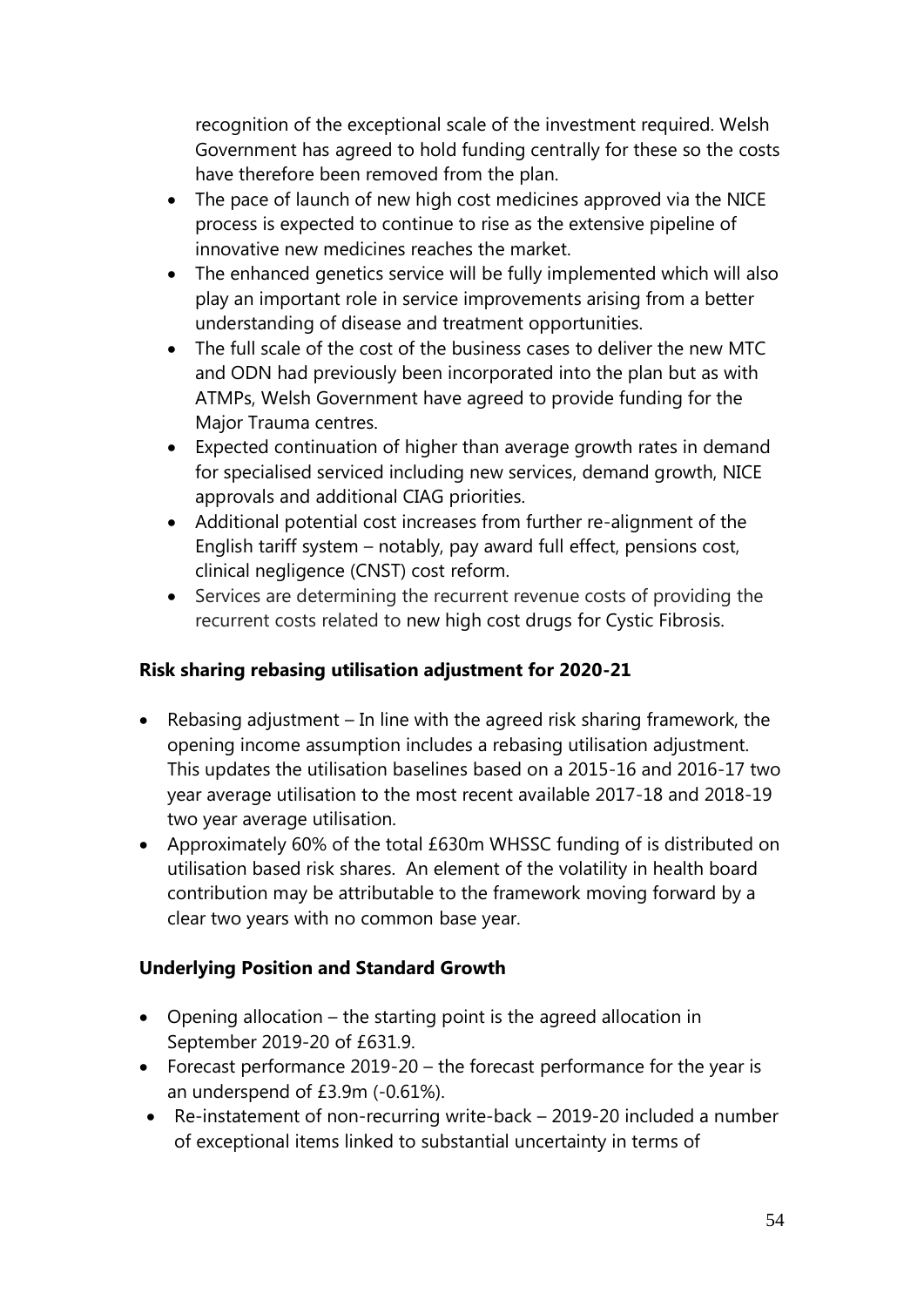performance and the HRG4+ settlement. The material benefit resulting in 2019-20 of £6.7 m (1.07%) is assumed to be non-recurrent.

- Adjustments to non-recurrent performance the forecast 2019-20 outturn position has been adjusted to account for non-recurring performance variations including slippage and exceptionality. The net impact is £2.0m (0.32%). Example issues include assumptions in respect of cardiac surgery (£0.6m) at Swansea Bay, Neonatal Care (£0.2m) and Haemophilia (£0.2m). The slippage in the Genetic Test Directory implementation (£0.8m) agreed in the 2019-20 plan has been reinstated.
- Full Year Effect of Prior Year Investments £4.9m (0.78%) is required to fund the full year impact of agreed investments. Significant schemes are Cardiac Ablation (£0.5m), Adult Congenital Heart Disease (£0.3m) and the IBD project trials (£0.5m).
- New Service Pressures and Growth £10.8m (1.72%) required for growth including:
	- o £3.4m for growth in immunology drugs, Eculizumab drugs and cochlear implants
	- $\circ$  £1.5m for growth in dialysis
	- o £1.0m for specialised Cardiology
	- o £0.5m for Proton Beam Therapy
	- Growth assessment for High Cost Drugs of £1.2m (0.19%) is required for NICE approved drugs which must be provided by NHS Wales with an additional £1.8m (0.29%) for the Velindre Joint Commissioning group.

#### <span id="page-54-0"></span>**Value Based Healthcare work-streams – saving £2.8m (-0.44%)**

At this point in the ICP process a prudent financial assessment of schemes has identified £2.8m of savings including:

- £0.6m from clinical trials income.
- Mental Health Services a minimum of  $£1.0m$  from the continued success of case management of secure services
- Referral Management £0.3m as described in the *Increasing Value from Funding* chapter earlier in this document
- £0.4m from further developing medicine management

#### <span id="page-54-1"></span>**Net underlying deficit, prior commitment, growth and mandated Treatments**

The net financial requirement for the underlying position, including prior commitments and growth totals £18.0m (2.83%)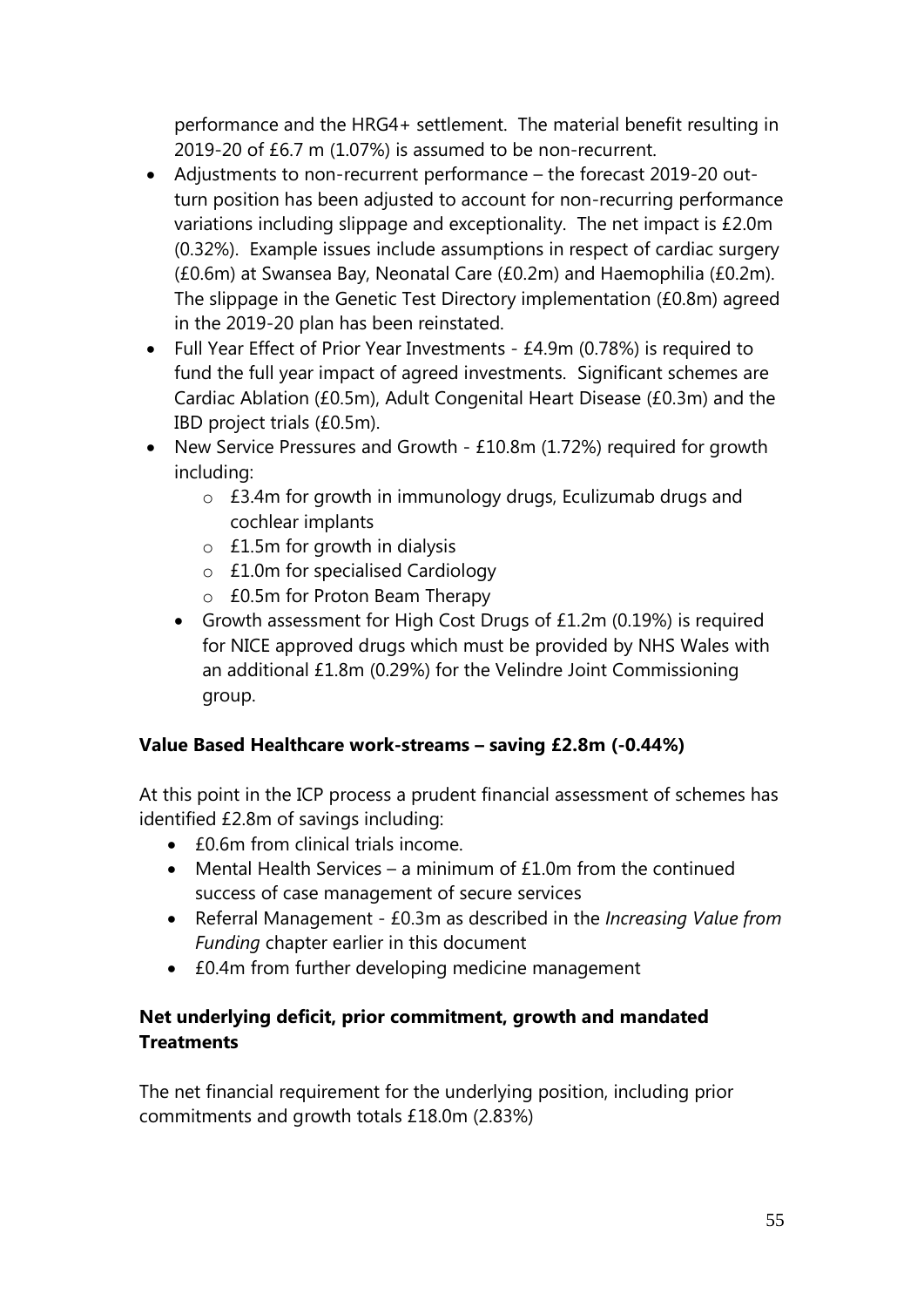#### <span id="page-55-0"></span>**CIAG and Prioritisation Group Priorities**

The anticipated phased cost of the approved high and medium schemes is £1.2m.

In addition, six new procedures approved by the Prioritisation panel amounting to £1.0m bringing the total cost of schemes to £2.2m (0.34%).

#### <span id="page-55-1"></span>**Strategic Priorities**

Strategic priorities amount to £0.4 m (0.06%) relate to the Cystic Fibrosis New Ward infrastructure.

Investment in Thrombectomy Services across Wales amounts to £0.9m (0.15%)

#### <span id="page-55-2"></span>**NHS England Providers**

£3.4m (0.54%) to cover additional costs from English Providers.

#### <span id="page-55-3"></span>**NHS Wales Financial Framework**

The agreed direct financial uplift for all Welsh provider services is 2%. The net cost is £8.3m (1.31%). In line with the agreed framework the 2% has been provided for in full for all Welsh providers including Local Health Boards and **Trusts** 

| Table 4: WHSSC 2020-21 ICP Financial Summary by Commissioner |  |  |
|--------------------------------------------------------------|--|--|
|--------------------------------------------------------------|--|--|

|                                              | <b>Aneurin</b><br><b>Bevan</b><br><b>UHB</b> | <b>Betsi</b><br><b>Cadwaladr</b><br><b>UHB</b> | Cardiff &<br><b>Vale</b><br><b>UHB</b> | Cwm<br><b>Taf</b><br><b>Morgannwg</b><br><b>UHB</b> | <b>Hywel</b><br><b>Dda</b><br><b>UHB</b> | <b>Powys</b><br><b>THB</b> | <b>Swansea</b><br>Bay<br><b>UHB</b> | 2020/21<br><b>WHSSC</b><br><b>Requirement</b> |
|----------------------------------------------|----------------------------------------------|------------------------------------------------|----------------------------------------|-----------------------------------------------------|------------------------------------------|----------------------------|-------------------------------------|-----------------------------------------------|
|                                              | £m                                           | £m                                             | £m                                     | £m                                                  | £m                                       | £m                         | £m                                  | £m                                            |
| 19 / 20 Income as Mth 6                      | 116.254                                      | 139.070                                        | 107.363                                | 90.270                                              | 72.231                                   | 25.497                     | 79.782                              | 630.467                                       |
| Anticipated 2020/21 Allocation Funding       | 0.269                                        | 0.319                                          | 0.227                                  | 0.203                                               | 0.176                                    | 0.060                      | 0.178                               | 1.432                                         |
| 2020/21 Opening Baseline income              | 116.523                                      | 139.389                                        | 107.590                                | 90.473                                              | 72.407                                   | 25.557                     | 79.960                              | 631.899                                       |
| 2 year average riskshare (2017/18 & 2018/19) | 0.712                                        | (0.655)                                        | (0.259)                                | 0.401                                               | (0.720)                                  | 1.553                      | (1.032)                             |                                               |
| 2020/21 Uitilisation adjusted baseline       | 117.235                                      | 138.734                                        | 107.331                                | 90.874                                              | 71.687                                   | 27.110                     | 78.928                              | 631.899                                       |
| <b>Underlying Deficit (inc adj Baseline)</b> | 2.471                                        | (0.588)                                        | 1.041                                  | 1.292                                               | (0.575)                                  | 1.574                      | (0.319)                             | 4.896                                         |
| <b>Underlying Deficit &amp; Growth</b>       | 5.438                                        | 1.411                                          | 3.713                                  | 3.462                                               | 0.835                                    | 1.981                      | 1.061                               | 17.901                                        |
| <b>CIAG &amp; Prioritisation Schemes</b>     | 0.418                                        | 0.348                                          | 0.383                                  | 0.346                                               | 0.289                                    | 0.079                      | 0.316                               | 2.179                                         |
| <b>Strategic Specialist Priorities</b>       | 0.283                                        | 0.138                                          | 0.263                                  | 0.214                                               | 0.172                                    | 0.062                      | 0.196                               | 1.328                                         |
| NHS England Provider 2%                      | 0.318                                        | 2.070                                          | 0.237                                  | 0.201                                               | 0.186                                    | 0.191                      | 0.204                               | 3.406                                         |
| NHS Wales 2% provider inflation              | 1.711                                        | 1.026                                          | 1.623                                  | 1.371                                               | 1.090                                    | 0.255                      | 1.190                               | 8.266                                         |
| <b>Total WHSSC increase 2020/21</b>          | 8.168                                        | 4.992                                          | 6.219                                  | 5.594                                               | 2.572                                    | 2.569                      | 2.967                               | 33.080                                        |
| <b>TOTAL WHSSC 2020/21</b>                   | 124.690                                      | 144.381                                        | 113.808                                | 96.067                                              | 74.979                                   | 28.126                     | 82.927                              | 664.979                                       |
| % Total Uplift Required                      | 7.01%                                        | 3.58%                                          | 5.78%                                  | 6.18%                                               | 3.55%                                    | 10.05%                     | 3.71%                               | 5.24%                                         |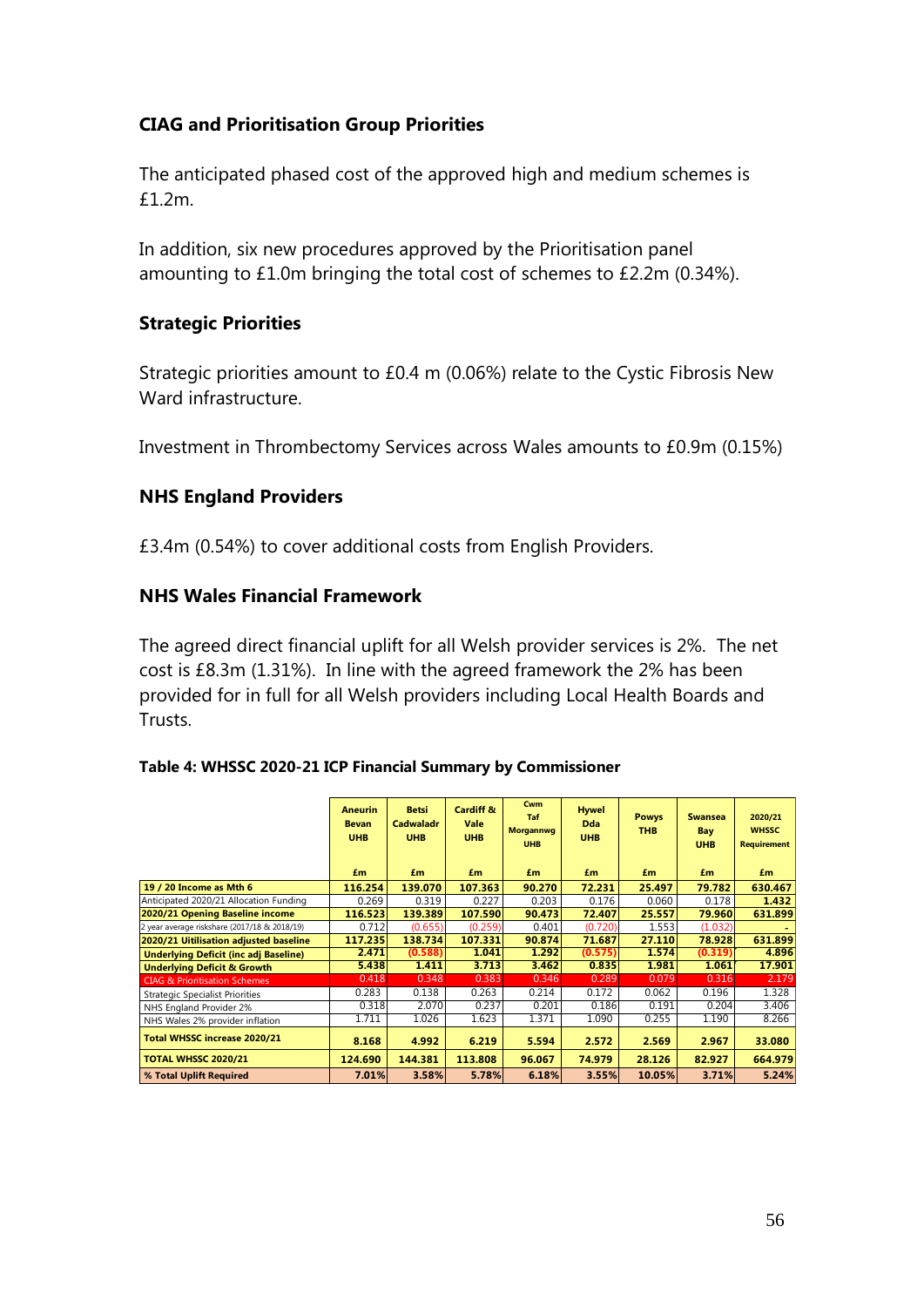#### <span id="page-56-0"></span>**Financial risks currently outside of the funded Plan**

At the time or writing, the NHS England payment by results framework uplift has yet to be finalised. There is residual uncertainty regarding:

- Clinical Negligence there may be a further material increase in Clinical Negligence costs associated with the revised discount rates used to assess claims.
- Pensions for 2019/20 the 6.3% (14.38% to 20.68%) increase in pension costs was dealt with directly by NHS England on a provider basis meaning no impact was translated via the payment by results tariff. NHS England are looking at alternative options for dealing with this for 2020/21 and if the tariff option is chosen there would be a net impact for NHS Wales via tariff uplifts. Estimated risk range between +2.7% and 4.3% on a cost base of c£100m. It is understood that funding of such a change would be something for Welsh Government to consider via the allocations process and is not an inter-country funding issue.

#### <span id="page-56-1"></span>**NHS England Tariff**

The financial plan includes the impact of the final agreement reached between NHS Wales and NHS England which included:

- HRG4+ the transition to fully incorporate the £5.975m impact of 2017/18 HRG4+ implementation which included a structural realignment of prices with the effect of increasing the cost of some specialised services materially.
- 2019-20 tariff changes the implementation of the further changes to the tariff set out below:

| 19-20 Tariff Uplift        | <b>Total</b> |  |  |
|----------------------------|--------------|--|--|
|                            | adjustment   |  |  |
| PSF adjustment             | 2.81%        |  |  |
| <b>Allocated CNST</b>      | $-1.07%$     |  |  |
| Cost uplift factor         | 3.83%        |  |  |
| Centralised procurement    | $-0.36%$     |  |  |
| <b>Efficiency factor</b>   | $-1.10%$     |  |  |
| <b>Sum of adjustments:</b> | 4.11%        |  |  |

#### **Table 5: Changes to tariff in 2019-20**

The 3.83% cost uplift factor includes the pay award which had been previously dealt with on a direct provider basis. The impact of this tariff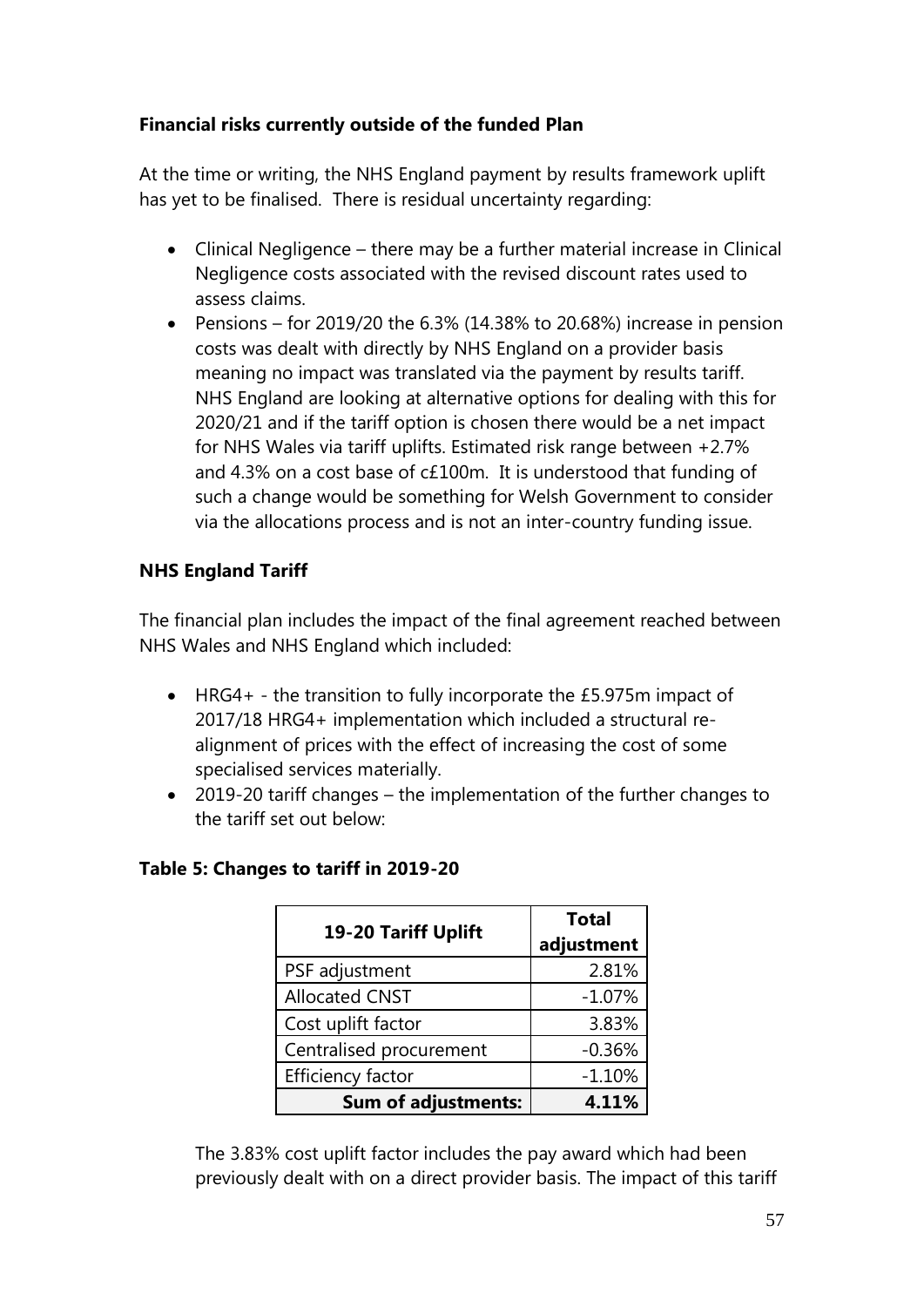uplift across the Specialised England LTAs is £2.065m with a further £3.478m required to fund the non-tariff cost uplift. This also covered the uplifts required in non-contract activity, mental health, renal and IVF contracts.

This total NHS England 19-20 uplift of £5.543m has been funded by 2% contribution from commissioners as a baseline uplift of £2.718m (partially offset with £1.493m of non-recurrent reserves) with the residual £2.825m funded by Welsh Government through a recurrent allocation.

In addition the plan at this stage includes a 2% uplift for the 2020/21 tariff inflation agreement. As indicated in the earlier section the final agreement is not yet known but is likely to include the following components:

- Core inflation ranging from 2.6% to 3.1%
- Less an efficiency requirement circa 1.1%
- Net inflator ranging from  $1.5\%$  to  $2\%$

Following concerns in previous financial years regarding the lack of consultation with NHS Wales, a new forum has been established between NHS England and NHS Wales in order that there is early warning and discussion of potential changes to the tariff system that could impact NHS Wales. Through this process there are no indications of further material changes that would create an adverse risk at this point.

#### **Comparative position to NHS England**

The uplift required by the WHSSC ICP should be considered against an appropriate comparator as it is recognised that specialised services historically experience higher growth pressure.

The latest comparator for NHS England specialised services confirms that allocations grew by over 7.5% to the start of 2019/20. Forecast levels from published allocations indicated 8.14% for 2019/20 and 6.79% for 2021/21. NHS England has published a 5 year draft budget for CCGs Specialist allocation which sets out a cumulative growth of 37% over the next 5 years: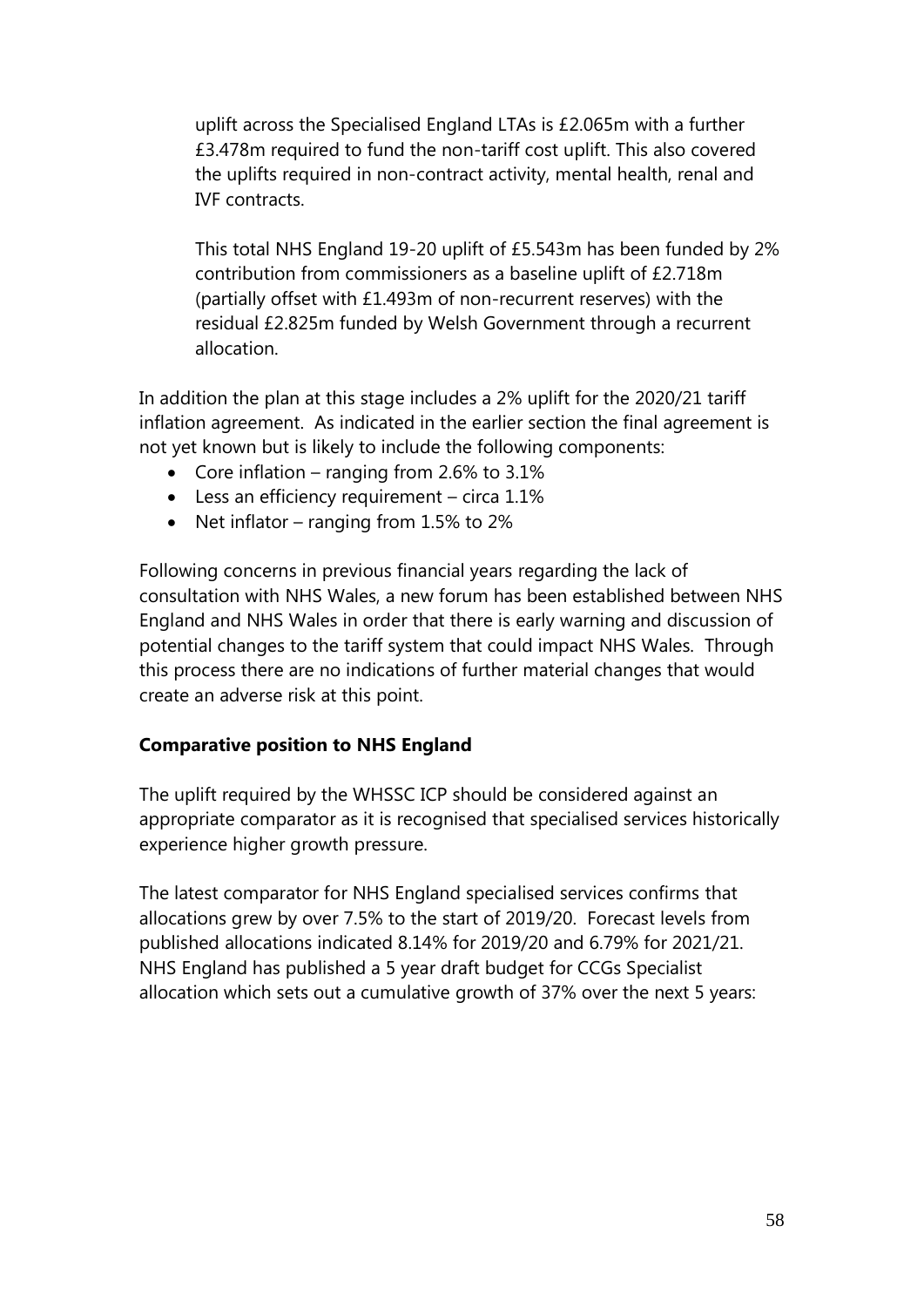# **Table 6: NHS England's Specialist Services Allocation 2019-2024**

|                                  | 2019/20 2020/21 2021/22 2022/23 2023/24 |       |                |       |
|----------------------------------|-----------------------------------------|-------|----------------|-------|
| Indicative Allocation<br> Growth | 8.14%                                   | 6.79% | $6.95\%$ 7.44% | 7.68% |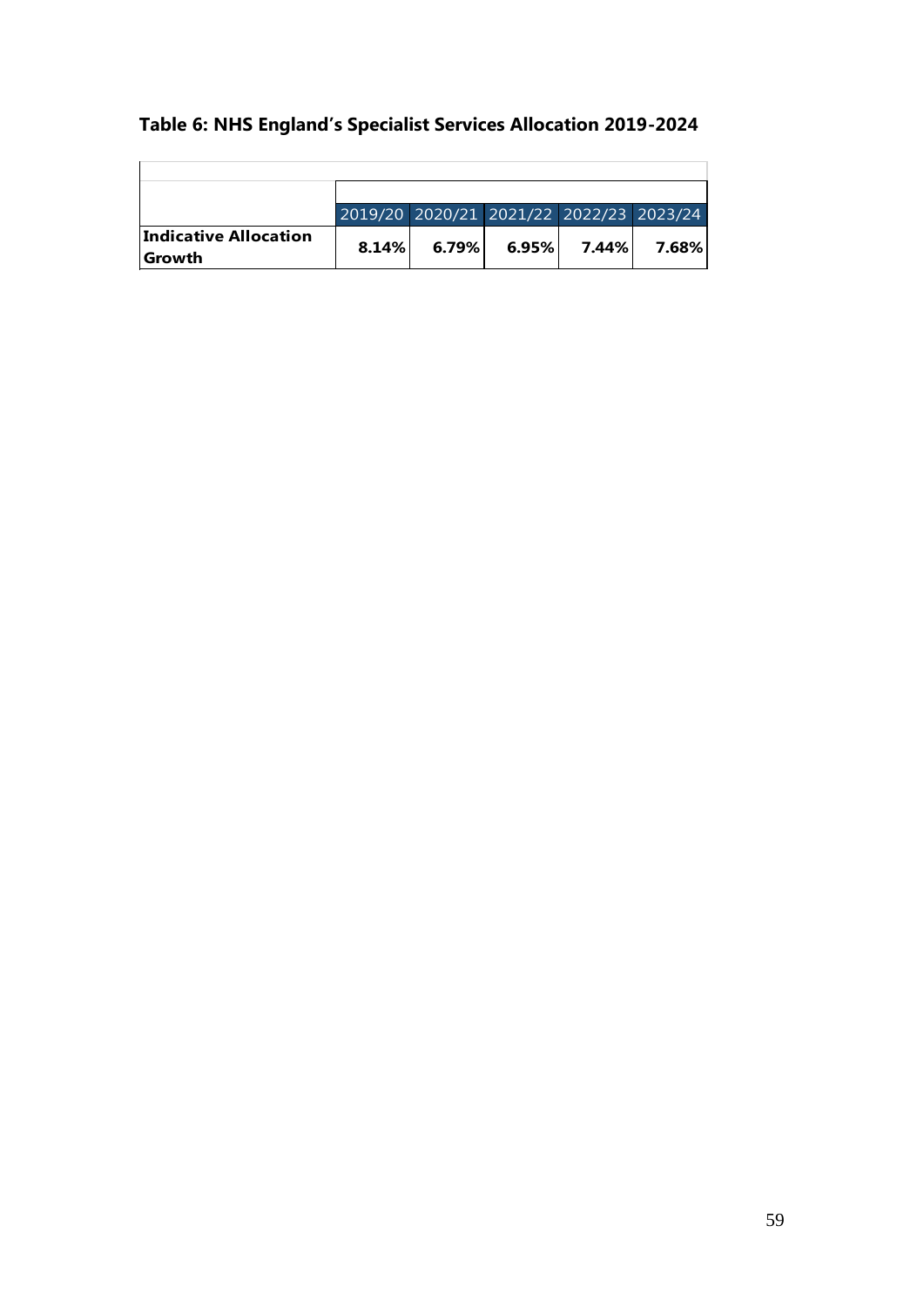# <span id="page-59-0"></span>**WHSSC Joint Committee Structure**

The WHSSC Joint Committee is established as a statutory Sub-Committee of each of the seven health boards. It is led by an Independent Chair, appointed by the Minister for Health and Social Services. Its membership is made up of the Chair, three Independent Members, one of whom is the Vice Chair, the Chief Executives of the seven health boards, Associate Members and a number of Officers.

Whilst the Joint Committee acts on behalf of the seven health boards in undertaking its functions, the responsibility of individual health boards for their residents remains and they are therefore accountable to citizens and other stakeholders for the provision of specialised services.

The Joint Committee is accountable for internal control. The Managing Director of Specialised and Tertiary Services Commissioning has the responsibility for maintaining a sound system of internal control that supports achievement of the Joint Committee's policies, aims and objectives and to report on the adequacy of these arrangements to the Chair of the Joint Committee and the Chief Executive of CTMUHB as WHSSC's host organisation. Under the terms of the establishment arrangements, CTMUHB as the host organisation, is deemed to be held harmless and have no additional financial liabilities beyond its own population.

The Joint Committee is supported by the Committee Secretary, who acts as the guardian of good governance within the Joint Committee.

#### **Sub Committees**

The Joint Committee has also established five joint sub-committees in the discharge of functions:

- All Wales (WHSSC) Individual Patient Funding Request Panel
- Integrated Governance Committee
- Management Group
- Quality and Patient Safety Committee
- Welsh Renal Clinical Network.

The Quality and Patient Safety Committee is chaired by an independent member, the Integrated Governance Committee is chaired by the Chair of the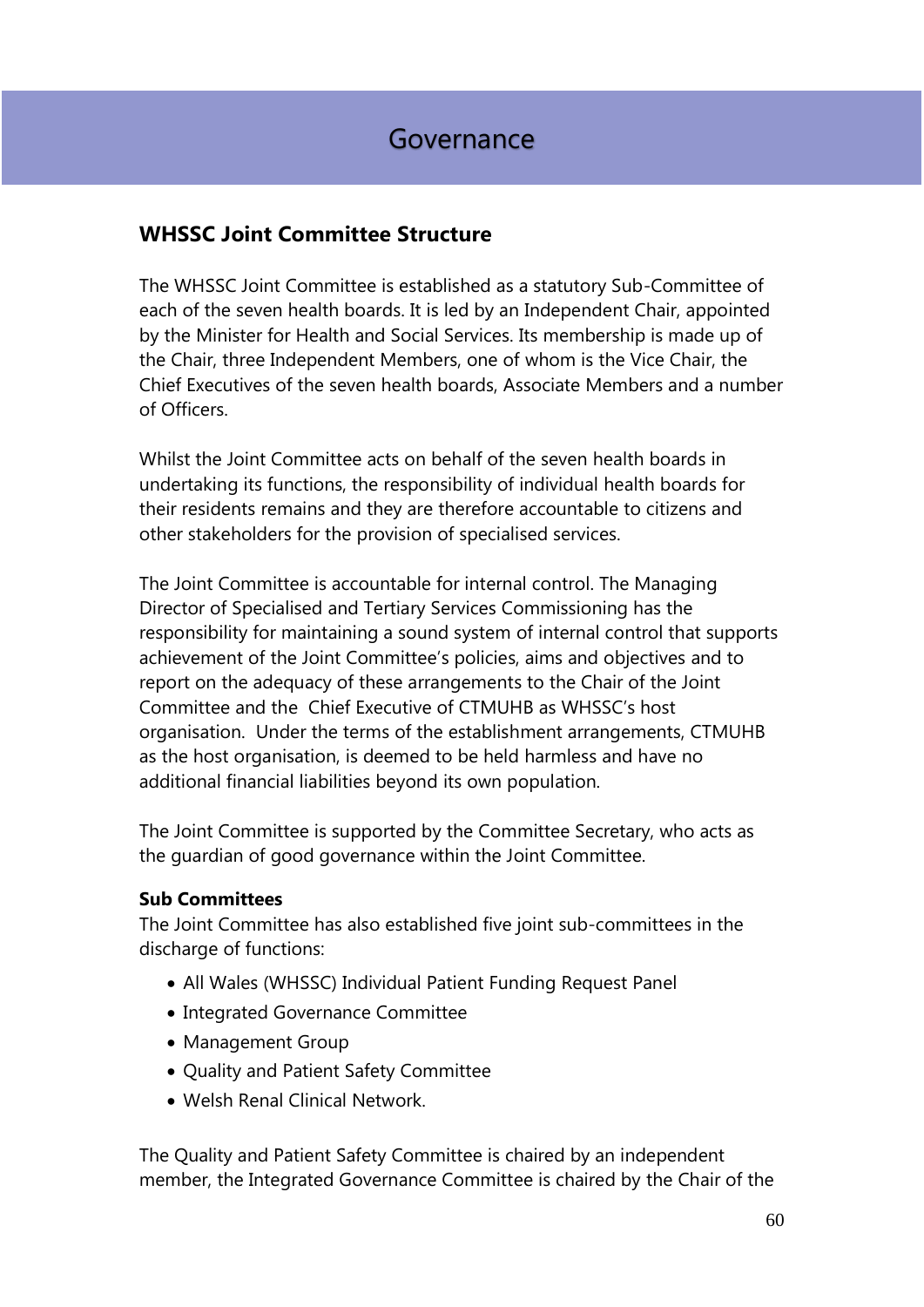Joint Committee, and the Welsh Renal Clinical Network is chaired by the former Lead Clinician for the Network, who is also an Affiliate Member of the Joint Committee.

Formal meetings of the Joint Committee are held in public and are normally held bi-monthly. The agenda and papers are available on the WHSSC website: [www.whssc.wales.nhs.uk.](http://www.whssc.wales.nhs.uk/)

The **Integrated Governance Committee** provides assurance to the Joint Committee that effective governance and scrutiny arrangements are in place across WHSSC activities.

The **Management Group** is responsible for the operationalisation of the Specialised Services Strategy through the Integrated Commissioning Plan and provides a scrutiny function on behalf of the Joint Committee. The group underpins the commissioning of specialised services to ensure equitable access to safe, effective, sustainable and acceptable services for the people of Wales.

The **Quality and Patient Safety Committee** provides assurance to the Joint Committee in relation to the arrangements for safeguarding and improving the quality and safety of specialised healthcare services within the remit of the Joint Committee.

The **Welsh Clinical Renal Network** is a vehicle through which specialised renal services are planned and developed on an all Wales basis in an efficient, economical and integrated manner and provides a single decision-making framework with clear remit, responsibility and accountability.

The **Audit Committee** of CTMUHB, as the host organisation for WHSSC, advises and assures the Joint Committee on whether effective arrangements are in place – through the design and operation of the Joint Committee's assurance framework – to support the Joint Committee in its decision taking and in discharging its accountabilities for securing the achievement of its delegated functions. The WHSSC Committee Secretary and Director of Finance routinely attend for the WHSSC components of the CTMUHB Audit Committee.

The reporting arrangements for committees, boards and networks are illustrated in figure 9 below.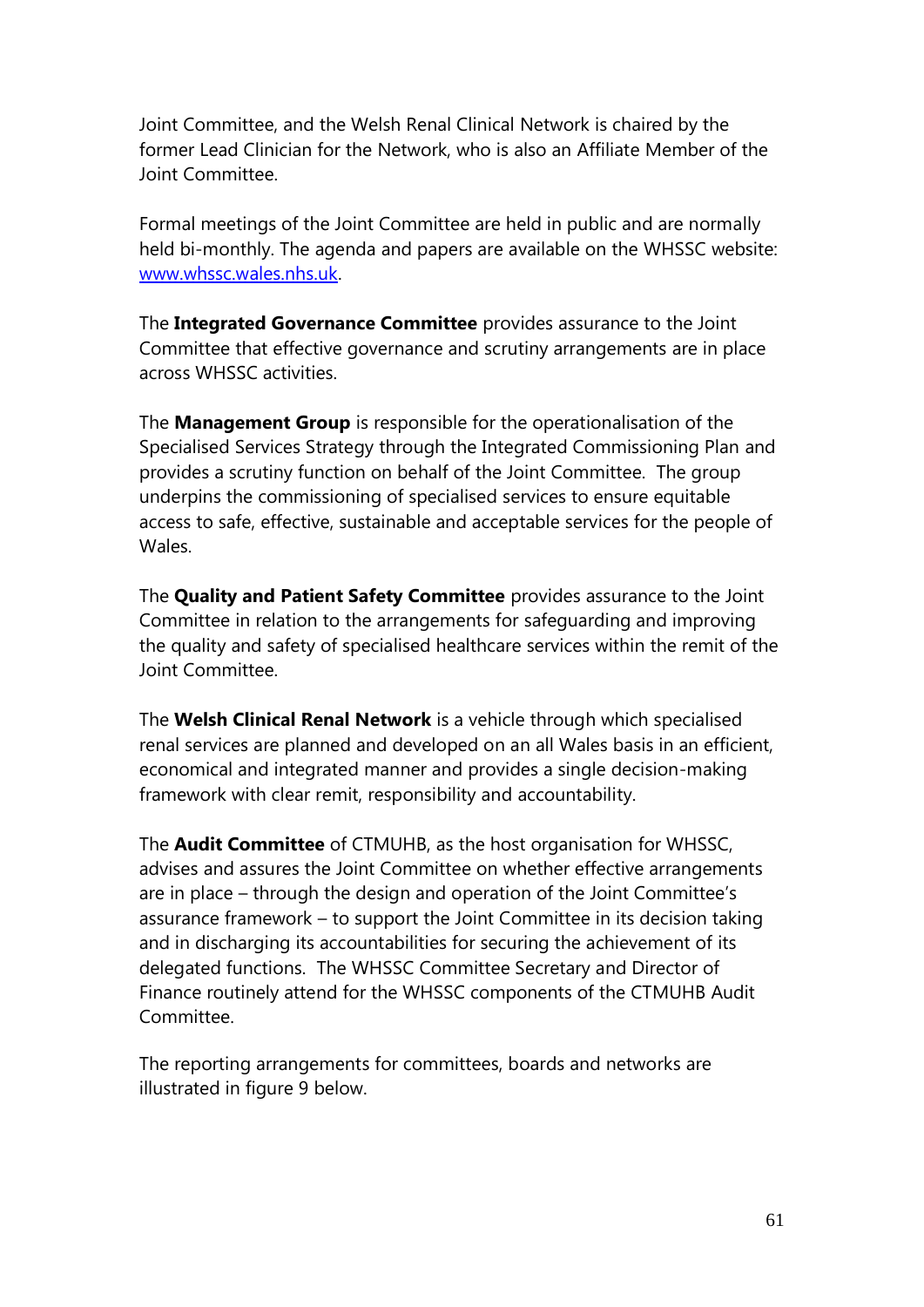#### **Figure 9 WHSSC Reporting Arrangements**



#### <span id="page-61-0"></span>**Governance and Accountability Framework**

The Joint Committee is due to adopt new specimen Standing Orders (issued by Welsh Government) and tailored Standing Orders in the third quarter of 2019-20.

The Joint Committee Standing Orders (Joint Committee SOs) form a schedule to each health board's own Standing Orders, and have effect as if incorporated within them. Together with the adoption of a scheme of decisions reserved to the Joint Committee; a scheme of delegations to officers and others; and Standing Financial Instructions (SFIs), they provide the regulatory framework for the business conduct of WHSSC.

These documents, together with a Memorandum of Agreement setting out the governance arrangements for the seven health boards and a hosting agreement between the Joint Committee and CTMUHB (as the host health board for WHSSC), form the basis upon which the Joint Committee's governance and accountability framework is developed. Together with the adoption of a Values and Standards of Behaviour framework this is designed to ensure the achievement of the standards of good governance set for the NHS in Wales.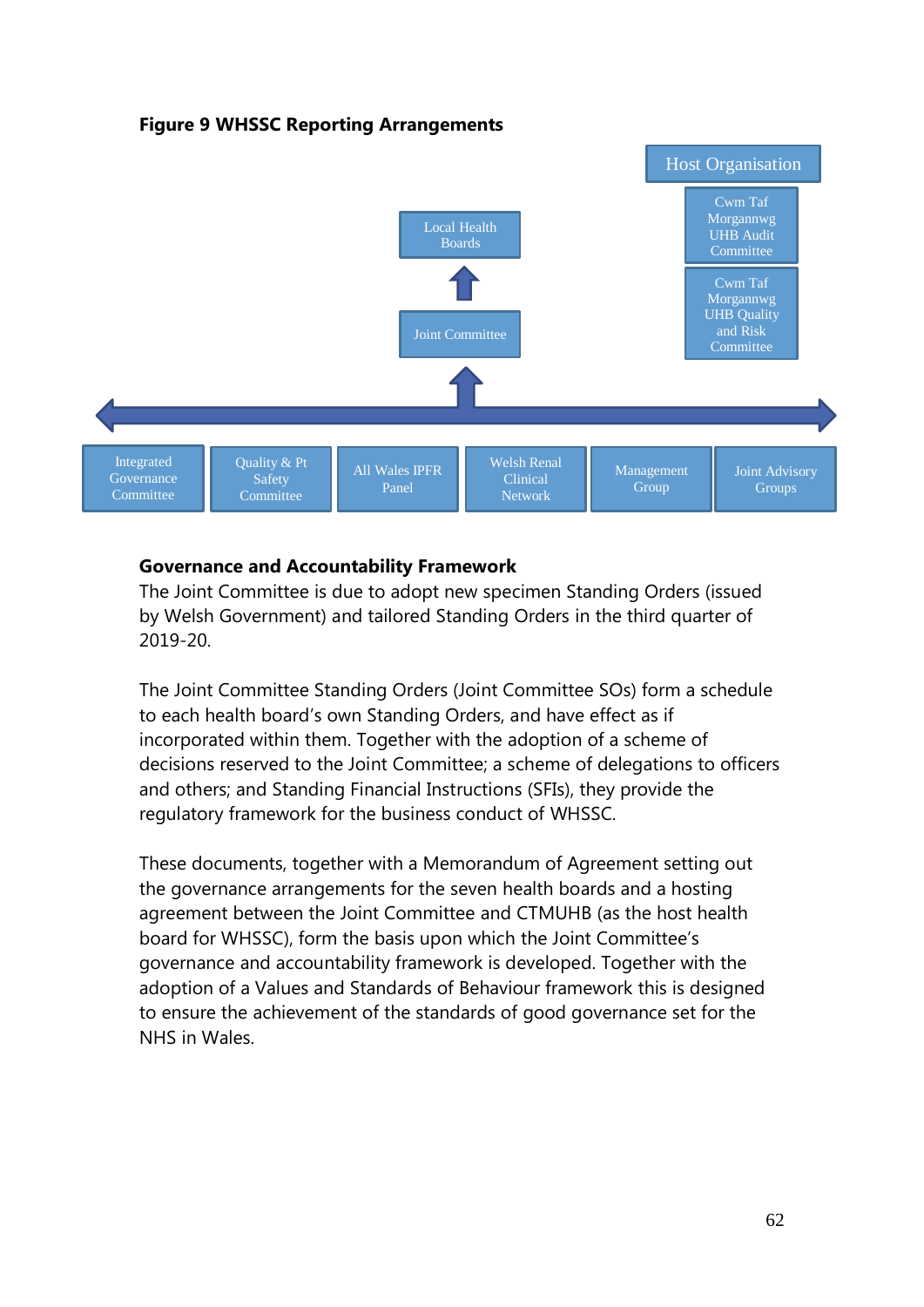# <span id="page-62-0"></span>**Access to advice**

In addition to the advice available from our increased Medical Directorate, WHSSC accesses clinical advice for both strategic and operational purposes from a number of sources including:

- Patient representatives, organisations and third sector bodies representing the public and patients;
- Individual expert clinicians;
- Together for Health National Implementation Groups;
- National Specialist Advisory Group and Welsh Professional Advisory Committees;
- Professional bodies (e.g. Royal Colleges, standing groups, etc.);
- Clinical leads/advisors for other planning structures (e.g. networks and WHSSC commissioning teams);
- health board clinical directors; and
- All Wales Medicines Strategy Group/Welsh Medicines Partnership.

<span id="page-62-1"></span>Links are also maintained with relevant bodies in England and Scotland.

# **Risk Management**

Risk Management is embedded in the activities of WHSSC through a number of processes.

The Corporate Risk and Assurance Framework (CRAF) forms part of the WHSSC approach to the identification and management of risk. The framework is subject to continuous review by the relevant Executive leads, the Corporate Directors Group Board, the Joint Committee and the joint subcommittees.

The CRAF is informed by risks identified by the Commissioning Teams, Networks and Directorates. Each risk is allocated to an appropriate subcommittee for assurance and monitoring purposes, for example the Audit Committee or the Quality and Patient Safety Committee. The CRAF is received by the sub-committees as a standing agenda item. The Joint Committee receives the CRAF twice yearly.

A Risk Management Framework (RMF) has been embedded within the development of the ICP and is complimentary to, and utilises the same risk assessment methodology as, the CRAF. The RMF features risk assessments for services that have been identified as requiring funding to mitigate risks. These include the schemes prioritised as low following the CIAG process and subsequently not supported in this ICP.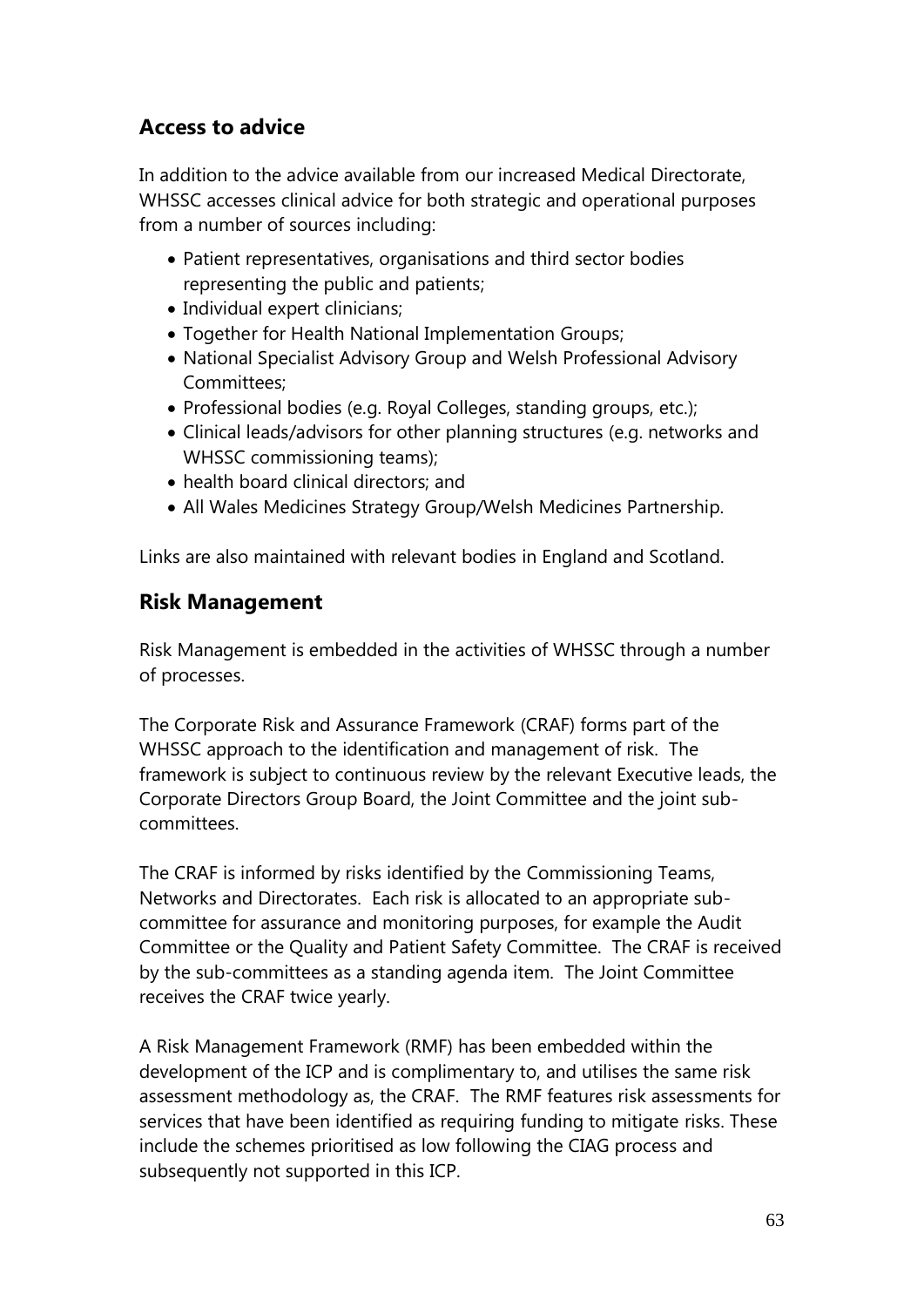Both the RMF and CRAF are available on request. As dynamic documents they have not been included as an annex to this Plan.

WHSSC has the following risk appetite statement that we intend to review in 2020-21:

#### **Risk Appetite Statement**

WHSSC is working towards an "open" risk appetite.

WHSSC has a **low** appetite for risk in support of obtaining assurance of commissioned service quality and is aiming to embed quality into every aspect of "business as usual".

WHSSC has **no** appetite for fraud/financial risk and has zero tolerance for regulatory breaches. WHSSC will take considered risks where the long term benefits outweigh any short term losses.

WHSSC has an appetite for performance managing services.

WHSSC has **no** appetite for any risk that prevents WHSSC demonstrating the highest standards of governance, accountability and transparency in accordance with the Citizen Centred Governance Principles.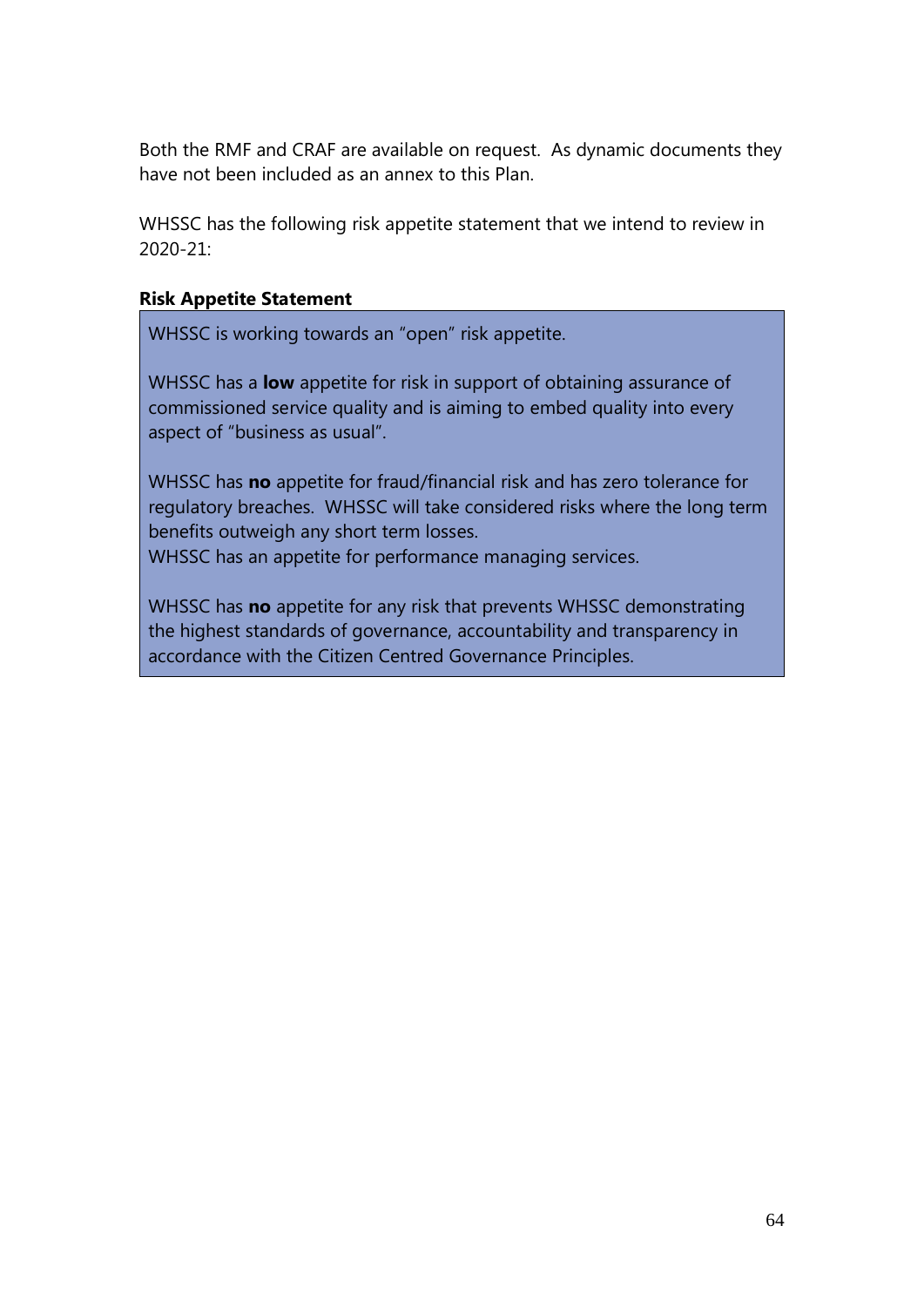# **Summary of Deliverables in 2020-23**

This section provides a summary of the deliverables that we have outlined at the end of sections within the body of the ICP. When grouped together it is evident that whilst we have separated our deliverables into priority areas, there are interdependent actions. For example, the need for better establishment of outcomes featuring in the Strategic Priorities, Improving Experience and Quality of Care and Increasing the Value of Funding sections.

<span id="page-64-0"></span>

| <b>ICP Deliverables</b>                                                                      | <b>Timelines</b>                |  |
|----------------------------------------------------------------------------------------------|---------------------------------|--|
| <b>Strategic Priorities</b>                                                                  |                                 |  |
| To commission any newly NICE or AWMSG approved ATMPs                                         | Within three months of approval |  |
| To develop and implement a service specification for the commissioning of Long Term          | By March 2020                   |  |
| Ventilation                                                                                  |                                 |  |
| To work with C&VUHB on expanding the inpatient facilities in the Wales Adult Cystic Fibrosis | By March 2021                   |  |
| centre                                                                                       |                                 |  |
| To understand the peer support requirements within the All Wales Gender service and the      | By March 2020                   |  |
| longer term requirements of establishing a recurrently funded service from 2021-22.          |                                 |  |
| To work with the south and mid Wales Major Trauma Network in establishing a Major Trauma     | Winter 2020                     |  |
| Network from April 2020                                                                      |                                 |  |
| To establish the outcomes of the funding invested in Neurosciences services to date and      | <b>By July 2020</b>             |  |
| further requirements to allow Neurosciences services in Wales to provide as a minimum,       |                                 |  |
| comparable standards to those provided in NHS England.                                       |                                 |  |
| To work with SBUHB in introducing a specialist mother & baby inpatient service for south &   | Awaiting outcome of capital     |  |
| mid Wales                                                                                    | discussions between WG and HBs  |  |
|                                                                                              | (outside remit of WHSSC)        |  |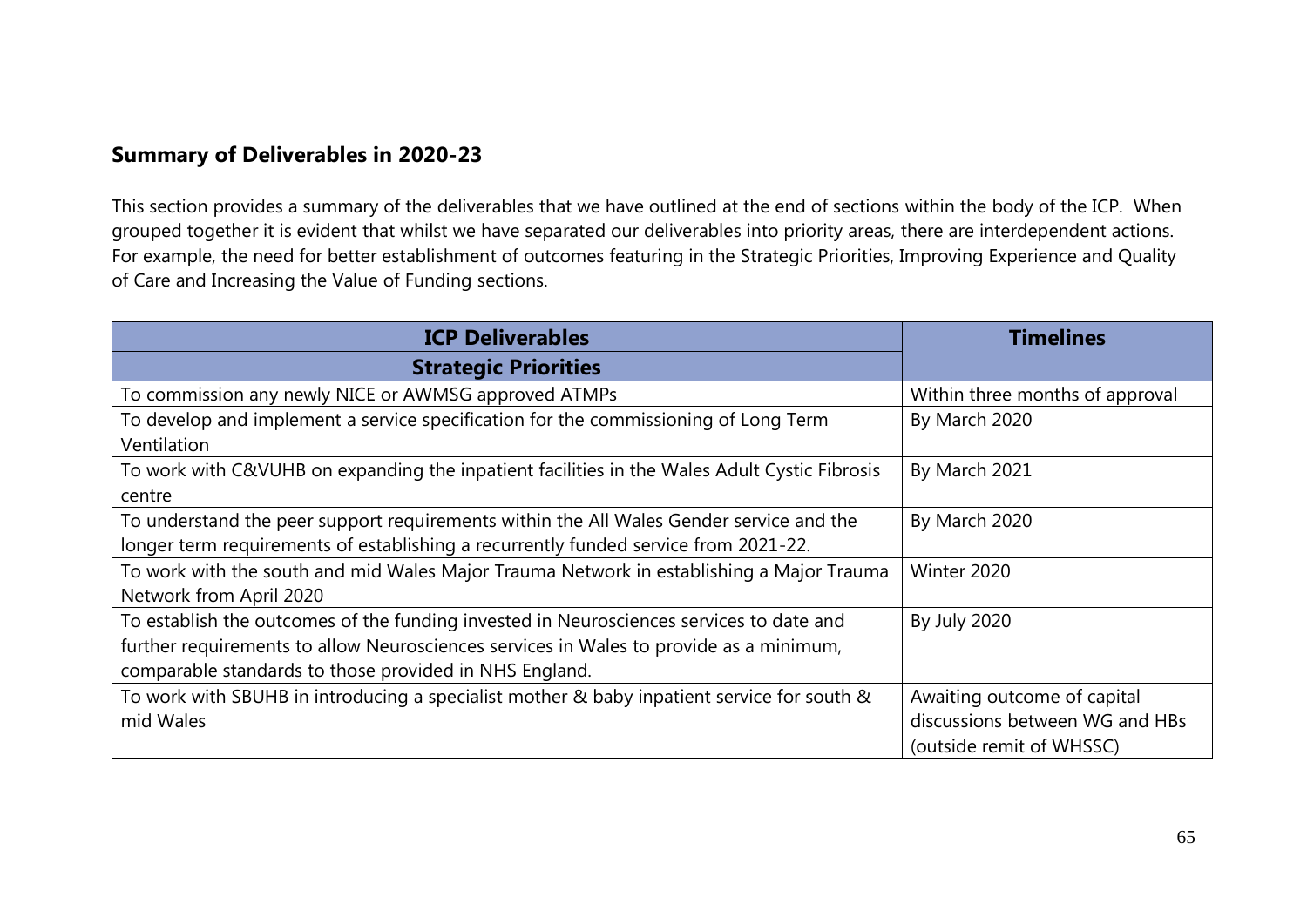| To understand the implications of any new indications for Proton Beam Therapy introduced in<br>NHS England and agree an NHS Wales policy position                                                                                                                                                                                                                                                                                           | Awaiting final guidance from NHS<br>England and then implementation<br>will need to be agreed                                                                                                                      |
|---------------------------------------------------------------------------------------------------------------------------------------------------------------------------------------------------------------------------------------------------------------------------------------------------------------------------------------------------------------------------------------------------------------------------------------------|--------------------------------------------------------------------------------------------------------------------------------------------------------------------------------------------------------------------|
| To receive information on performance against the single cancer pathway for WHSSC<br>commissioned services and include in performance reports to Management Group and Joint<br>Committee                                                                                                                                                                                                                                                    | From January 2020                                                                                                                                                                                                  |
| To develop the Interventional Neuro Radiology service in C&VUHB to allow for the local<br>delivery of Thrombectomy to patients in south and parts of mid Wales                                                                                                                                                                                                                                                                              | By March 2020                                                                                                                                                                                                      |
| <b>Increasing Access</b>                                                                                                                                                                                                                                                                                                                                                                                                                    |                                                                                                                                                                                                                    |
| The Referral Management Project Manager will work with welsh providers on repatriating any<br>unnecessary activity from English providers, to identify opportunities for providing follow up<br>activity locally rather than through NHS England providers and strengthen the Gatekeeping<br>process.<br>To further develop the capability and use of MAIR and the underpinning Power BI platform.<br>To strengthen Public Health expertise | Ongoing from August 2019<br>Clinical Gatekeeper Engagement<br>event 9 <sup>th</sup> January 2020<br>Ongoing<br>Ongoing discussions with Public<br>Health Wales. Intial meeting took<br>place Dec 2019 with further |
|                                                                                                                                                                                                                                                                                                                                                                                                                                             | discussions on specific work<br>arranged for January 2020.                                                                                                                                                         |
| <b>Improving the Experience and Quality of Care</b>                                                                                                                                                                                                                                                                                                                                                                                         |                                                                                                                                                                                                                    |
| To review the Quality Assurance Framework to address new challenges and set out further<br>ambitions for quality in specialised services                                                                                                                                                                                                                                                                                                    | By September 2020                                                                                                                                                                                                  |
| To continue to monitor, identify and address variation in access and/or outcomes and<br>patients experience.                                                                                                                                                                                                                                                                                                                                | Ongoing                                                                                                                                                                                                            |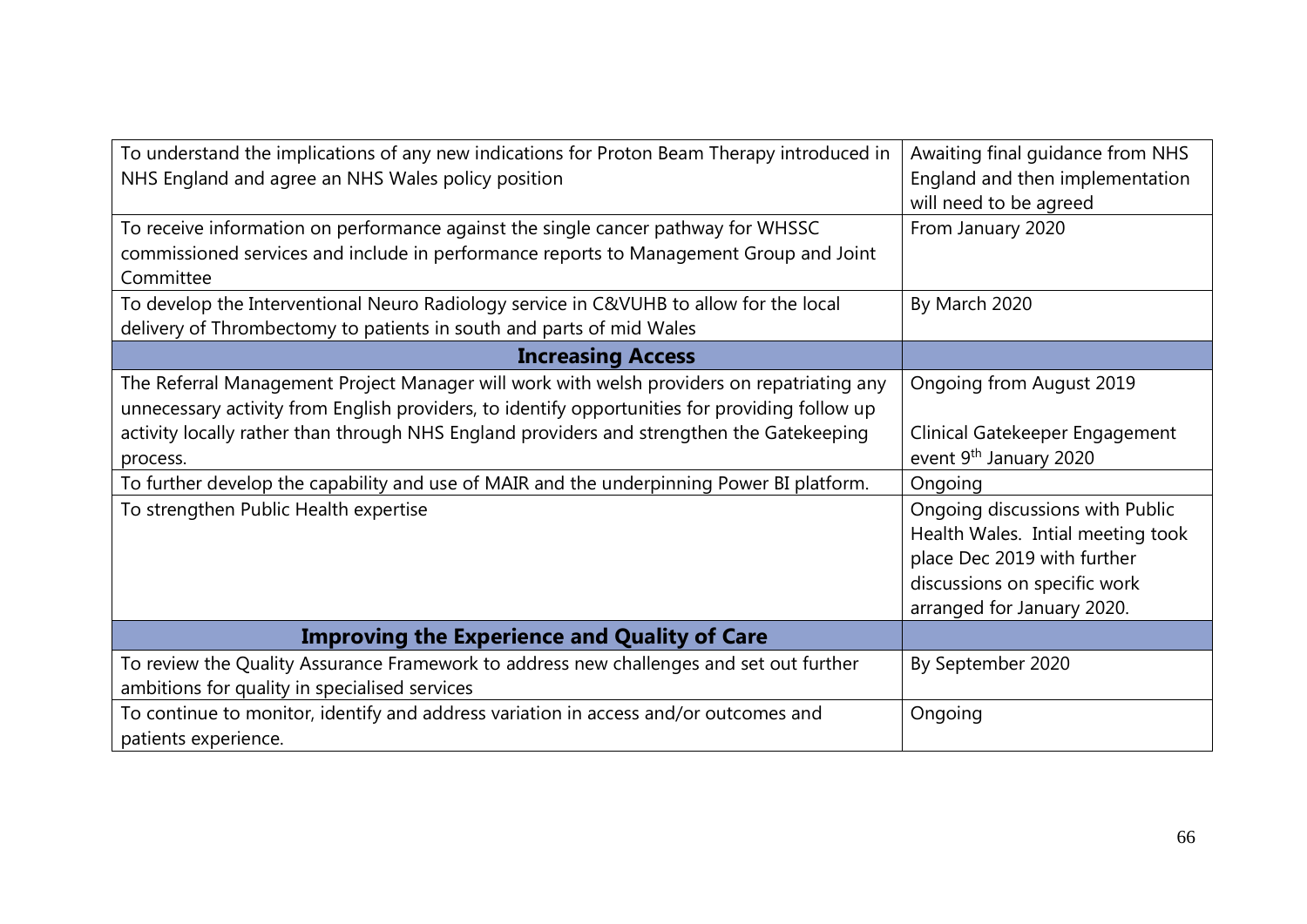| To continue to undertake peer review visits to test the accuracy of the information submitted<br>and benchmark performance against the quality indicators.                                                                                                                                                 | Ongoing, outcomes presented at<br>quarterly Quality and Patient Safety<br>meetings             |  |
|------------------------------------------------------------------------------------------------------------------------------------------------------------------------------------------------------------------------------------------------------------------------------------------------------------|------------------------------------------------------------------------------------------------|--|
| To strengthen and further develop our escalation process.                                                                                                                                                                                                                                                  | By July 2020                                                                                   |  |
| <b>Increasing the Value of Funding</b>                                                                                                                                                                                                                                                                     |                                                                                                |  |
| To strengthen the CIAG/Management Group process WHSSC is holding a meeting with<br>participants from this year's workshop in early 2020 to discuss improvements that could be<br>made including the provision of needs assessment data.                                                                    | Meeting planned March 2020                                                                     |  |
| Commence undertaking an audit of commissioning policies to ensure outcomes<br>measurement requirements are appropriately defined, working collaboratively with Health<br>Technology Wales on the methodology utilised for this.                                                                            | By December 2020                                                                               |  |
| To review the scope of current audit programmes to consider wider measures of outcomes<br>beyond traditional hard clinical outcomes, including the greater use of patient reported<br>outcomes.                                                                                                            | By April 2020                                                                                  |  |
| To improve the visibility and use of the outcomes information currently available.                                                                                                                                                                                                                         | Crude mortality data will be made<br>available in the WHSSC Power BI<br>reports by March 2020. |  |
| To review the use of current national databases to ensure they are being used to optimum<br>effect.                                                                                                                                                                                                        | By April 2020                                                                                  |  |
| To identify additional specialised services to focus on developing and using outcomes<br>measurement, paying particular attention to services where WHSSC has identified concerns<br>regarding variation, growth and variability of standards. Examples will include immunology<br>and intestinal failure. | From April 2020                                                                                |  |
| To develop approaches to outcomes measurement specific to the introduction and growth of<br>new advanced therapeutic medical products to incorporate into all new approvals.                                                                                                                               | Outcome measurements data is<br>currently being collected across                               |  |